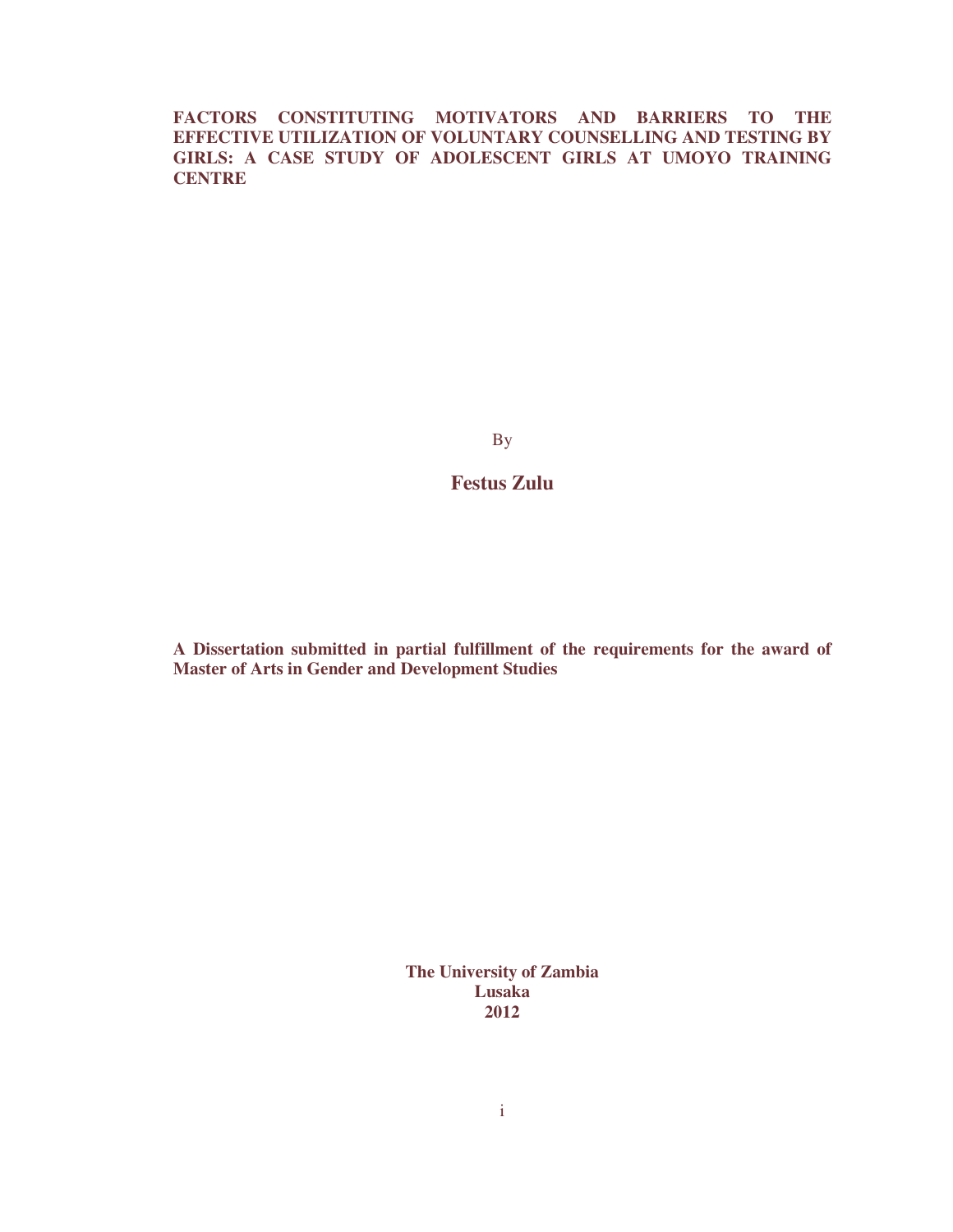# **DECLARATION**

I, Festus Zulu, hereby declare that this dissertation represents my own work, and that it has not previously been submitted for a degree at this or any other University. All published work or materials that have been incorporated have been specifically acknowledged and adequate reference made.

Signature: ………………………………………………………………

Date: ………………………………………………………………………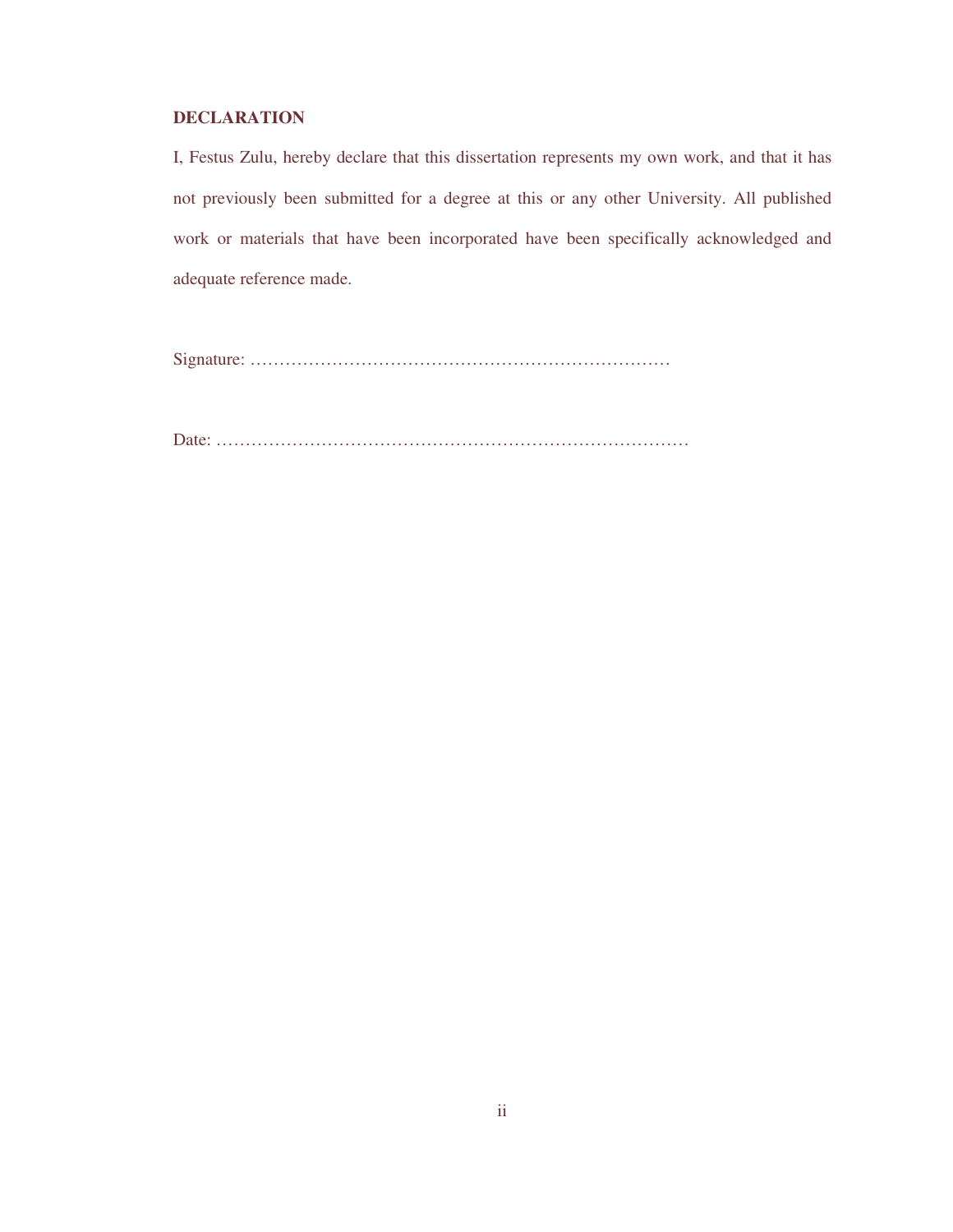All rights reserved. No part of this dissertation may be reproduced or stored in any form or by any means without prior permission in writing from the author or the University of Zambia.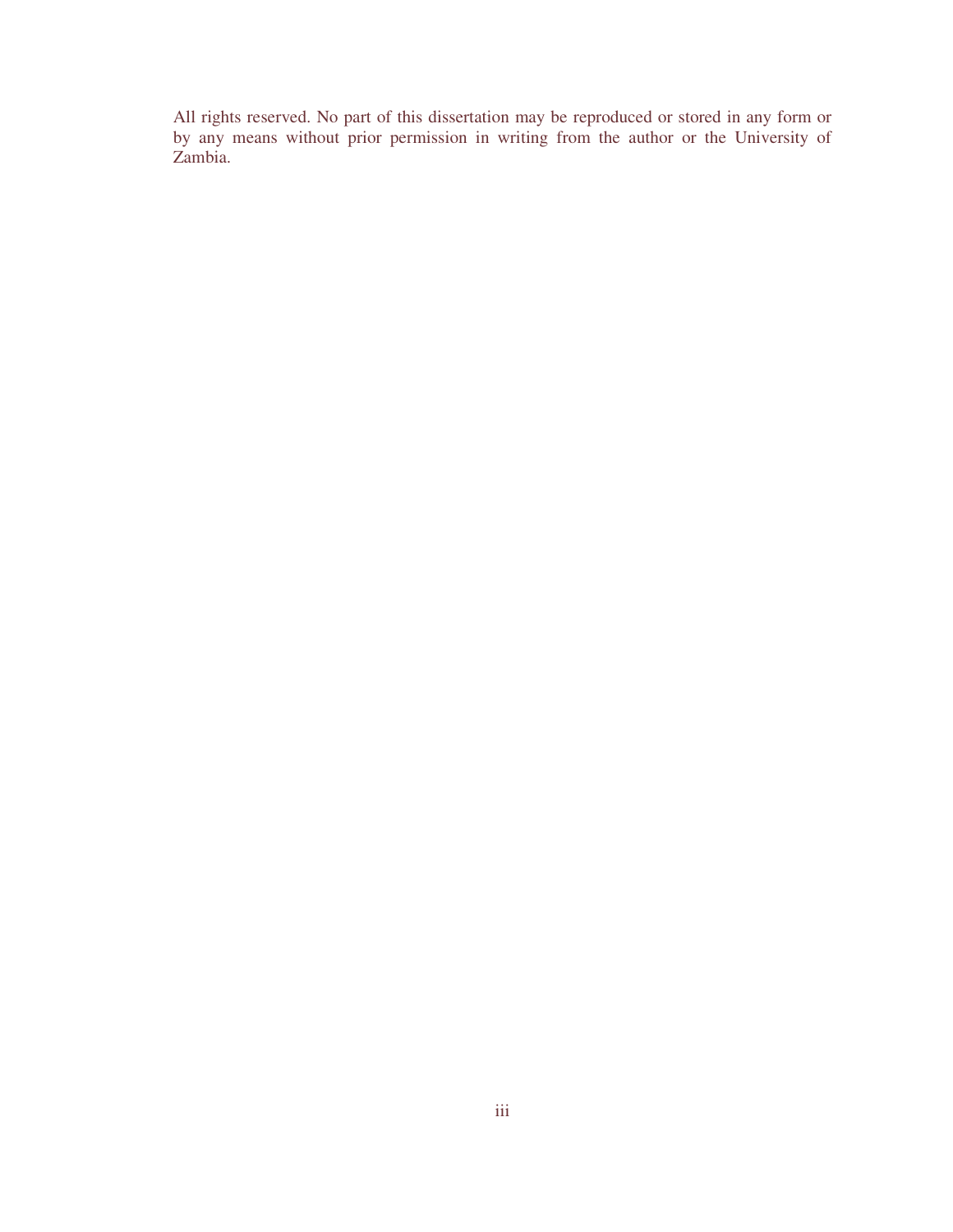# **APPROVAL**

This dissertation of Festus Zulu has been approved as fulfilling part of the requirements for the awards of Master of Arts Degree in Gender and Development Studies of the University of Zambia.

Examiner's Signature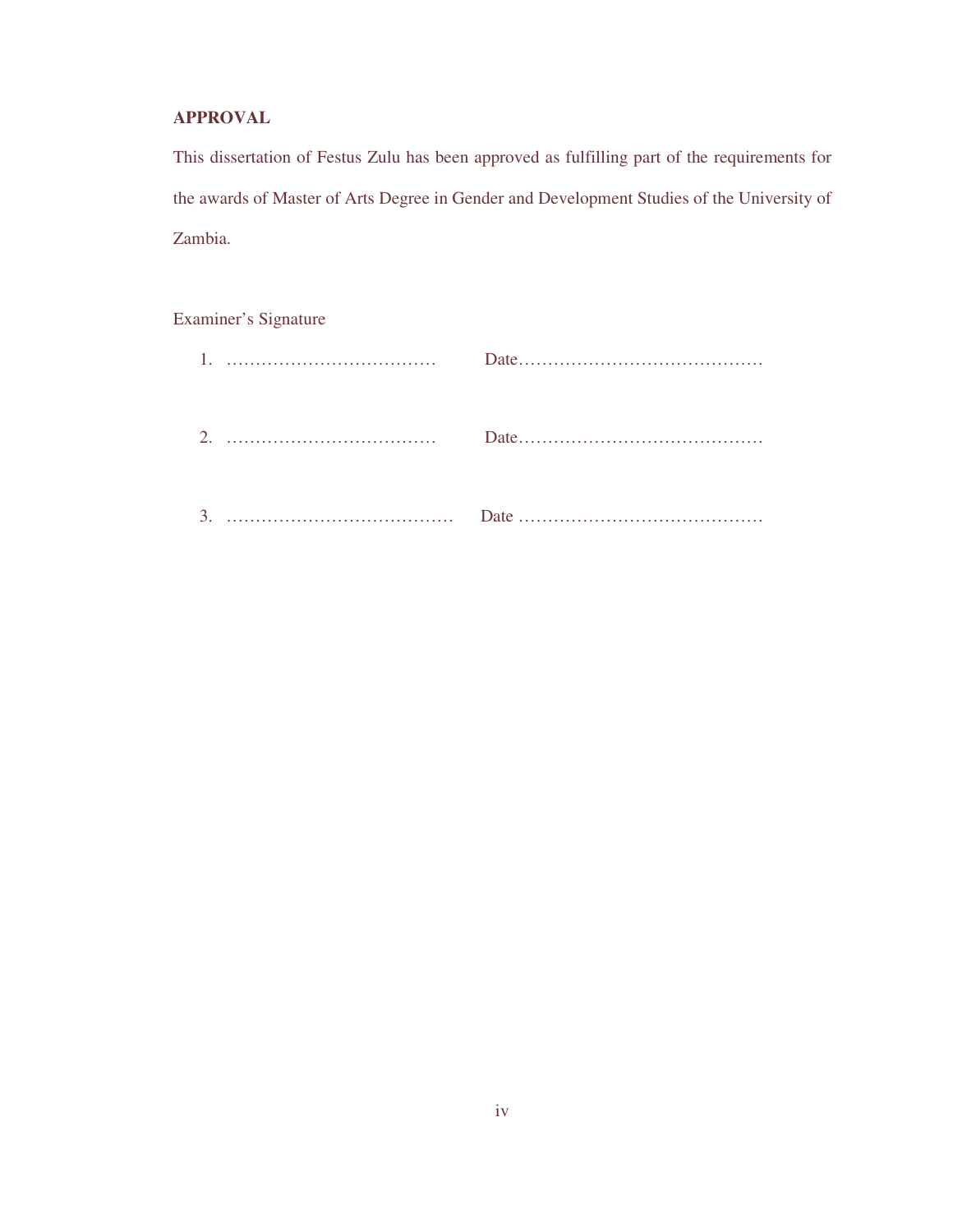### **ABSTRACT**

Voluntary Counseling and Testing (VCT) is a corner stone for successful implementation of prevention, care and support services among HIV negative and positive individuals. VCT is also an effective strategy in risk reduction among sexually active young people.

This study was designed to determine the factors constituting motivators and barriers to the effective utilization of Voluntary Counseling and Testing among girls age between 14 and 21 at Umoyo Training Centre Lusaka. It was prompted by low uptake of VCT services among adolescent girls despite the fact that they are more vulnerable to abuse and in turn have a higher risk of acquiring HIV.

This was a descriptive cross-sectional study that used both qualitative and quantitative research approaches. Data was collected through structured and semi-structured questionnaires, Focus Group Discussions with the girls and key informant interviews with VCT counselors of Kanyama Health Centre.

The findings showed that the level of knowledge on VCT among adolescent girls of Umoyo Training centre was high (80%). Nearly 82 % reported that they know they can be tested for HIV and were comfortable to use the VCT services, 95% of the respondents who have heard about VCT have strong positive attitudes towards the use of VCT. Majority of the young girls believe that the best way to pass VCT information is through the electronic media (TV and Radio) and parents as one of the main sources of VCT information was ranked very low. The results indicated that perceived benefits played a role in influencing the participants' decision to go for VCT. Even though participants acknowledged barriers to VCT, they reported that the perceived benefits for VCT outweighed the barriers.

However, many barriers, benefits and motivators were reported, influencing girls' decisionmaking process with regard to utilizing VCT. It was reported that fear of stigma and discrimination restricted utilization and access to VCT services. Adolescent girls feel the risks of knowing and disclosing their sero-status outweigh the benefits hence one important challenge in addressing the needs of adolescent girls lies in understanding the extent to which the adolescents known about and use protective measures against the risks.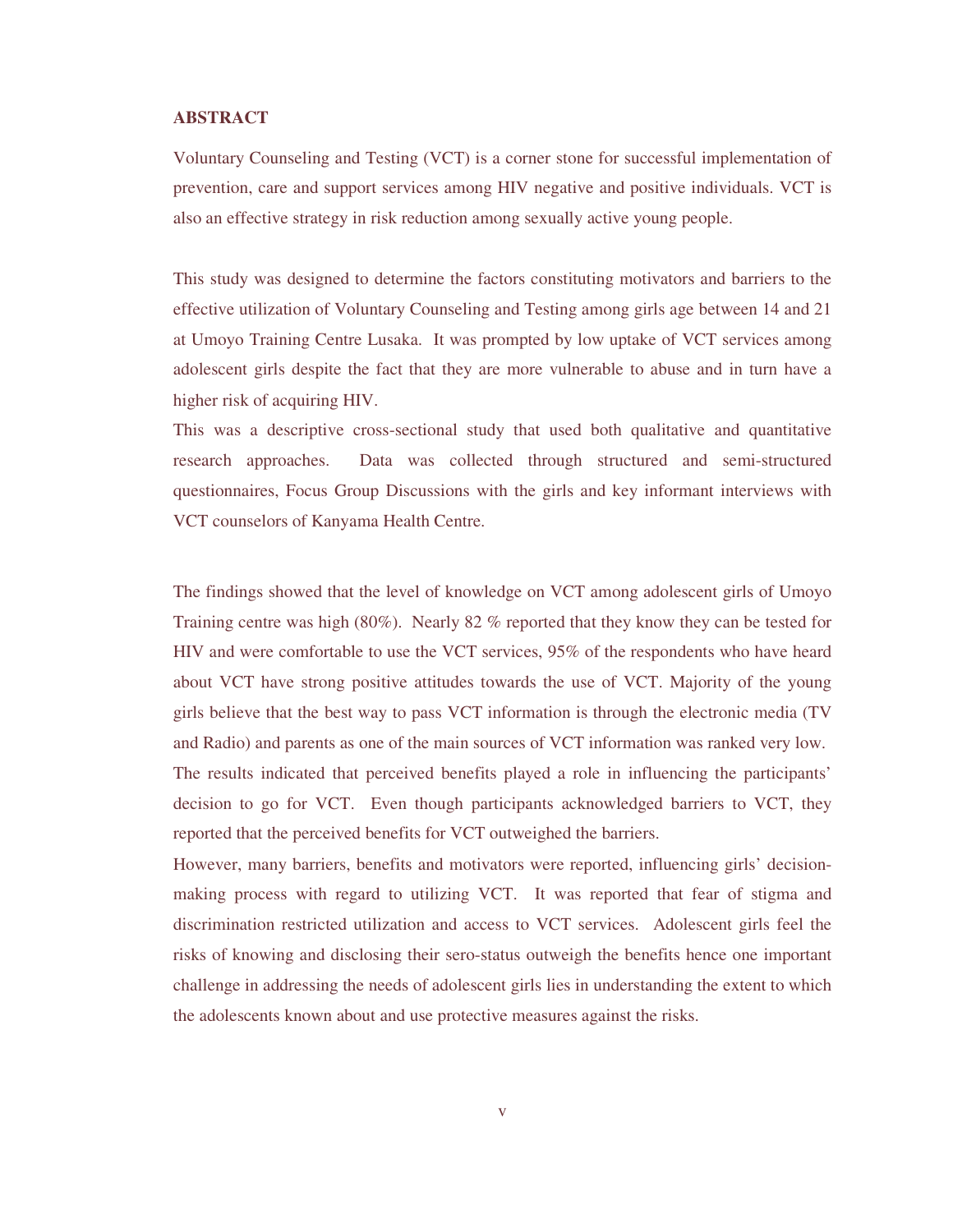# **DEDICATION**

This work is dedicated in loving memory of my late father Ezekiel Zulu and my late special friend lnnocent Siakondo. I wish you were here to see and taste the fruits of my labour. May your soul continue to rest in eternal peace.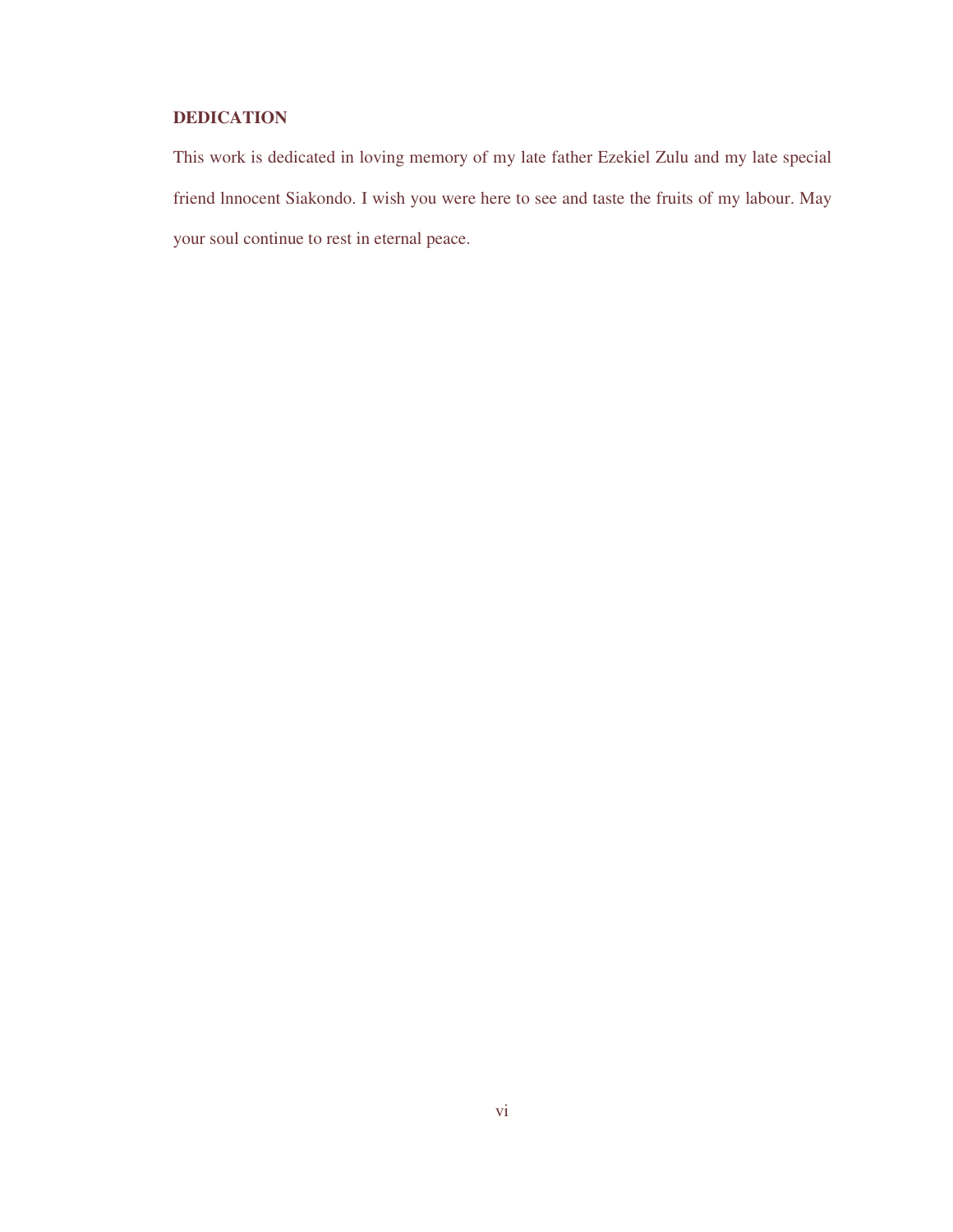## **ACKNOWLEDGEMENTS**

This work was built on the wisdom and help of many people. I am grateful to them.

 First, I wish to express my deepest gratitude to my supervisors Dr. Kusanthan and Dr. Phillimon Ndubani respectively whose tireless guidance, advice and encouragement made the writing of this dissertation possible. To all the lecturers, Dr. Raising, Dr. Macawgani, Dr.Gasden who taught and gave me a rich solid foundation on which I built this research, I say, many thanks them. I wish to thank the secretarial and 2008 students in the Master of Arts in Gender Studies, especially Mrs Claire Simasiku for her encouragement and cooperation.

Thanks, too to the management of Kara Counselling and Training Trust for allowing me to interview their clients at Umoyo Training Centre without their cooperation my research would not been possible. I wish to also thank the staff members and girls of Umoyo Training Centre for being there for me. Mr. Richard Yona and Mr. Cheelo and thank you very much. I wish also to extend my gratitude to the Missionary Oblates of Mary Immaculate (Zambian Delegation) for their spiritual and financial support. Which has made this work to reach this far. In a very special way, wish the very company of Father Moses Zwanyika, Amukusana Mubiana, Mr. Basil Haamusokwa, Chileshe Mulenga, Fidelis Kaiche and Kenneth Musole for the support and encouragement they gave to me during the trying moments of the programme. To my beloved wife, Likando and my daughter Thuli, thank you for motivating and keeping me company. Your words of encouragement and your belief in me got me through the toughest of times. I am excited for a life long friendship with you and many more adventures and memories to come.

I am grateful to my mother, brothers, sisters, nephews and nieces for their patience, and their ongoing support.

Finally, I am grateful to a great many people who cannot be thanked by name-the men and women and children whose experiences appear in this report and whose privacy I promised to protect. This dissertation would not exist without them.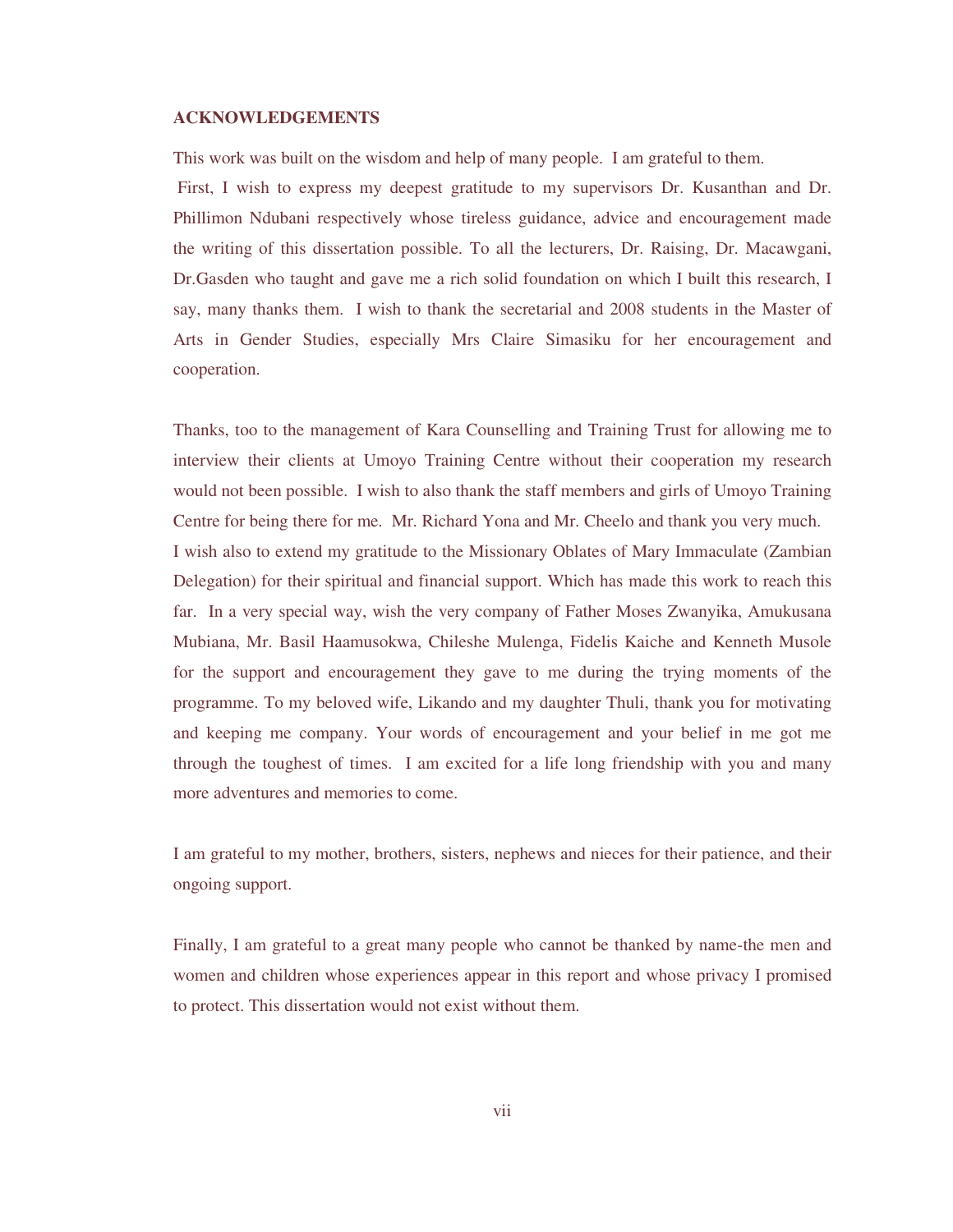# **ACRONYMS/ABBREVIATIONS**

| <b>AIDS</b>   | <b>Acquired Immune Deficiency Syndrome</b>        |
|---------------|---------------------------------------------------|
| <b>CSO</b>    | <b>Central Statistics Office</b>                  |
| <b>FGD</b>    | <b>Focus Group Discussions</b>                    |
| <b>HIV</b>    | <b>Human immunodeficiency Virus</b>               |
| <b>MOH</b>    | <b>Ministry of Health</b>                         |
| <b>MTCT</b>   | <b>Mother to Child Transmission</b>               |
| <b>NAC</b>    | <b>National HIV/AIDS/STI/TB council</b>           |
| <b>NGO</b>    | <b>Non-Governmental Organisation</b>              |
| <b>PMTCT</b>  | <b>Prevention of Mother to Child Transmission</b> |
| <b>SBS</b>    | <b>Sexual Behaviour Survey</b>                    |
| <b>SPSS</b>   | <b>Statistical package for Social Science</b>     |
| <b>STI</b>    | <b>Sexually transmitted Infection</b>             |
| <b>UNAIDS</b> | <b>United Nations Programme on HIV/AIDS</b>       |
| <b>UNZA</b>   | <b>University Of Zambia</b>                       |
| <b>VSO</b>    | <b>Voluntary Services Overseas</b>                |
| <b>VCT</b>    | <b>Voluntary Counseling and Testing</b>           |
| <b>YWCA</b>   | <b>Young Women Christian Association</b>          |
| <b>WHO</b>    | <b>World Health Organisation</b>                  |
| <b>ZDHS</b>   | <b>Zambia Demographic Health Survey</b>           |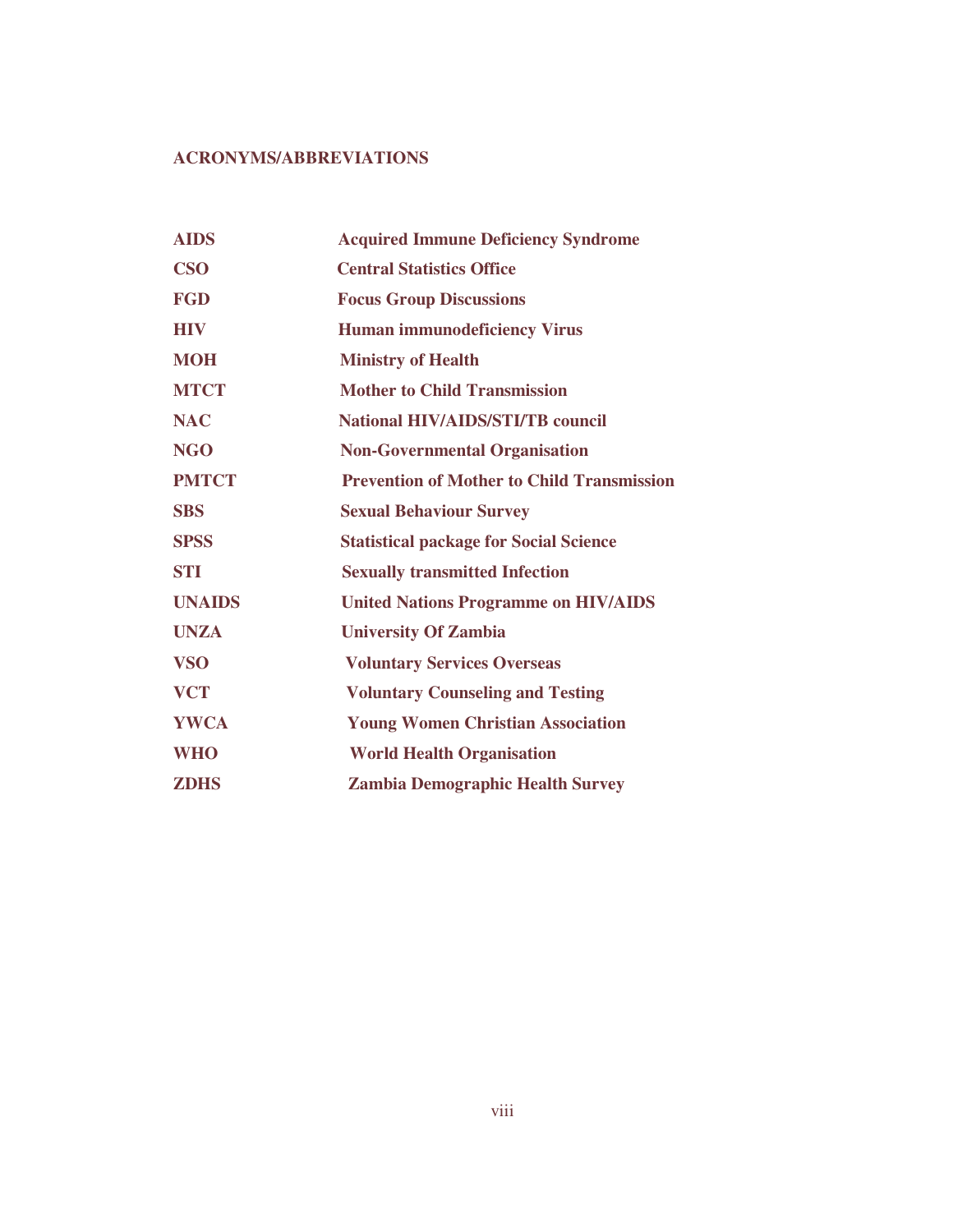# **TABLE OF CONTENTS**

### Page **Page**

# **CHAPTER 1: BACKGROUND**

# **CHAPTER 2: LITERATURE REVIEW**

| 2.4 Voluntary Counselling and Testing as an entry point to prevention |  |
|-----------------------------------------------------------------------|--|
|                                                                       |  |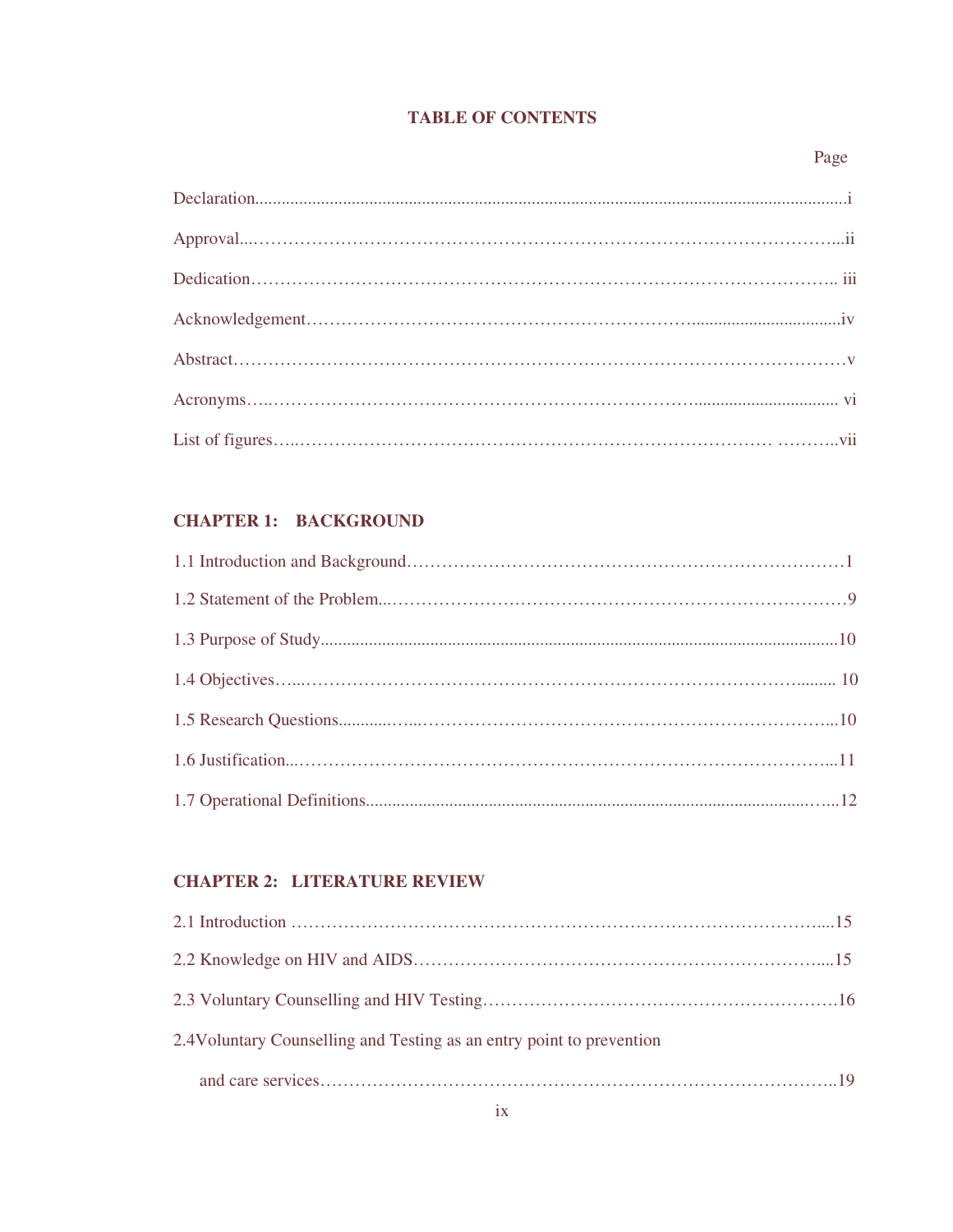# **CHAPTER 3: METHODOLOGY**

# **CHAPTER 4: PRESENTATION OF FINDINGS**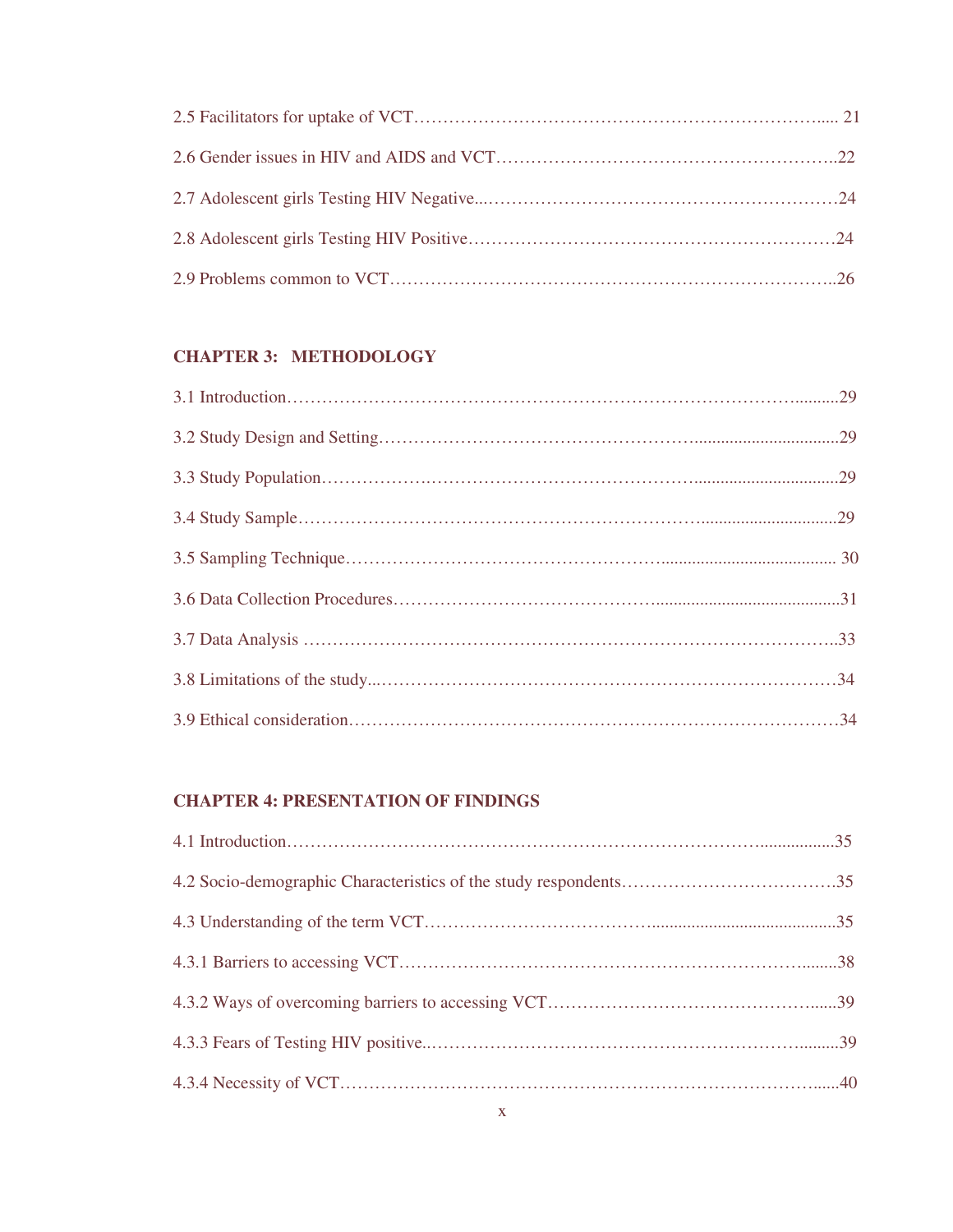# **CHAPTER 5: DISCUSSION OF THE FINDINGS**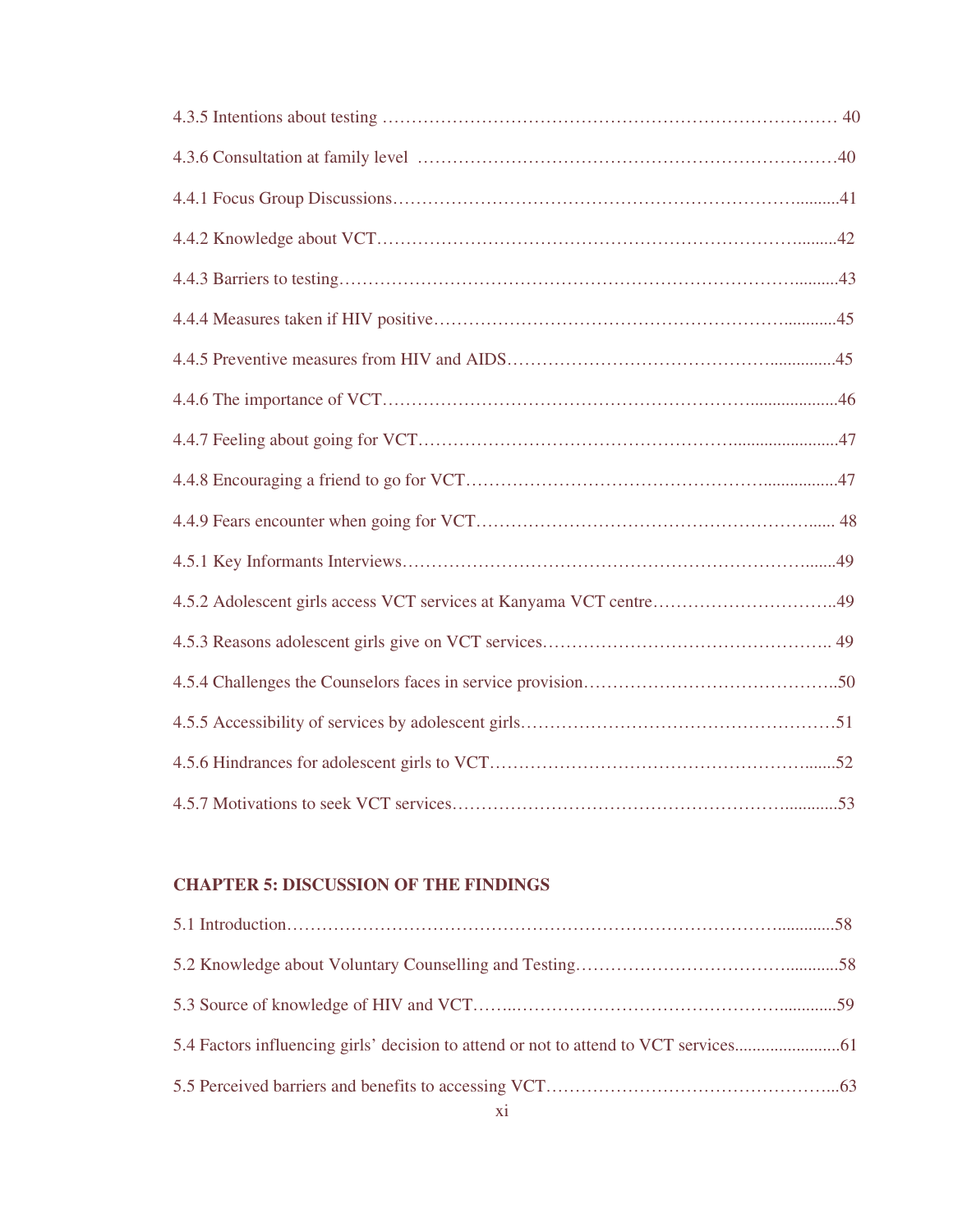# **CHAPTER 6: CONCLUSIONS AND RECOMMENDATIONS**

# **FIGURES**

# **List of Tables**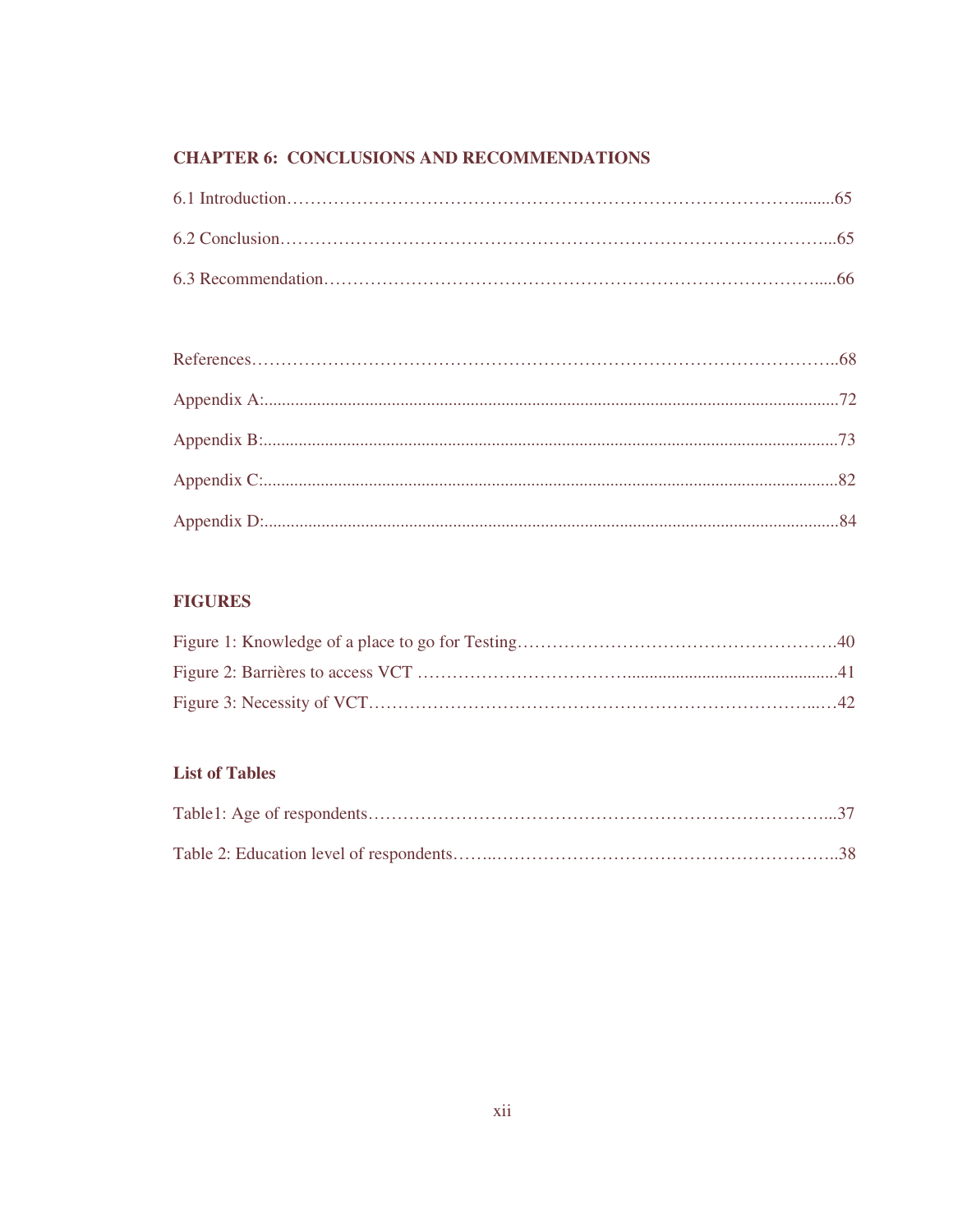### **CHAPTER ONE**

### **INTRODUCTION**

## **1.1 Background**

## **Global HIV and AIDS trends and Statistics**

HIV and AIDS have captured people's attention in recent times than any other diseases. Millions of lives, worldwide, are lost to HIV and AIDS on a daily basis and the war is still continuing. In 1987, the World Health Organization (WHO) first recognized the seriousness of the emerging AIDS epidemic, and since then HIV has become a global problem (WHO, 2006).

UNAIDS (2007) report estimates that about 33.2 million people are living with HIV worldwide, a slight reduction from the estimated 39.5 million in 2006. Of the 33.2 million infections worldwide, 22.5 million (representing 68% of global infections) are estimated to be from the Sub-Saharan Africa. Of these (22.5 million) 61% are women, unlike in other regions where males and females are almost equally affected.

In 2007, an estimated 1.7 million people were newly infected with HIV in sub-Saharan Africa. Globally an estimated 2.1 million people died due to AIDS in 2007 and of these 76% occurred in sub-Saharan Africa.

Women are generally infected at a younger age than men, and die younger. AIDS deaths in women in sub-Saharan Africa generally peak in women in their 20s, whereas AIDS deaths peak in men in their 30s and early 40s. This shows that AIDS has worst hit the most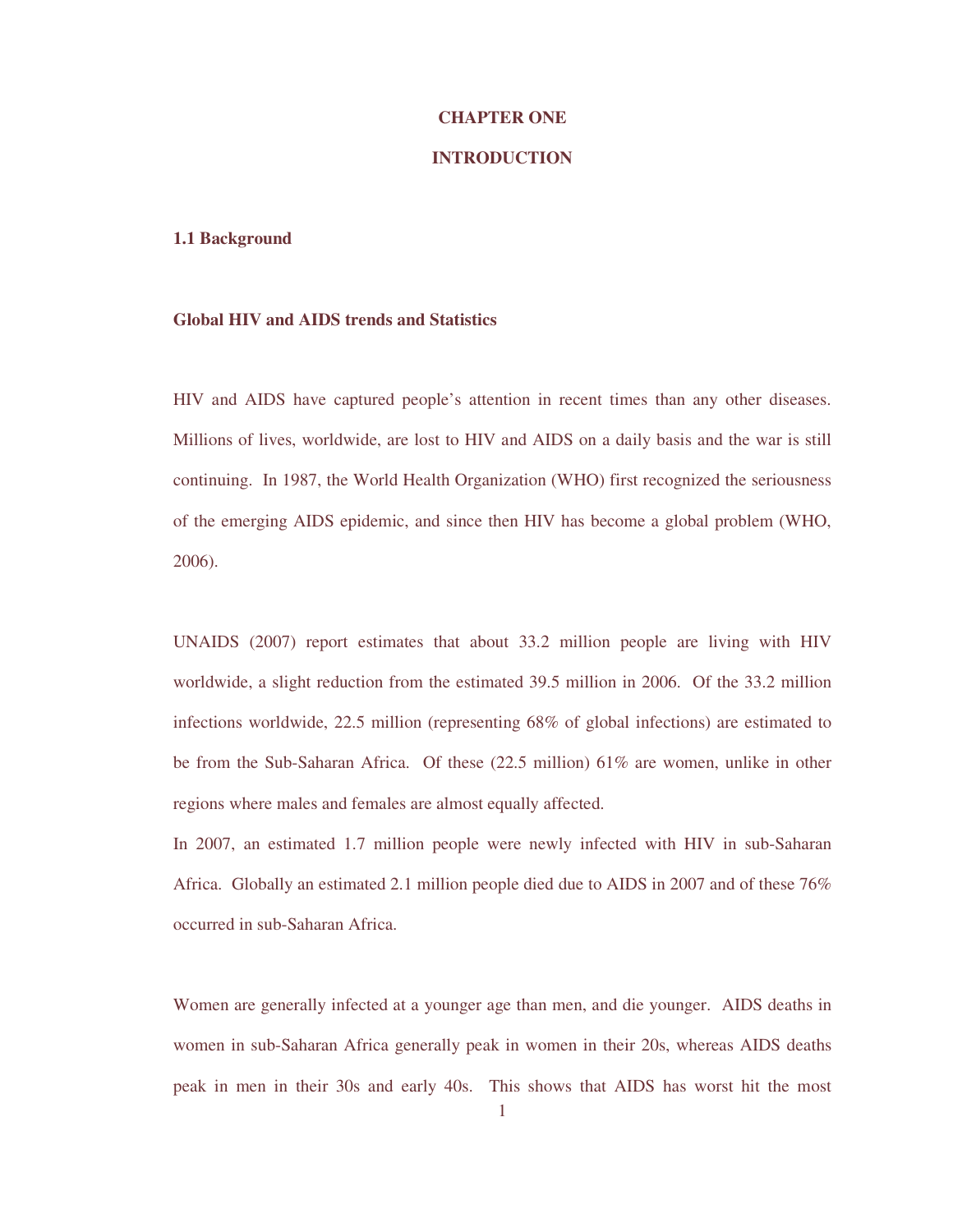productive people and has resulted in disintegration of most families and many children left in destitution (Helen, 2002).

# **Zambian HIV and AIDS Situation**

In Zambia, the first AIDS case was reported in 1984. By 1997 there were about 45,000 AIDS related cases. Approximately, one million Zambians are HIV-positive, of which over 295,240 are in need of antiretroviral therapy (MOH, 2006-2007).

Zambia is one of the countries hardest hit by HIV epidemic with a national prevalence of 14.3 percent among the 15-49 years age group (ZDHS, 2007).

According to ZDHS 2007, HIV prevalence of women and men age  $15 - 49$  is  $14\%$ . Even though there is a decrease of HIV prevalence from 16% to 14% in Zambia, women still record a high prevalence rate of 16% to 12% HIV positive (ZDHS, 2007). Despite the slight reduction in HIV infections in recent years, these reductions can be accounted for due to more accurate ways of gathering statistics, high numbers of people dying of HIV related illnesses, and the increased number of people who go for voluntary counseling and testing (VCT).

Seroprevalence rates for both men and women are two-fold higher in urban (20%) than rural areas (10%). HIV prevalence varies considerably within the country. Infection rates are high in cities and towns along the major transportation routes and lower in rural areas with low population density. They are at their highest in urban areas of the Lusaka 21%, central 18%, Copperbelt 17% (ZDHS, 2007). The most affected are young women and girls. Although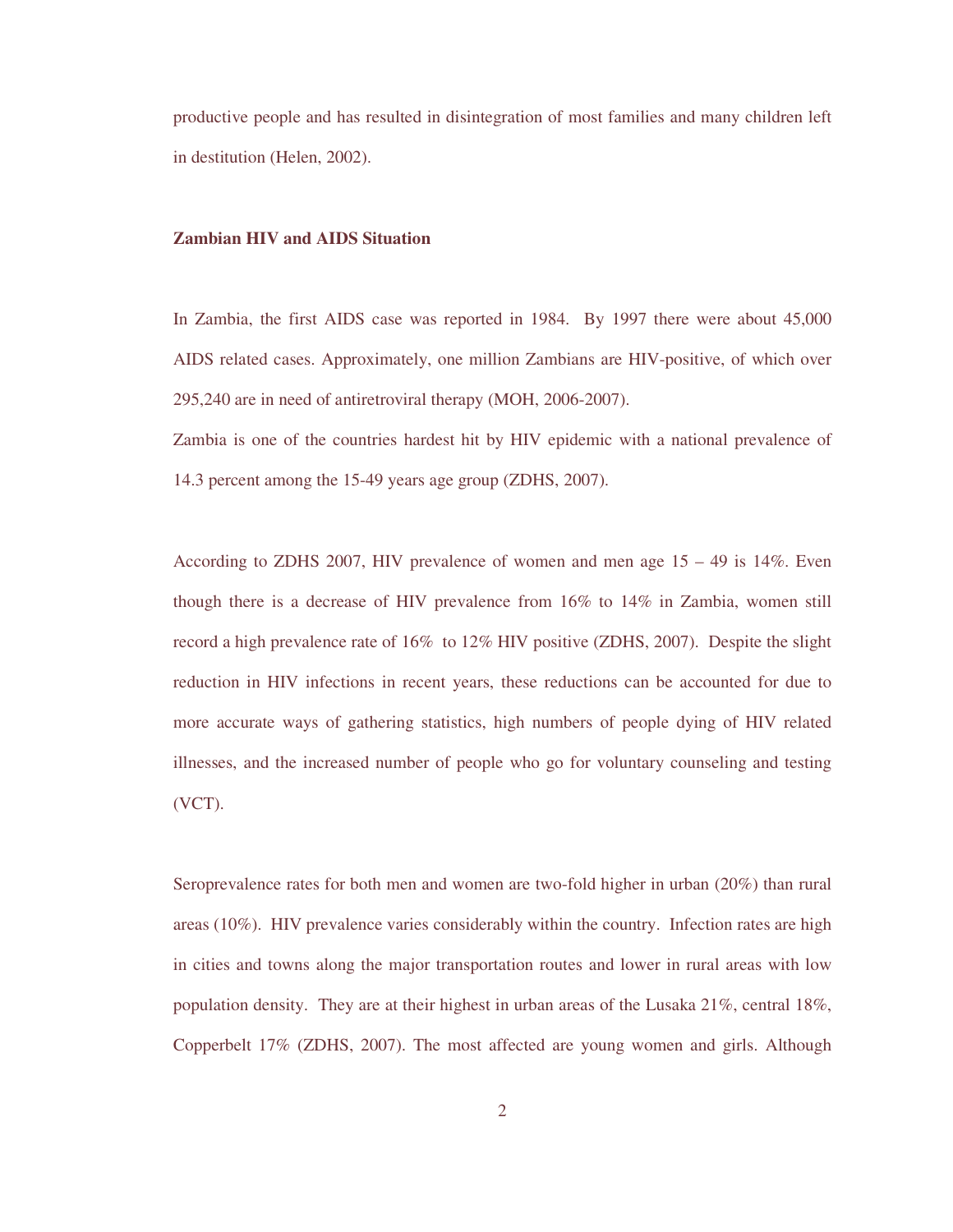awareness about HIV and AIDS is high, this does not translate into positive action for prevention such as uptake of Voluntary counseling and testing (VCT) and condom uses.

HIV and AIDS is not a gender-neutral disease, women and girls are much more susceptible to infection than men due to their continuing economic and social marginalization; as well as physical vulnerability. Gender gap is even wider amongst the age of 35. Generally, women (with prevalence rates of 17.8 %) are 1.4 times more likely to be HIV-positive than men (with prevalence rates of 12.6 %) (Zambia Country Report, 2008).

HIV and AIDS have no cure and efforts are geared towards slowing down its spread with view to saving the unaffected. Among the measures currently employed to fight the disease are: sexual abstinence, marital fidelity, condoms, ARV drugs and VCT. VCT is fast becoming an effective weapon to fight HIV and AIDS in Zambia (Ministry of Health, 2005).

### **National Response to HIV and AIDS**

The National HIV/AIDS/STI/TB Council developed interventions strategic plan for the period 2006-2010 in order to reduce the HIV prevalence rate of 15-19 age group. This was to achieve four broad objectives, thus;

- To reduce HIV/STI transmission mainly focusing on children, young women and providing risk of HIV/STI transmission;
- To reduce social-economic impact of HIV and AIDS on individuals, families, at the work place, homes and the society at large.
- To maintain and improve operational and implementation procedures and processes to ensure timely and effective management, decision making;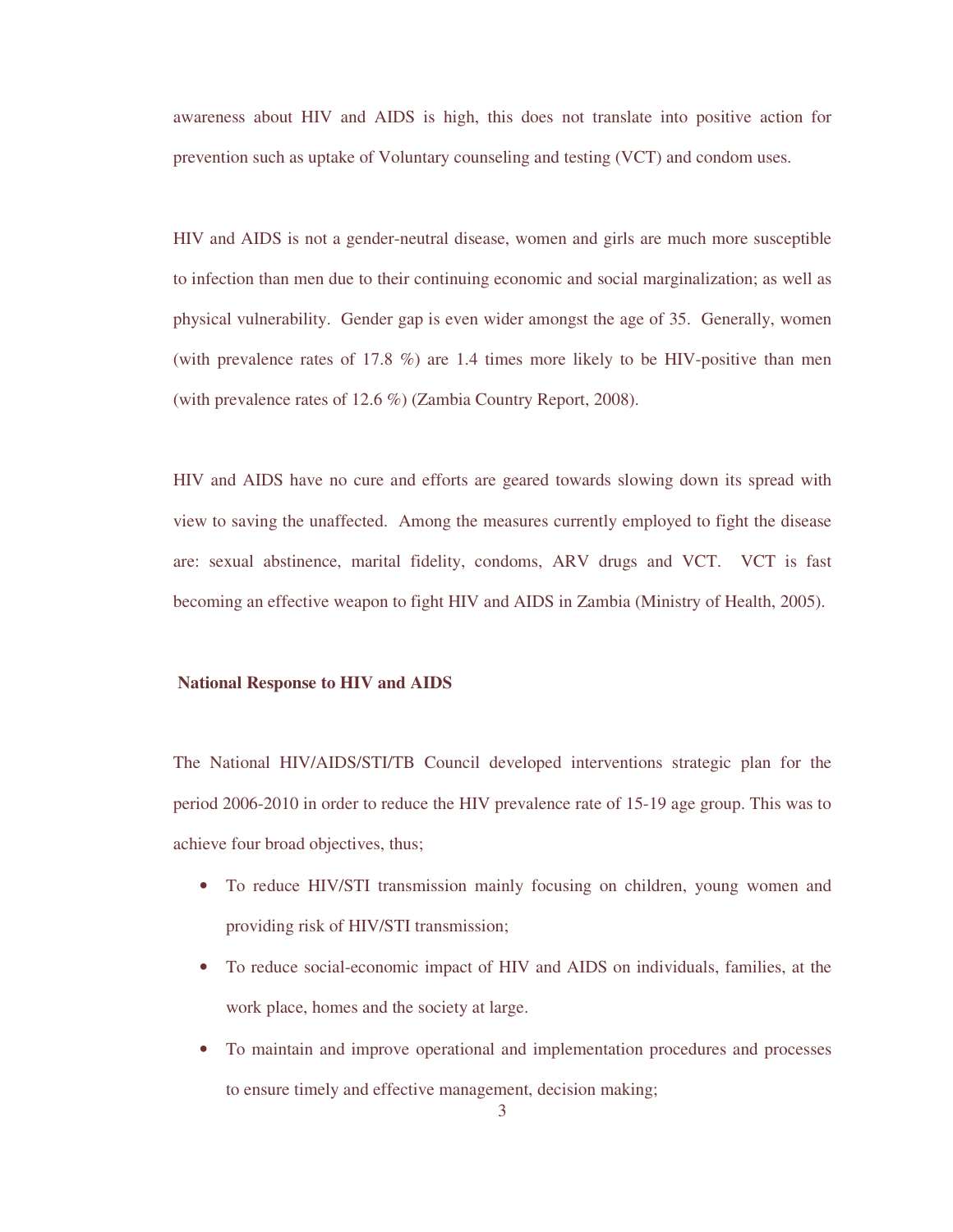• To ensure that results oriented co-ordination of activities takes place at different levels of implementation (University of Zambia, 2006).

The problem of HIV/AIDS is recognized as a major issue of both individual and public concern and the devastating effects are clearly outlined in the policy document. Its contribution to mortality and morbidity particularly among young people and other professional staff is having a negative effect on the education system and the economy in general.

HIV/AIDS promote poverty in the sense that the labour force is reduced. It incapacitates households to pay for services such as school and medical fees and other needs. The infection has economic, social, moral and health implications for all citizens (MOE, 2001).

Treatment and care consists of a number of different elements including Voluntary Counseling and Testing, provisions of antiretroviral (ARVs) protection from stigma and discrimination and follow up counseling. Voluntary Counseling and Testing (VCT) is considered an important component of the Zambia government's response to the HIV and AIDS pandemic. Despite this, the numbers of Zambian who have accessed VCT remains low (National HIV/AIDS/STI/TB Policy, 2005).

Voluntary Counselling and testing for HIV programme has become a major component of the expanding responses to the HIV and AIDS pandemic. Early testing for HIV and AIDS offers many benefits for adolescent girls but in many countries it is still rare. HIV counselling has been defined as "a confidential dialogue between a person and a care provider aimed at enabling the person to cope with stress and make personal decisions related to HIV/AIDS. "The counseling process includes an evaluation of personal risk of HIV transmission and facilitation of preventive behaviour."(WHO, 1994).

4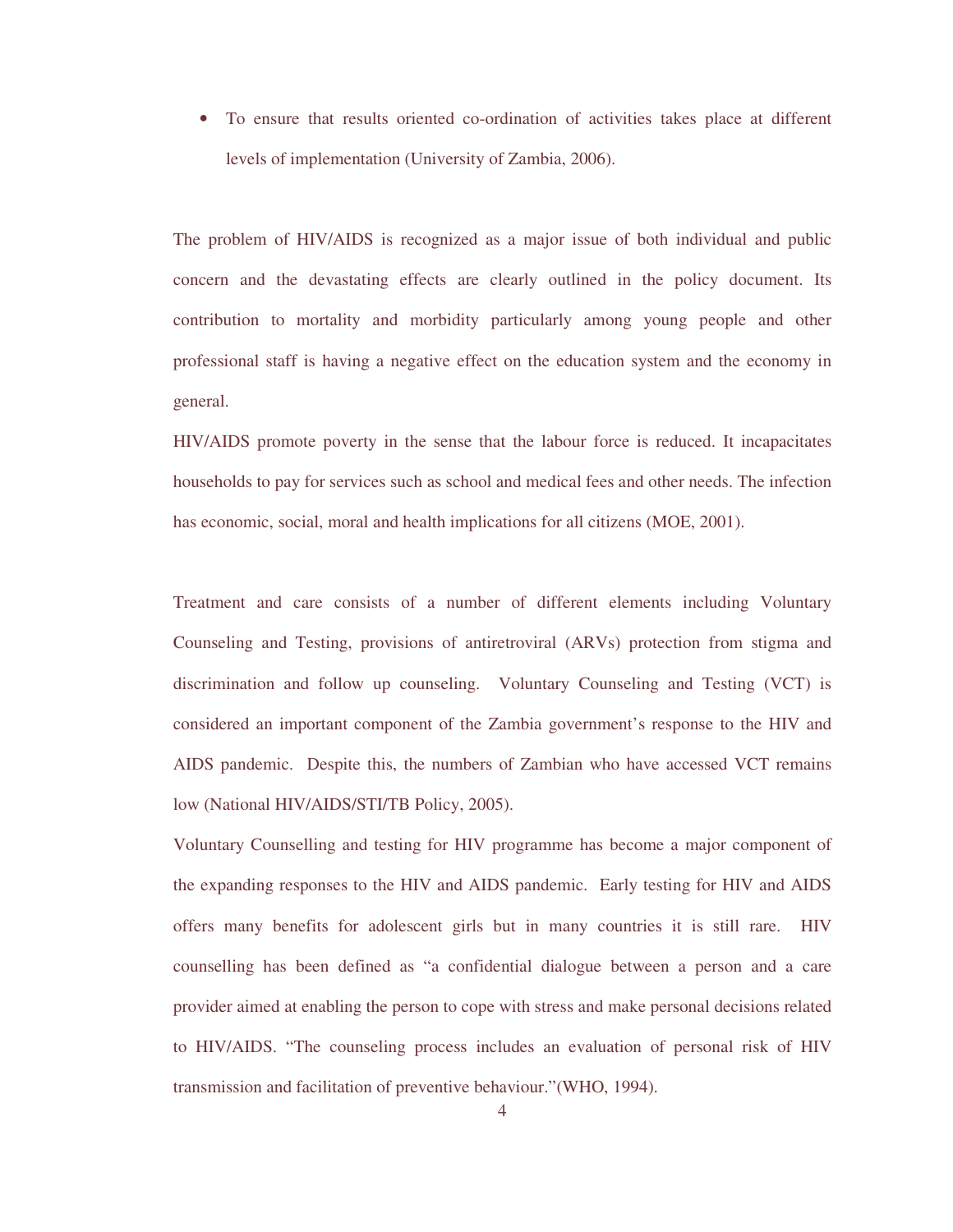When the HIV test was developed in the mid 1980s, testing tended to be accompanied by little HIV counseling (Zambia Counseling Council: 2001). However, with the growing awareness of HIV infection and AIDS and the recent availability of antiretroviral therapy (ART), the scope of and reasons for Voluntary Counseling and HIV Testing have broadened.

There is a great urgency to promote HIV care and support services for adolescent girls, including VCT. Currently, although VCT programmes are being developed and expanded there been little emphasis on providing VCT services to meet the needs of adolescent girls (UNAIDS, 2000). The uptake on ongoing care and support services by adolescent girls following VCT is not know although follow-up of adolescent girls following VCT is difficult, particularly in sites where anonymous VCT is offered (UNAIDS, 2000).

VCT services are becoming increasingly common in Zambia, supported by government and private foundations. Many countries and Zambia inclusive are implementing VCT services where HIV testing may be done free or for a small fee after pre-test counseling. VCT may be set up within a hospital, clinic or other setting, or as independent services in communities. The number of public and private facilities providing VCT/CT services had increased from 1,102 sites in 2007 to 1,563 public and private health facilities at the end of 2008. Of this number, private owned health facilities were 92 while the public health facilities accounted for 1,471 of which 117 were mission and the balance of 1,354 were owned by the Government of the Republic of Zambia (GRZ). This indicates that 100 per cent of all health facilities in Zambia provided HIV counseling and testing services from a combined total of 1,800 HIV counseling and testing sites covering the whole country in 2009 (Zambia Country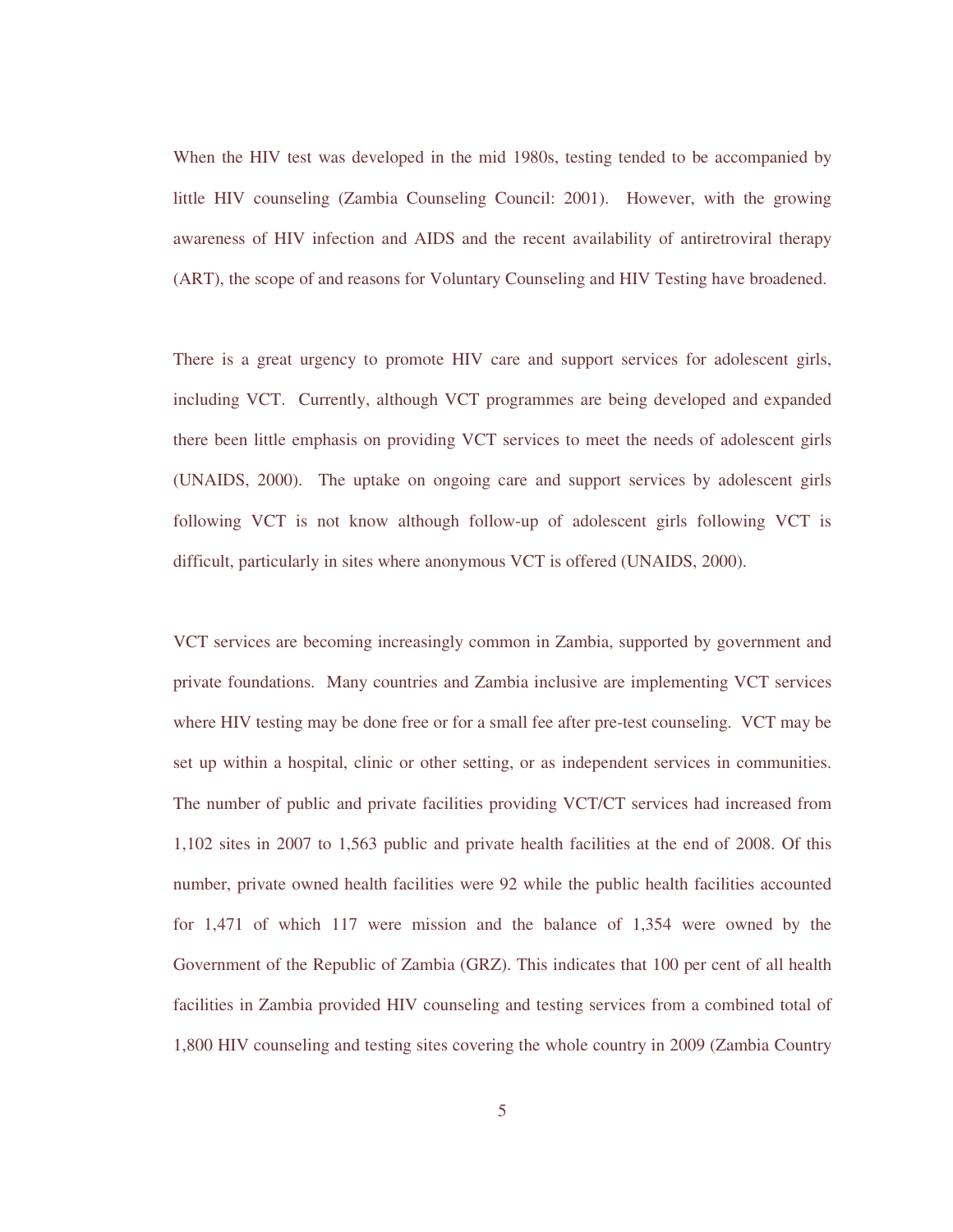Progress Report - 2010). Even though, there are many organizations that offer VCT services, our main interest is Umoyo Training Centre which is under Kara Counselling.

According to Demographic Health Survey 2007, Voluntary Counselling and Testing is more common among the educated and those living in the urban areas. It revealed that, 23.9 percent of women and13.4 percent of men in the urban areas had ever been tested for HIV as compared to the rural areas at 14.6 percent for women and 10.1 percent for men (ZDHS, 2007).

Umoyo Training Centre which is the site of this study aim to build and sustain the capacity of young females to cope with life situations. This is done through community follow-up and female youth empowerment programmes as follows;

- To build and sustain the capacity of female orphans and vulnerable female youth.
- To contribute to the reduction of the spread of HIV and AIDS in youths and empower them with skills to positively deal or cope with difficult situations they encounter in their lives.
- To lobby and advocate for protection and improvement of the welfare of children.

Kara Counseling and Training Trust (KCTT) was founded in 1989 by Fr. Michael Kelly SJ, but its legal entity received registration in 1991. KCTT's vision is to work towards 'A society free of suffering where all people take charge of and live long and productive lives in freedom and equality, with Zambia taking its place proudly among the great nations of the world.'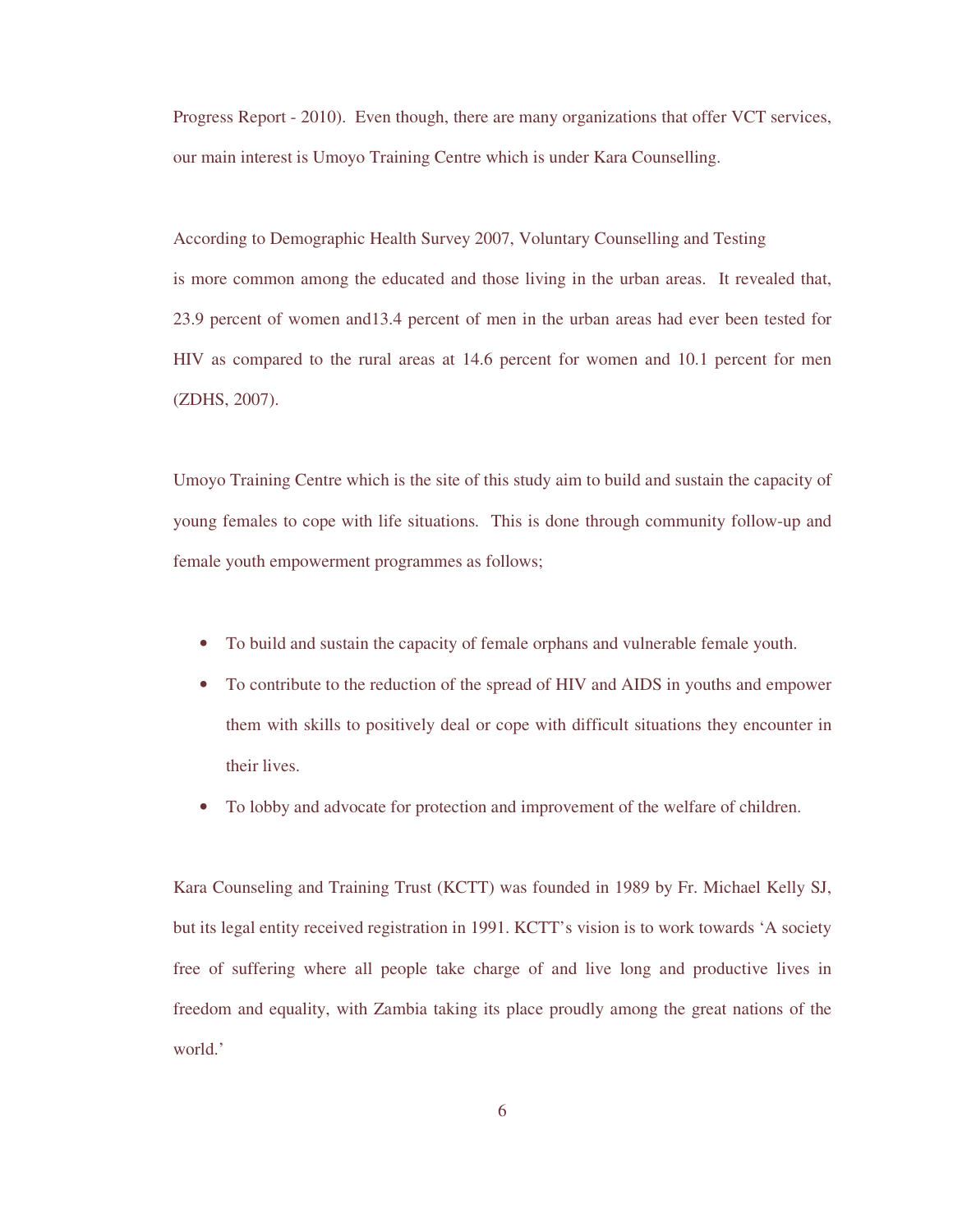The vision of Kara Counseling and Training Trust is to promote integrated Human development by providing counseling, training and caring. Behind this vision, Kara Counseling and Training Trust are running the empowerment programme for orphaned girls called Umoyo Training Centre.

 Umoyo Training Centre for life skill programme was started in November 1996 with its aim to build and sustain the capacity of young females to cope with life situations. So far more than 200 girls have graduated from training Centre. The centre is allocated in Lusaka West off Mumbwe road.

Umoyo Training Centre works in collaboration with two Home Based Care, Kanyama and Mtendere to identify the single or double orphaned girls to be enrolled for each year. The following criteria will apply for the youths to join the programme: the youth shall be female; between 14 and 18 years old; be single or double orphans; neglected or are risk; and be disadvantaged youths living in difficult circumstances.

Each year the centre enrolls about 75 girls who are trained in various life skills. Since the training targets vulnerable girls, the programme is free and it is funded by Danish Church Aid and the Stephen Lewis foundation. The training programme takes the duration of one year. In one year duration, the following programmes are offered vocational skills and knowledge based skills as indicated below.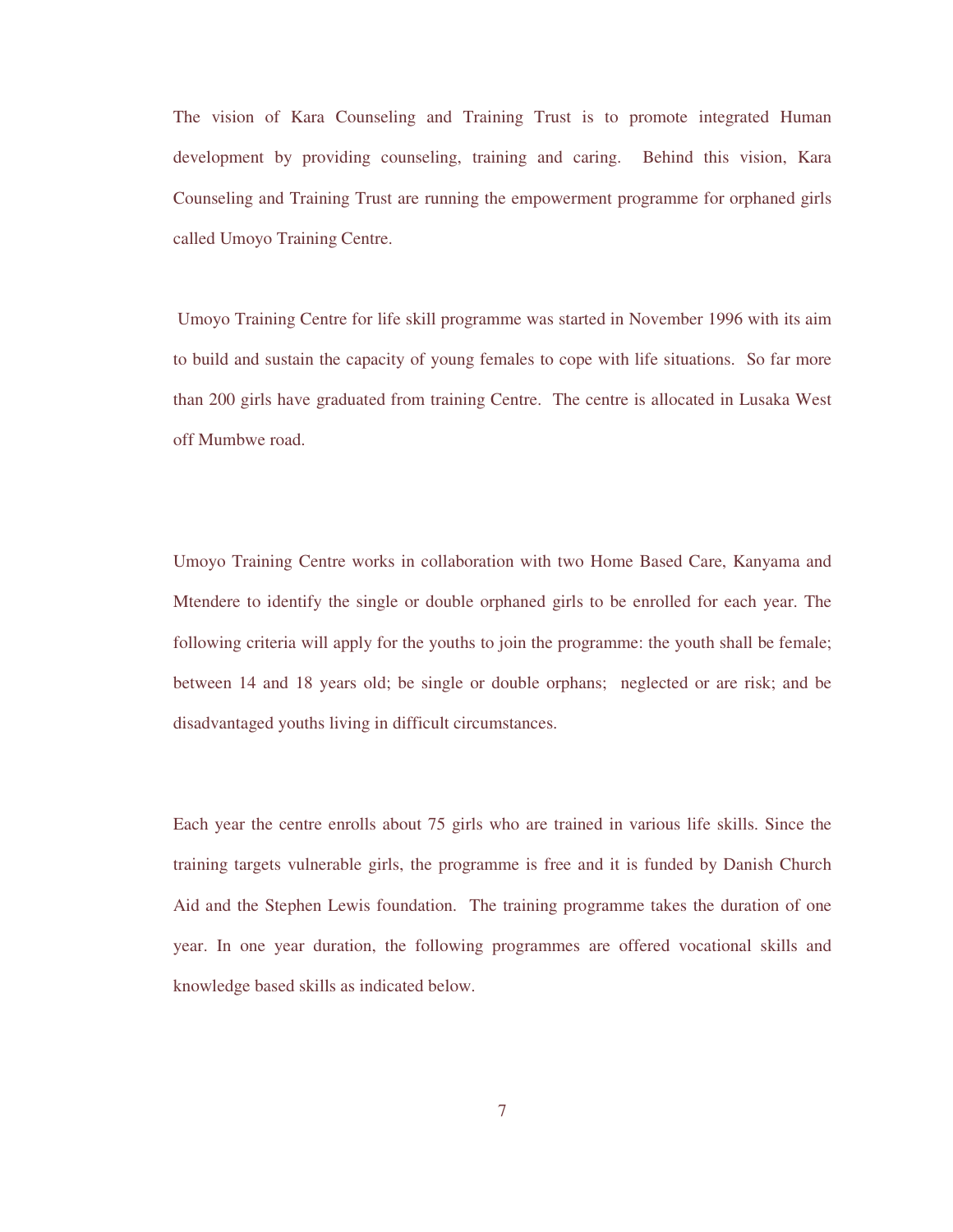## **Vocational Skills**

- Agriculture Taught how to grow different types of vegetables
- Poultry Taught how to keep chickens
- Tailoring Taught how to make drafts, sow cloths, cut, design
- Knitting Taught how to make jerseys, head socks, scarves
- Making Blocks Taught how to make flower pots, blocks, elementary construction

# **Knowledge Based Skills**

- Family Planning & HIV/AIDS prevention
- Household Care Giving
- Financial Budgeting and Book keeping
- Personal Health, Hygiene, & Basic First Aid
- Social Responsibility, Community Values, Ethics, & Awareness

There has also been a good working relationship between the centre, the industry and training institutions for the purpose of further training, industrial attachment and employment of graduates from the project.

The evaluation done on Umoyo training Centre in the year 2000, found that Umoyo Training Centre was working with the Home Based care groups and religious organisations in the identification and selection of the girls for training and in providing them, with further training (e.g. St. Joseph Roman Parish) income generation through making batik, tie and dye (Msisi and Chawama Home based care groups).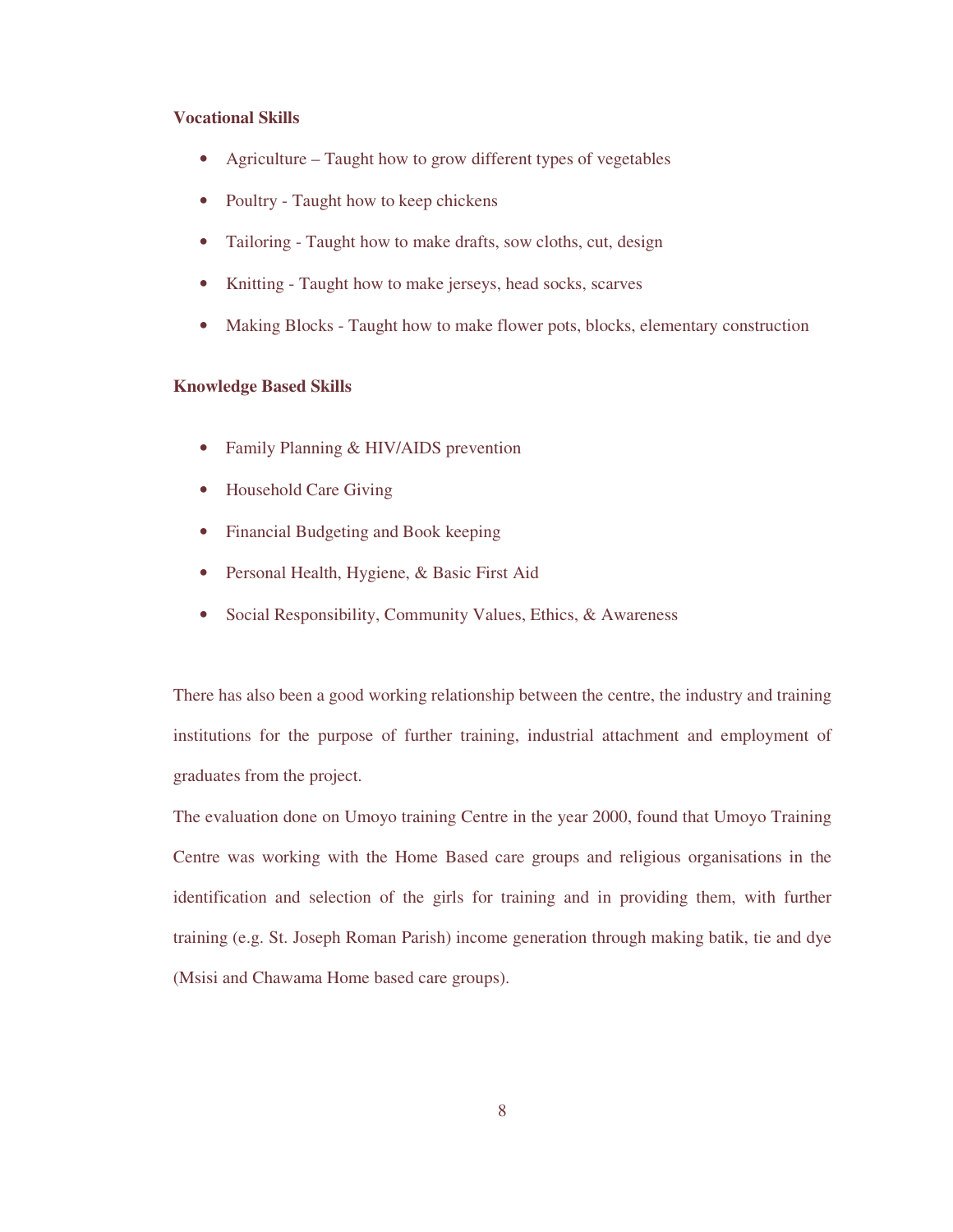### **1.2 STATEMENT OF THE PROBLEM**

Adolescence is often characterised by patterns of thinking in which immediate needs tend to take priority over long-term implications, and by the initiation of behaviours that may be perpetuated over a lifetime (WHO, 1996). HIV incidence rate amongst the adolescent group shows a consistent increase; hence the identification of this group as a vulnerable group in terms of high risk sexual activities. This shows that HIV and AIDS has not only affect adults, but also adolescents and children (UNAIDS, 2006). In 2003, among young people 15-19 years old, 28% of boys and 44% of girls reported having sex within the last twelve months. For many girls, their first sexual encounter is with an older boy or elderly man. This is one reason why girls aged 15-19 are six times more likely to have HIV than boys of the same age (Kelly, 2000). Recognizing the special potency of relationship for adolescents and young adults, it is something valuable and needs safe guards whether these are of no sex, deferred sex or protected sex.

Voluntary Counseling and Testing (VCT), has been recognized as an effective methods in the prevention and care of HIV and AIDS (National HIV and AIDS/STI/TB Policy, 2005). It serves as the entry point to other related services such as Anti-retroviral treatment, TB treatment, PMTCT program, STI treatment and Home Based Care services. Knowing ones' HIV status can be a motivating force for HIV-positive and negative people alike to adopt safer sexual behavior (Kara Counseling, 2006).

Even though many adolescent girls would like to go for VCT, the concern is that the results will not be kept confidential and that stigma and discrimination will follow disclosure of the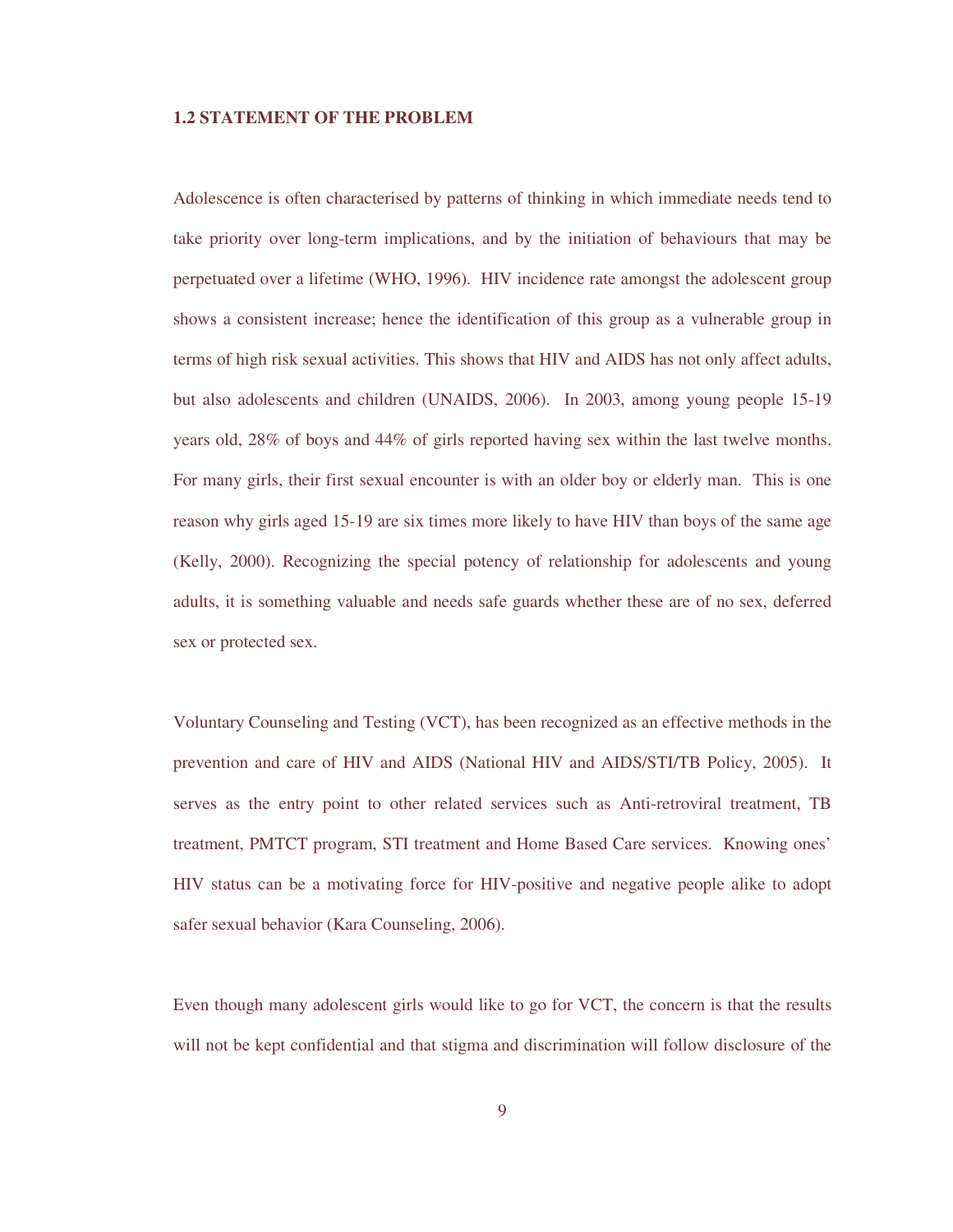HIV positive status. The majority of adolescent girls do not know their HIV status despite practicing risk sexual behavior (Deborah, B & Rachel, B, 2002).

However, VCT low uptake among adolescent girls has been influenced by inadequate knowledge about available VCT treatment and services, negative attitudes towards VCT.

# **1.3 OBJECTIVE**

 To identify the factors constituting motivators and barriers to the effective utilization of Voluntary Counseling and Testing of girls at Umoyo Training Centre.

# **1.4 Specific Objectives**

- i. To access the factors influencing girls' decisions to attend or not to attend VCT services
- ii. To determine the sources of knowledge of VCT among girls.
- iii. To identify perceived barriers and benefits of VCT among adolescent girls.

### **1.5 RESEARCH QUESTIONS**

The study will attempt to answer the following questions;

## **1.5.1 GENERAL RESEARCH QUESTION**

What factors constituting motivators and barriers to the effective utilization of Voluntary Counseling and Testing among adolescent girls at Umoyo Training Centre?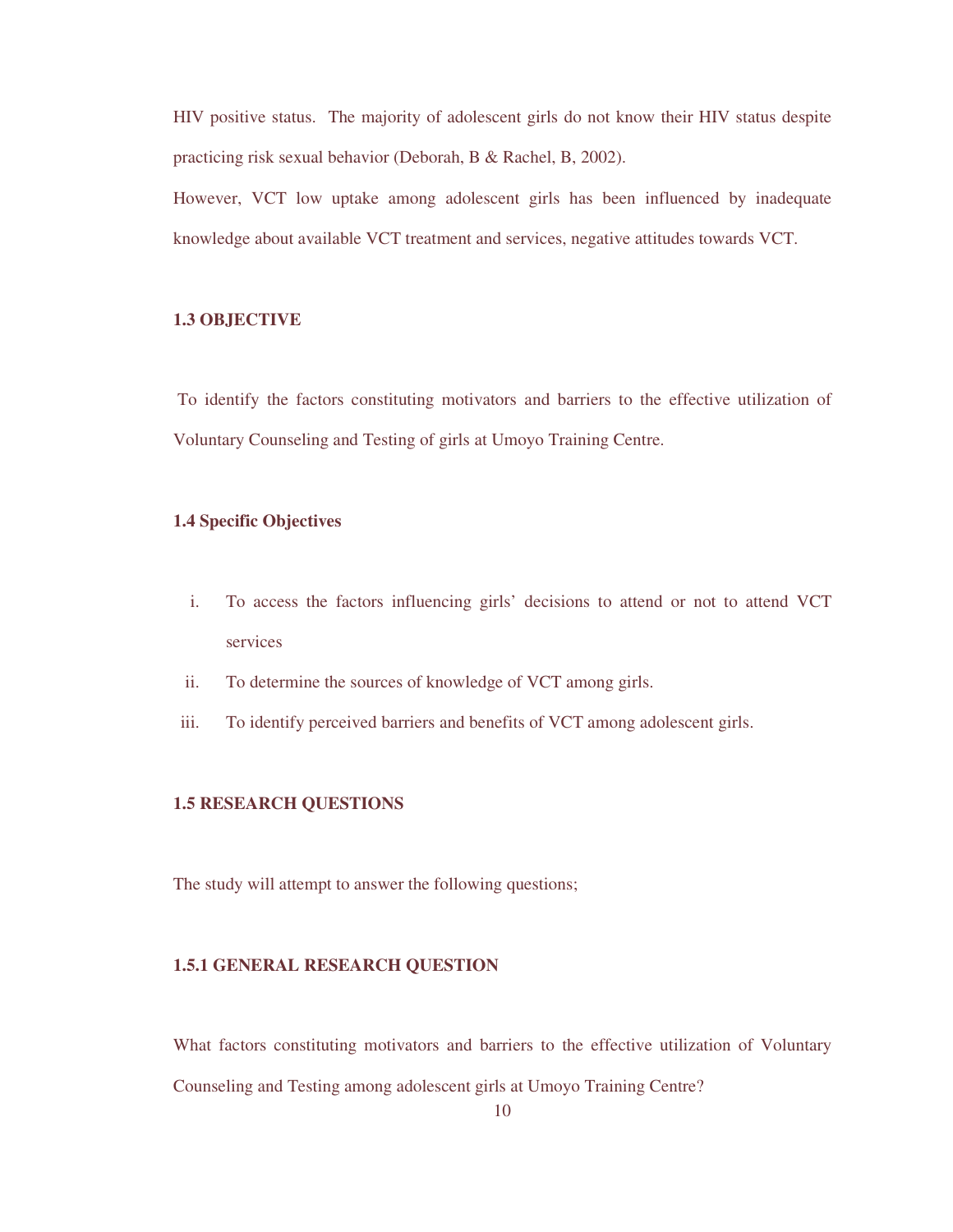### **1.5.2 Specific Questions**

- i. What are the factors influencing girls' decisions to attend or not to attend VCT services?
- ii. What are the sources of knowledge of VCT among girls?
- iii. What are the perceived barriers and benefits of VCT among adolescent girls?

## **1.6 JUSTIFICATION**

Adolescent girls have been exposed to HIV risk with persons who are likely not certain of their HIV status (UNAIDS/UNFPA/UNIFEM, 2004). Focusing on adolescent girls is likely to be the most effective approach to confronting the epidemic. Among the range of measures to enable adolescents protect themselves from HIV and AIDS is to go for Voluntary Counselling and Testing (VCT). National HIV prevention strategies in Zambia have more recourse to Voluntary Counselling and Testing (VCT) programmes (National HIV & AIDS strategic Framework, 2006-2010).

Indeed, these programmes are seen to provide adolescents with the opportunity to learn their HIV status in order to adopt protective behaviours if they are HIV negative and to refer them to appropriate medical and psychosocial care when they are infected. Therefore, VCT is seen to help reducing risky behaviours and HIV infection rates through counselling people about how to avoid spreading HIV.

It is imperative for this research to look at factors constituting motivators and barriers to the effective of VCT among adolescent girls so as to challenge denial of infection and to help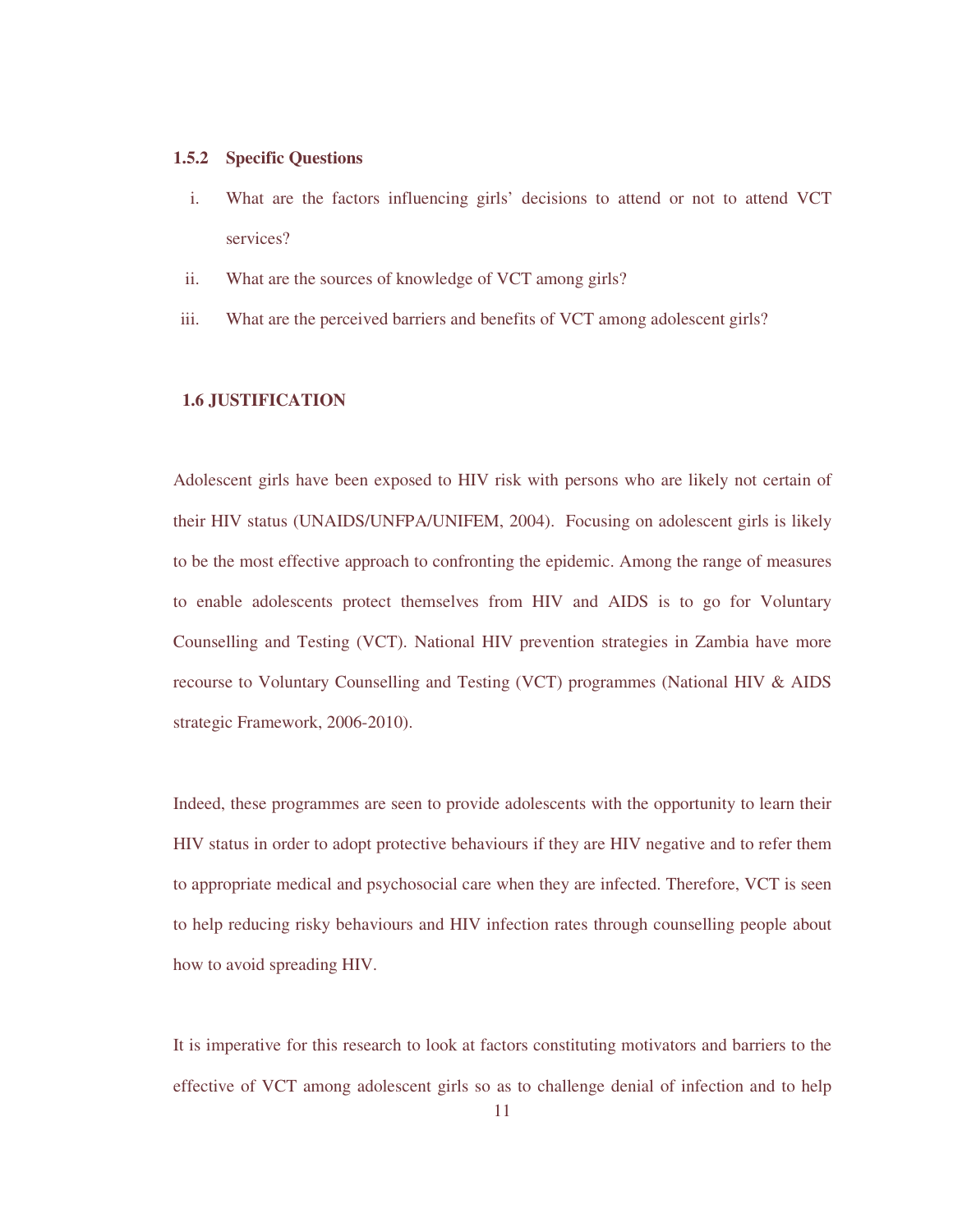adolescent girls to recognize and accept that one can live with HIV infection and still shows no outward symptom.

With its heavy involvement in HIV and AIDS and empowerment of girl programmes, Umoyo Training Centre under Kara Counseling and Training Trust is in good position to influence change in attitudes and behaviors of the adolescent girls and in turn the Zambian people.

The findings from the study will also be an essential step in the development and implementation of programs that will encourage more adolescents to go for VCT and subsequently change their behaviour. In addition to this, it is hoped that the study findings will contribute to wider literature on promotion of HIV counseling and testing.

# **1.7 OPERATIONAL DEFINITIONS**

### Adolescent – **A person who is between childhood and adulthood from 13-19 years.**

**Attitudes** - are those acquired mental position, negative or positive that a group holds in regard to some idea or object. Often attitude dictates how people behave. Attitudes have been the most widely researched aspect of the TPB (Theory of Planned Behaviour) and continue to receive attention from social and cognitive psychologists (Ajzen, 2001; Bentler & Speckart, 1981). Attitudes toward performing behaviour reflect favourable or unfavorable evaluation of the particular behaviour. Attitude toward the behaviour– in this case, uptake of VCT – is determined by individuals beliefs about the outcome of performing the behaviour (behavioural beliefs; belief that VCT uptake is associated with certain attributes) weighed by the extent to which these outcomes are valued (belief outcomes; value attached to VCT uptake).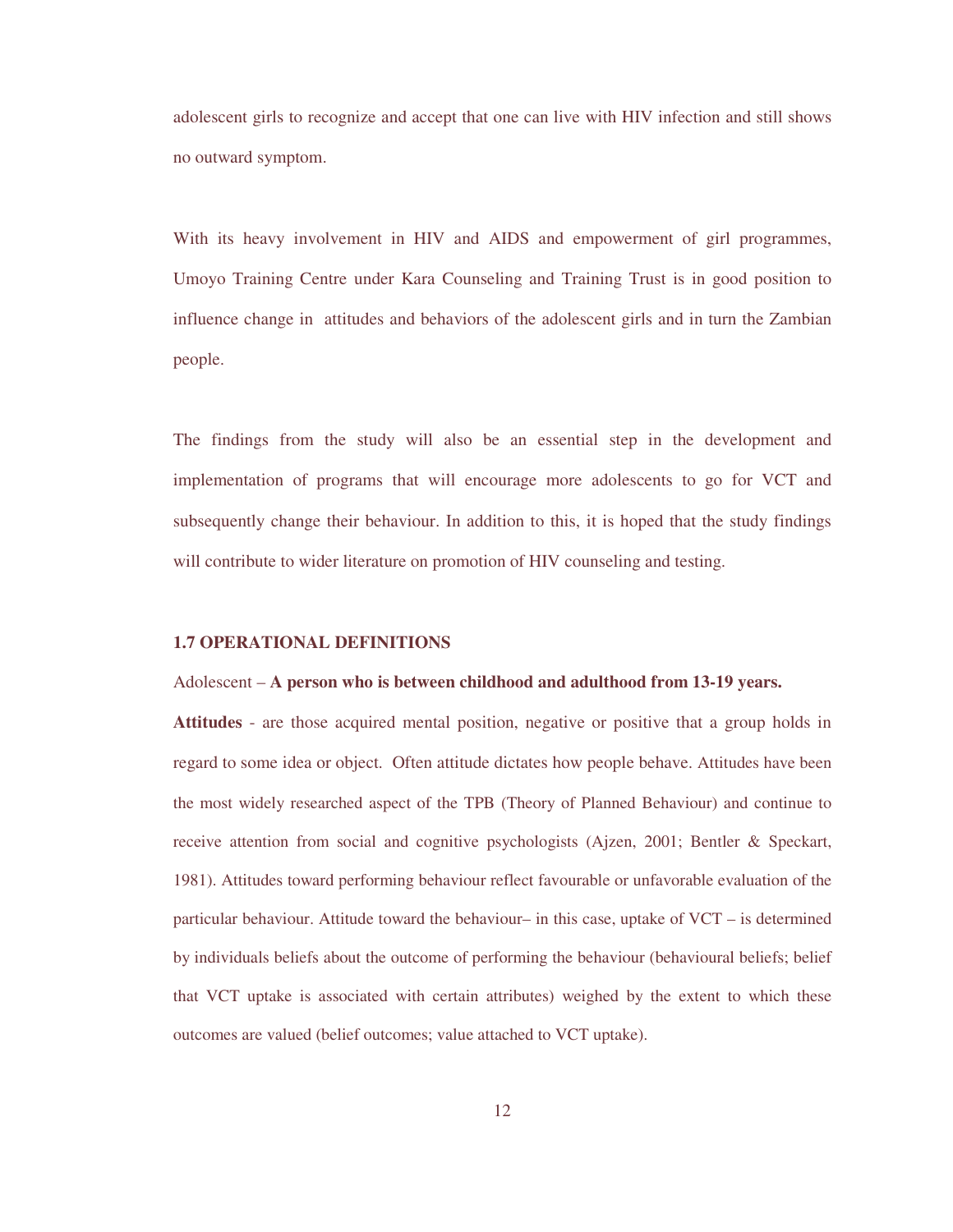**Acquired Immunodeficiency Syndrome (AIDS) –** is state/disease in which a body is unable to fight infections.

**Counseling –** is a confidential dialogue between a client and a Counselor.

**Discrimination –** Unfairness to people with HIV and AIDS.

**Effective-**effectiveness can be defined as a measure of the quality of attainment in meeting your stated objectives.

**Faith Based Organisations** – These are church bodies or religious groups advocating for abstinence in the control and prevention of HIV and AIDS and care of the affected or infected with HIV and AIDS.

**HIV Testing –** Is the obtaining of a bodily sample for the specific purpose or performing a medical test or a number of medical tests to determine the HIV status of a person.

**Human Immunodeficiency Virus (HIV) –** Is the virus that causes AIDS.

**Mother to Child transmission –** Us a transmission HIV from infected mothers to unborn babies, which may occur during pregnancy, delivery or after delivery during breastfeeding.

**Orphans -** These are children whose biological parent(s) is or are deceased.

**Double orphans -** These are children with both biological parents are dead.

**Single orphan –** This is a child whose one of the parents is dead

**Post-Test counseling –** providing when an individual receives his or her HIV test results as well as giving moral support immediately after the client has received the result.

**Pre-test counseling –** the counseling given to an individual before an HIV test is performed to make sure that the individual has sufficient information to make an informed decision about having an HIV test.

**Prevalence rate –** Number of reported of HIV and AIDS cases at a particular time or place. **Stigma –** Shame, Disgrace or dishonor as a result of someone having HIV and AIDS.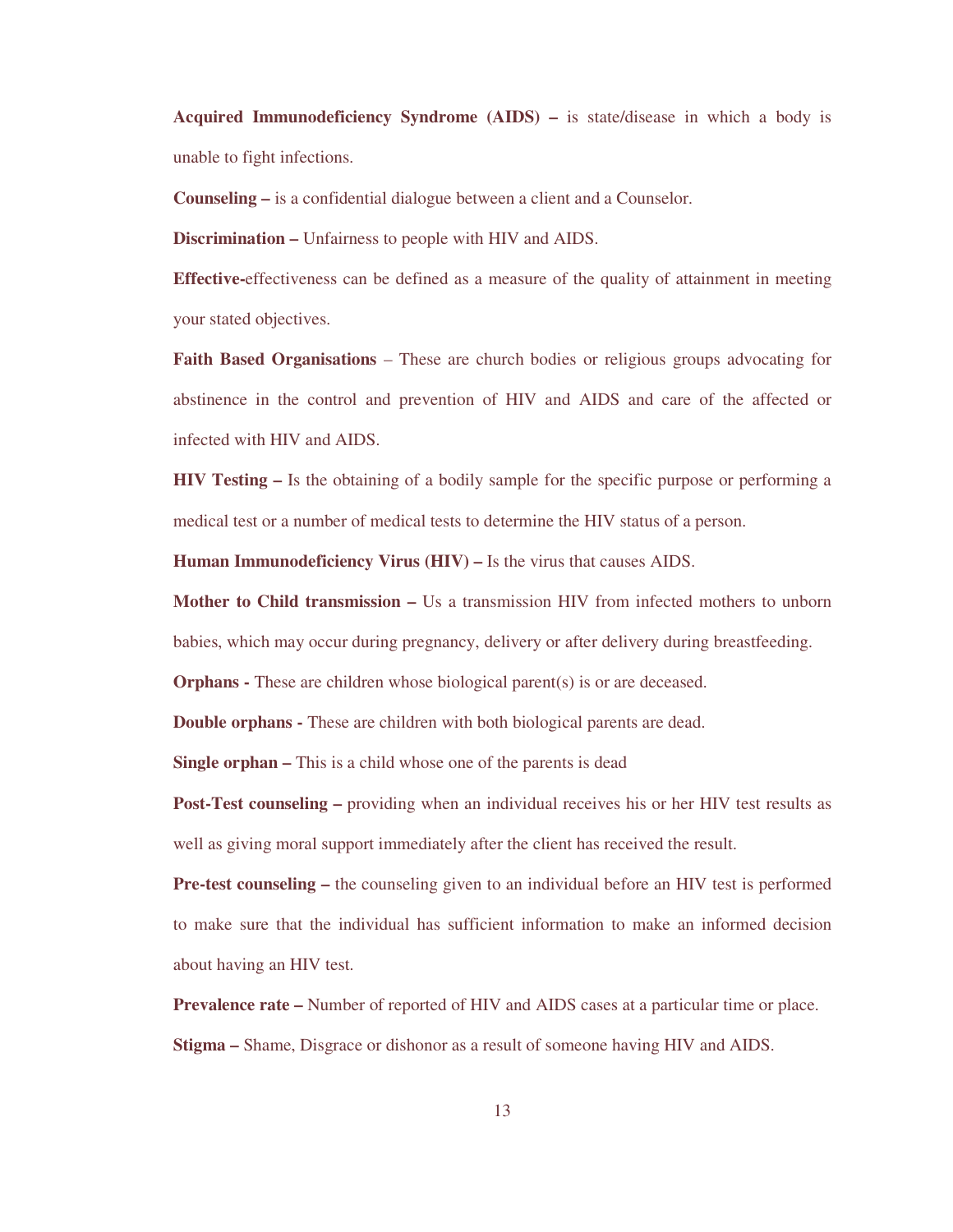**Skills** – These are considered as the ability to produce reliable and consistent results. Skill is familiar to knowledge, specific art, trade, a gift or an accomplishment.

**Voluntary counseling and testing (VCT) –** Is a process by which an individual undergoes counseling to enable them to make an informed decision about being tested for HIV, assess their personal risk for HIV and develop a risk reduction strategy.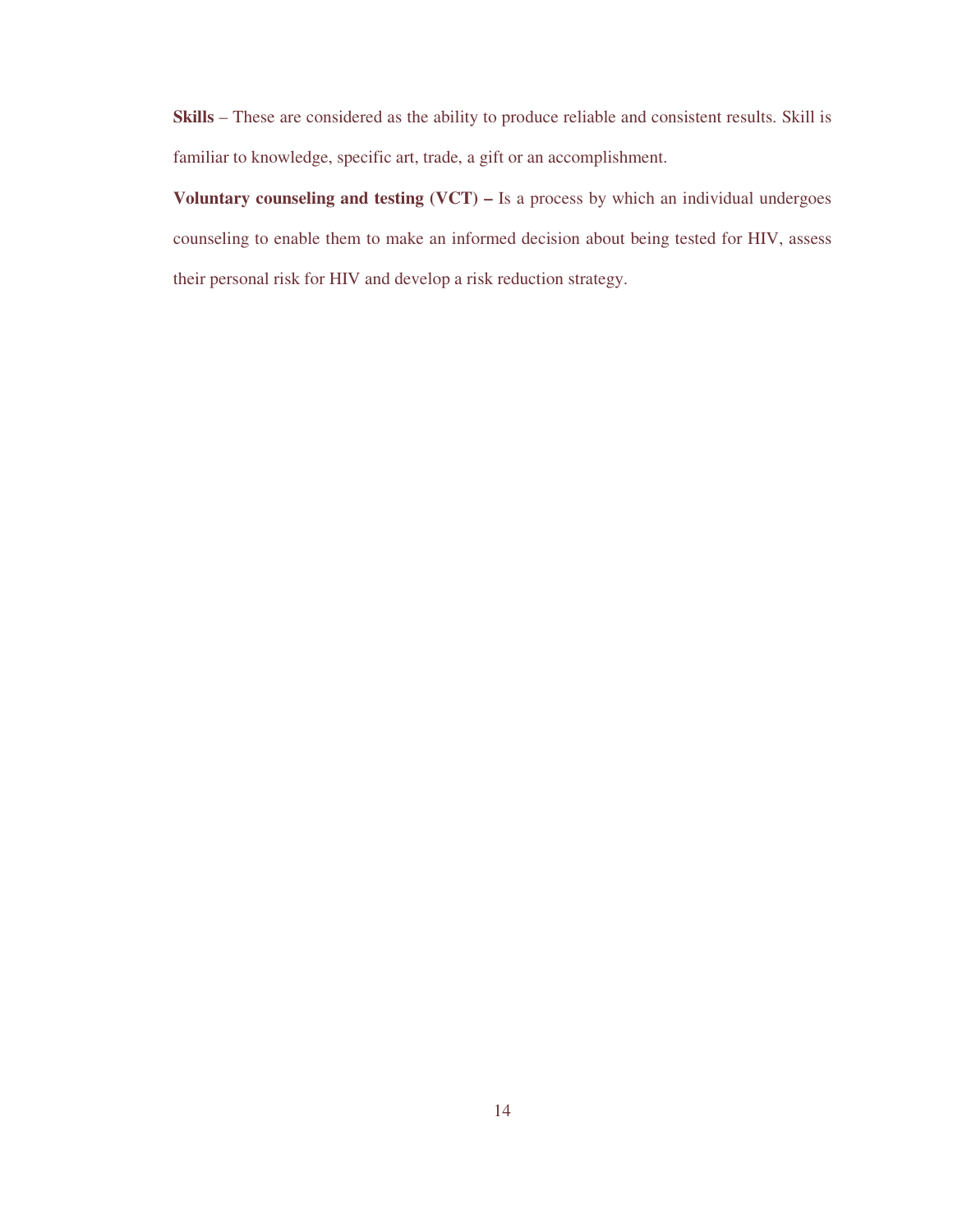### **CHAPTER TWO**

## **LITERATURE REVIEW**

## **2.1 Introduction**

This chapter covers the literature review related to this study. The review of the relevant literature contained in this chapter is centered on the following areas:

Knowledge on HIV and AIDS; Voluntary Counseling and HIV Testing; Voluntary Counseling and Testing as an entry point to prevention and care services; The importance of VCT in HIV prevention and management; Facilitators of uptake of VCT; Gender issues in HIV and AIDS and VCT; Adolescent at risk testing HIV negative and positive; Problems common to VCT; Stigmatizing attitudes and conclusion.

### **2.2 Knowledge on HIV and AIDS**

HIV/AIDS education and awareness is one of the key elements in comprehensive HIV prevention. It believed that increased knowledge, along with positive attitudes and beliefs about HIV/AIDS, will lead to positive behaviour changes, that is, behaviours that are less risky, or safer, such as use of condoms, abstinence, and avoidance of risky situations. Globally a majority of the youth aged 15-24 have heard of HIV/AIDS, however, evidence have established that the vast majority of youth do not know how HIV is transmitted or how to protect themselves (United Nations Children's Fund, The Joint United Nations Programme on HIV/AIDS and World Health Organization, 2002). For example, in sub-Saharan Africa, only 8% of out-of-school young people and slightly more of those in-schools have access to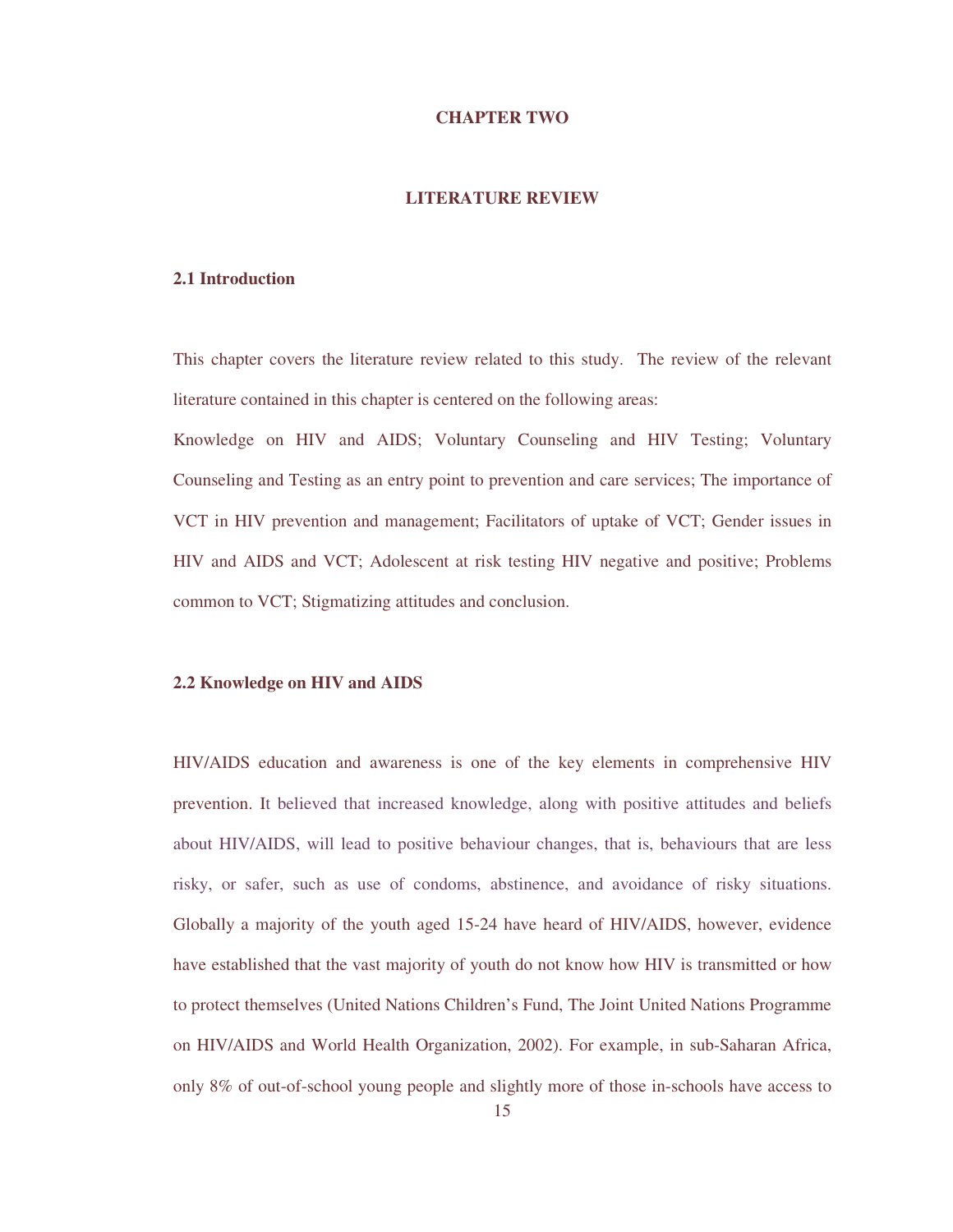education on HIV prevention (The Joint United Nations Programme on HIV/AIDS, 2004). And even among those who know about HIV/AIDS, perceptions of personal risk are some times at odds with reality. For example, roughly half of adolescent females and males who have heard of HIV/AIDS think they are at some risk of becoming infected. But in Ghana, Niger, Nigeria and Tanzania, no more than three in ten young females consider themselves at some risk; the same is true for young males in Ghana, Niger and Nigeria (United Nations Children's Fund, 2003). Baggaley et al (1997) found that Lusaka, Zambian and London, English students had knowledge about HIV transmission and Sallah, et al (1999) found that most students of the University of Benin in Togo, had knowledge about HIV/AIDS.

According to Zambia Sexual Behaviour 2005, Knowledge on HIV and AIDS among adolescents increased form 75 percent in 1998 to 88 percent in 2005. From this statistics, it shows that there is an increased in knowledge on HIV and AIDS in Zambia. The level of knowledge is also high among both male 97 percent and females 97 percent. In Urban the level of knowledge is 98 percent and rural 96 percent. Rural still have a low level of knowledge compared to urban (ZSB, 2005).

## **2.3 Voluntary Counseling and HIV Testing**

Globally, VCT services have been identified as an important strategy in managing HIV transmission from mother to child. Women are most often offered VCT during antenatal care, after a spontaneous abortion or stillbirth, with death or failure to thrive in a child, with presentation of a sick child or partner to the clinic, after death of a partner, or when seeking treatment for frequent illnesses. VCT has now become part of a wide range of interventions such as PMTCT of HIV, TB and STD programmes (National HIV/AIDS/STI/TB Policy,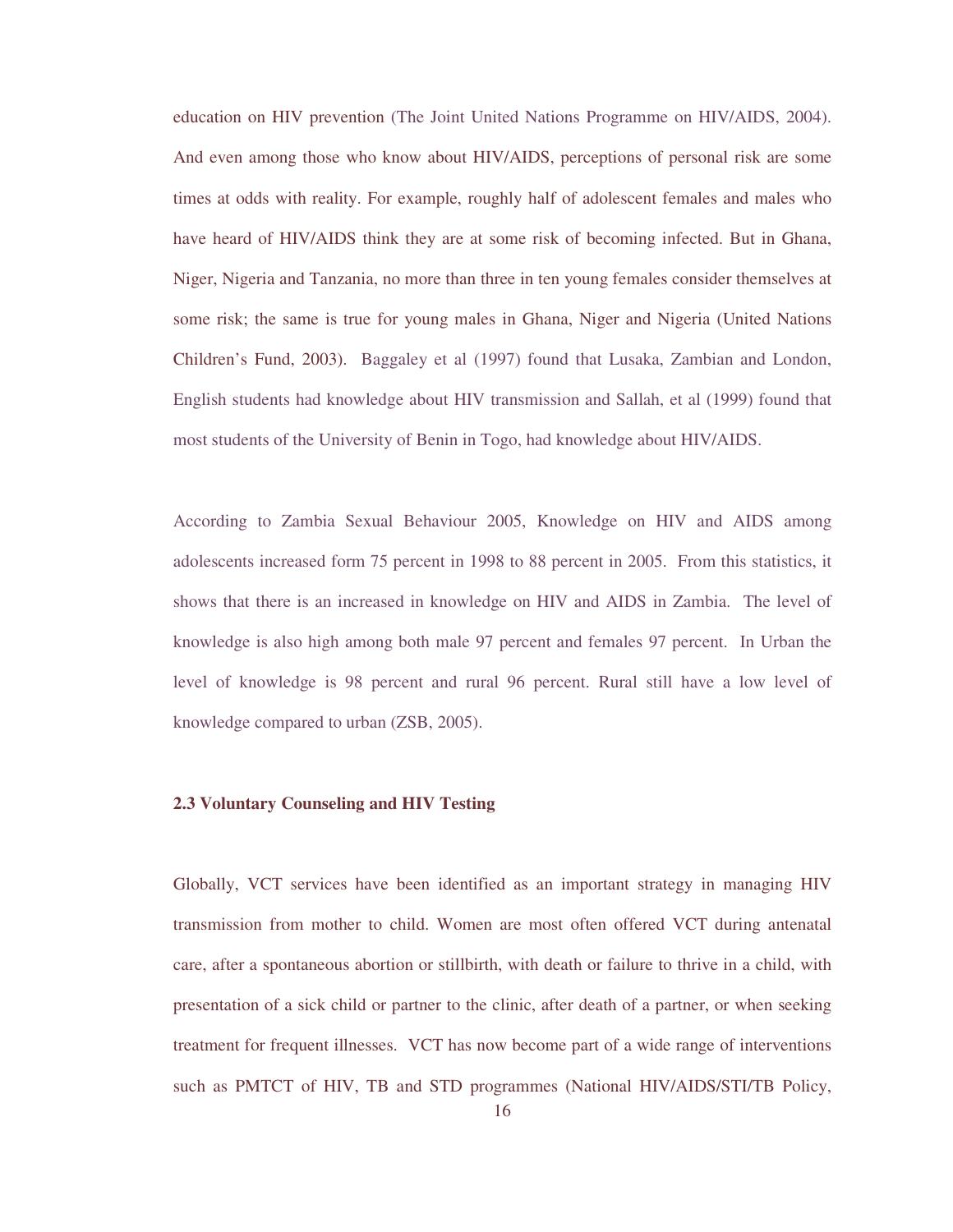2005). The rationales behind VCT strategy are follows; VCT may lead to behaviour change, thus contributing to the reduction of HIV transmission. VCT opens opportunities for the infected individual to access psychological support and care. VCT may also encourage the abuse woman to live positively after receiving counselling.

When the HIV test was develop in the mid 1980s, testing tended to be accompanied by little HIV counseling. However, with the growing awareness of HIV infection and AIDS and the recent availability of antiretroviral therapy (ART), the scope of and reasons for Voluntary Counseling and HIV Testing have broadened. VCT is a process by which an individual undergoes counseling to enable him/her to make an informed decision about being tested for HIV, assess their personal risk for HIV and develop a risk reduction strategy. VCT services are essential components of HIV prevention and care programs (HIV/AIDS Care and Counseling, 2008).

VCT is one of Zambia's adopted critical strategies for addressing the HIV and AIDS epidemic. In Zambia, a person can get an HIV test done at the hospital and some government and private clinics. Usually a client gets tested if he so desires for whatever reasons or when a physician or clinician refers him for HIV testing (as part requirement for the management and care of the patient). Testing facilities are limited particularly in rural communities.

VCT services have expanded since 1999. By 2004 there were 176 operational VCT sites in Zambia, which was an increase from 10 in 2000 (Kara Newsletter, 2006). In Zambia three models delivering VCT services are being used;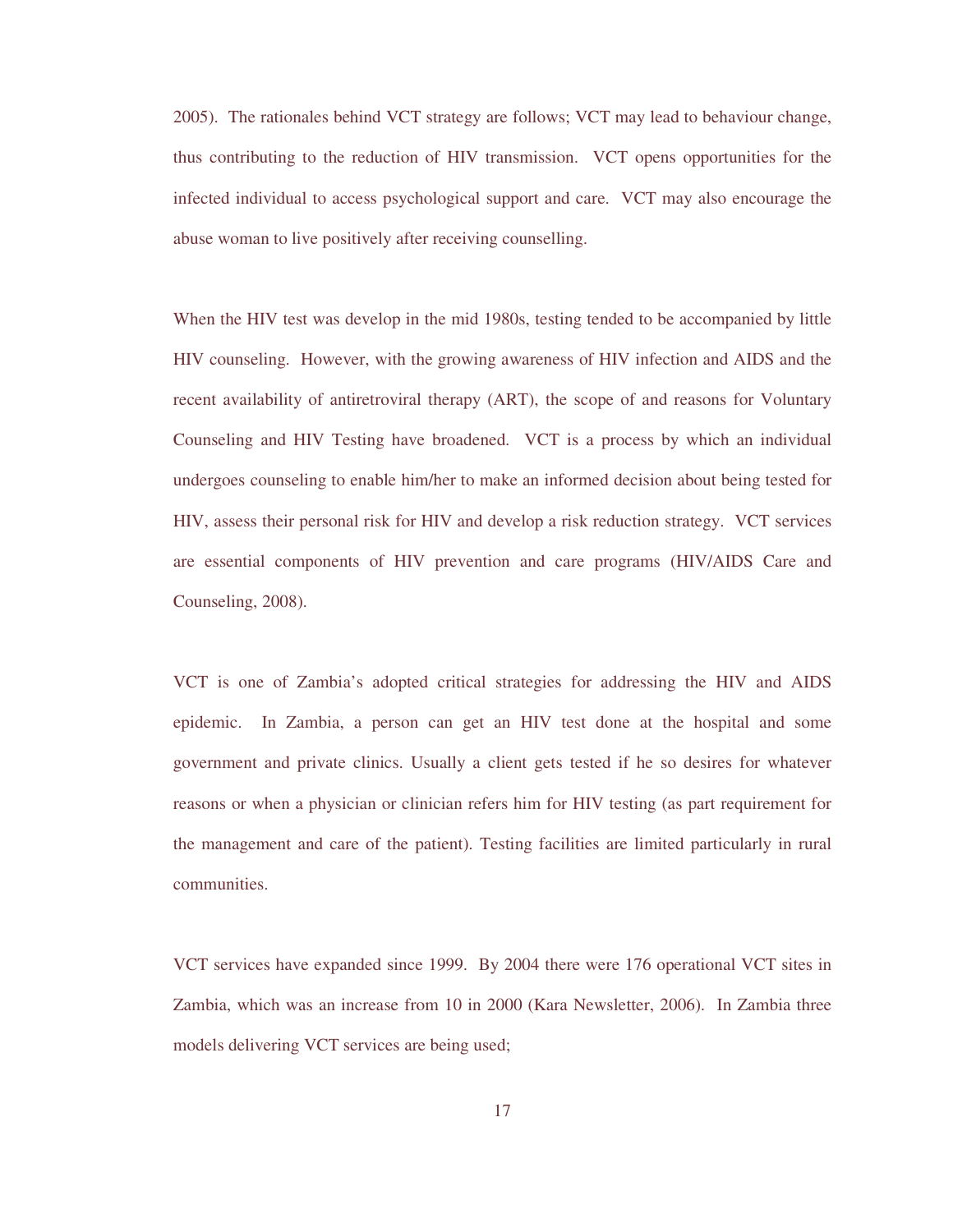- i) The integrated mode which is usually part of other services such as maternal and child health, TB, STI, and blood transfusion services accounts for 70% of the VCT services in Zambia.
- ii) The free standing services are mostly operated by NGOs/FBOs like Kara Counseling and Training Trust, New Start Centre, Africa Directions, ZPCT to mention but a few. These account for 15% of the overall VCT services.
- iii) The Mobile Services account for five percent of the VCT services in the country. Government agencies and NGOs provide these in support of other programmes like PMTCT, HBC. Some organizations like Kara Counseling provide it through the community outreach programmes to reach out to those communities that do not have easy access to such services due to the distance to the nearest centre providing such services (Kara Newsletter, 2006).

In Zambia where VCT services have been developed, there has been a reluctance of people especially adolescent and women to attend testing. The reluctance may be due to denial or discrimination that people who test sero-positive may face and the lack of perceived benefits of testing adolescent and women. To overcome the barriers to establish VCT services, it is important to demonstrate its effective and to challenge stigma and discrimination so that people are free to be tested. The role of VCT as a part of a comprehensive health care, with links to and other essential health care services must be acknowledged. VCT is important for it is human right perspective, the right to know or not to know one's HIV-status (UNAIDS, 2002).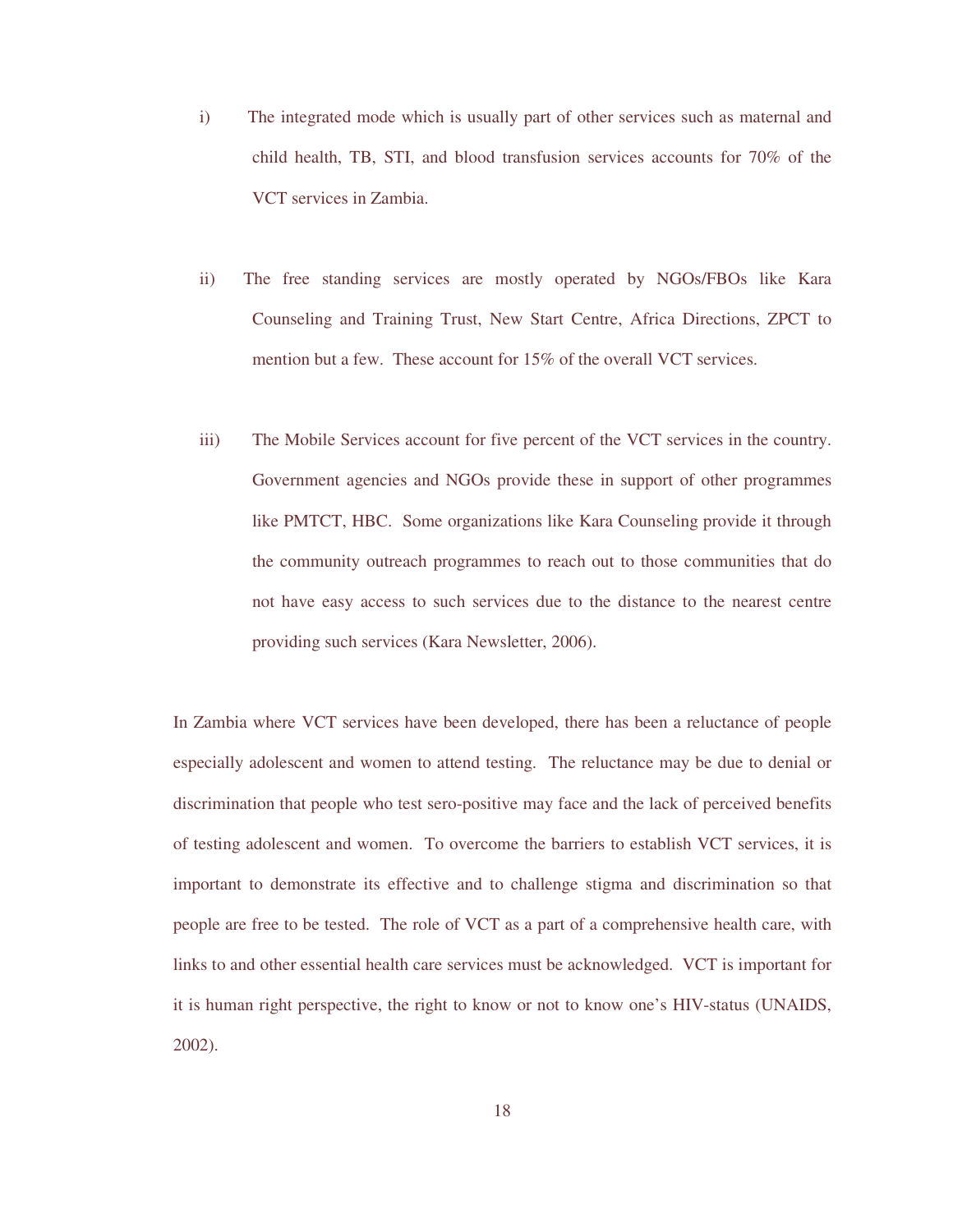According to statistics released by Kara Counseling's Coordinator Mrs Geogina Mutale, between January and May 2006 a total of 3,494 children and youths in the age group of 20- 24 years walked in for counseling of which 1,540 were male and 1,954 were female. Of the total number 2,165 voluntarily decided to undergo testing for HIV of which out of a total number of 718 males who underwent the first test 550 came out negative as compared to only 168 whose results came out sero-positive to HIV infection (Kara's Newsletter, 2006).

There is little specific information on the use of VCT by the adolescent girls and women. UNAIDS, 2000 states that in many high prevalence areas, young people, especially women are at risk from HIV infection yet they often have no access to VCT services.

## **2.4 Voluntary Counseling and Testing as an entry point to prevention and care services**

Voluntary Counseling and Testing has many benefits and one of the benefits is that it is an entry point to other related services such as Anti-retroviral Treatment, TB treatment, PMTCT programmes, STI treatments and Home Based Care services. How this work does for the abused and poor women who have limited access to quality health care services in Zambia and worldwide.

Deciding whether to be tested for HIV can be a major dilemma for a healthy person. A positive result might confirm someone's worst fears. Or if any abused woman at risk of HIV do not seek test, she has to live with the uncertainty of not knowing. They may need to know whether she have HIV in order to make appropriate decisions, such as having children, or protecting an unborn child. Having a test does not change the reality of whether someone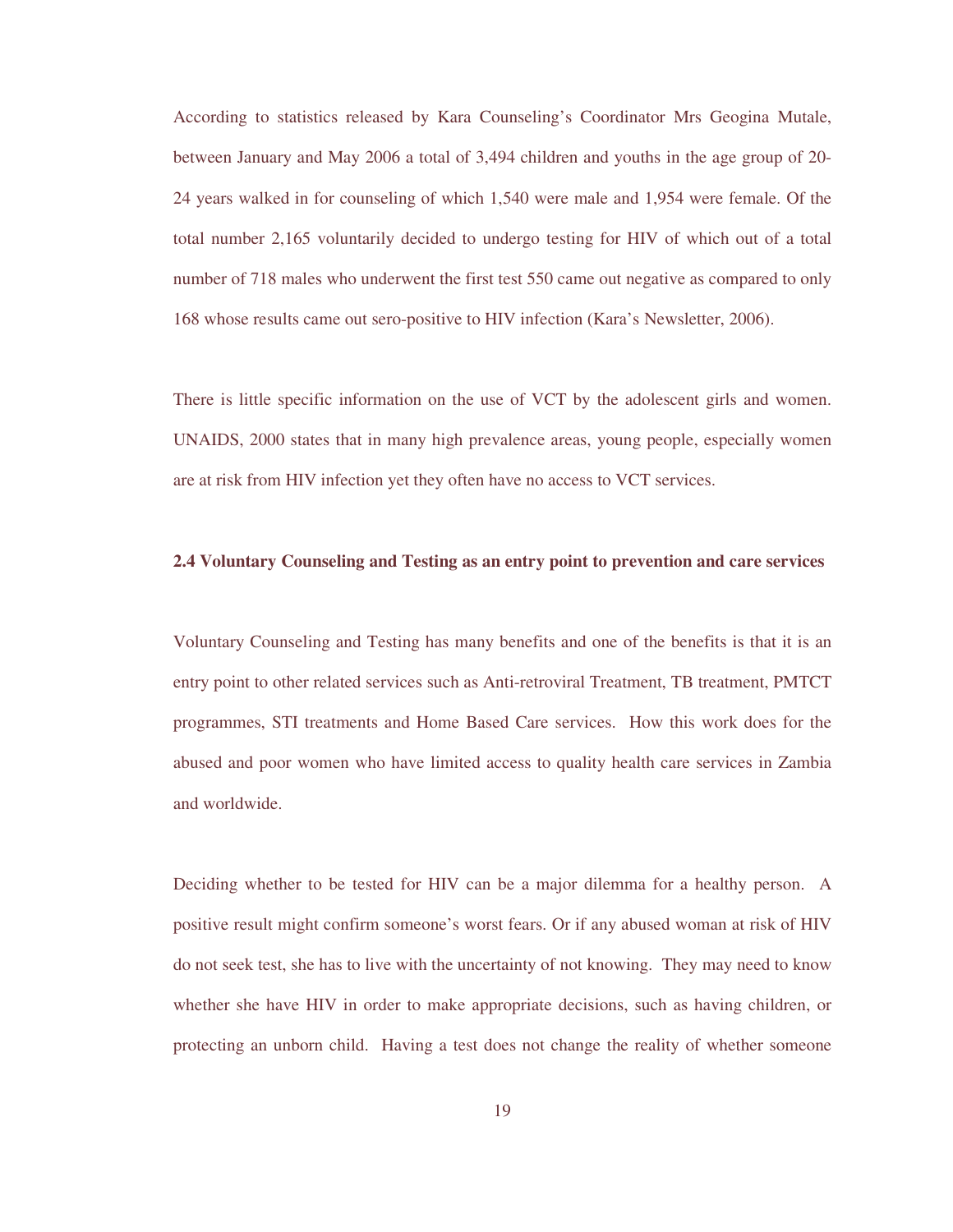has HIV; it merely provide better knowledge of health status that is relevant to personal health care and to preventing HIV transmission (Hellen, 2002).

VCT is much more than drawing and testing blood and offering a few counseling sessions. It is a vital point of entry to other HIV and AIDS services, including prevention and clinical management of HIV related illnesses, tuberculoses (TB) control, psychosocial and legal support and prevention of mother to child transmission of HIV (MTCT).

VCT offers a holistic approach that can address HIV in the broader context of poverty and its relationship to risk practices. It offers benefits to those who test positive or negative. VCT alleviates anxiety, increases clients' perception of their vulnerability to HIV, access to antiretroviral (ART) therapy – and assists in reducing stigma in the community (HIV/AIDS Care and Counseling, 2008).

VCT aims to help adolescents evaluate their own behaviour and its consequences. A negative test result offers the opportunity to recognize vulnerabilities and develop risk-reduction plans to adopt safe behaviours. Young people who test HIV-positive can receive referrals for care and have opportunities to discuss and understand what their HIV status means and what responsibilities they have to themselves and others as a result (WHO, 2002).

Voluntary counseling and testing employs a two-pronged approach. Firstly it helps to determine who requires care and treatment. This includes both Anti Retro viral Therapy (ART) and interventions to prevent mother-to-child HIV transmission (PMTCT), secondly it helps prevention and transmission of HIV infection to others. Additionally, VCT can also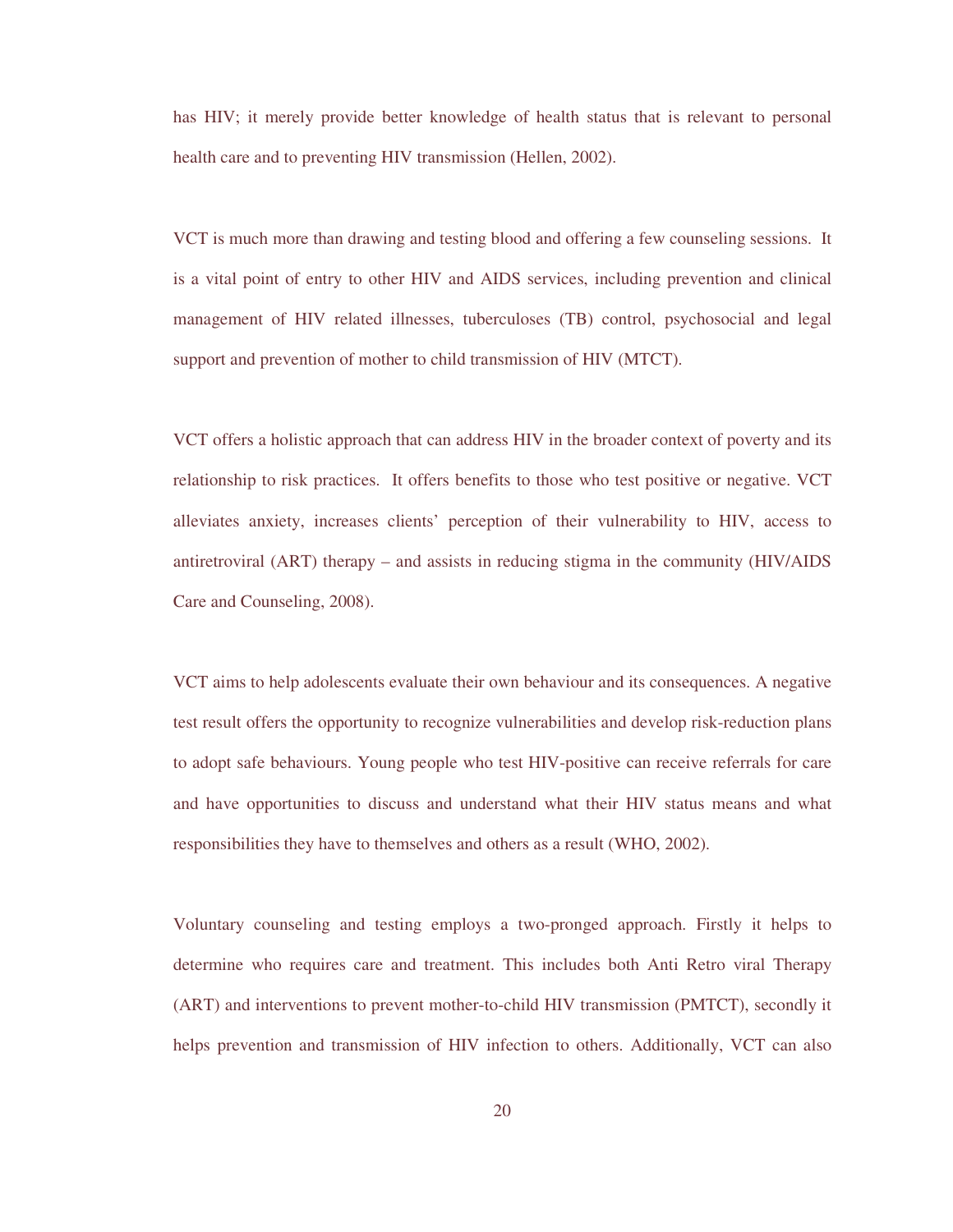stimulate discussion about HIV and AIDS and in turn reduce stigma and discrimination (www.fhi.org).

## **2.5 Facilitators for uptake of VCT**

VCT is an important measure for preventing HIV since it allows young women to evaluate their behaviour and consequences (UNICEF, UNAIDS and WHO, 2002).

Young women go for testing because they are planning to marry, planning to work, live or study abroad (temporarily or permanently), planning to attend university (e.g. in Ecuador, mandatory HIV testing is mandatory for any prospective student to gain entry to the university within the country) Those who test positive will be denied entry, refugees, new military recruits (e.g. the china liberation army), hoping to enter the seminary or convent (commonly practiced in high prevalence parts of Africa though this may not be global protocol), and institutionalised including orphanage foster care, detention centers and prisons (Boswell and Baggaley, 2002). Some reports from Kara clinic in Zambia show that increasing number of youths seeks VCT especially in the context of premarital testing (Horizons, 2001).

Most VCT services have not been designed specifically for young women and men; young people actively seek and receive VCT. In Zambia, 14.6% of attendees at Hope Humana VCT site in Ndola were 10-19 years old. There is also an increase of young people in Uganda for VCT uptake, clients between 15-19 years (Deborah B and Rachel B, 2002). There are few countries that have VCT services specifically adapted for young people. Of late, some countries are now targeting youth in their HIV prevention and care strategising and include VCT for youth in their agenda (Deborah and Rachel, 2002).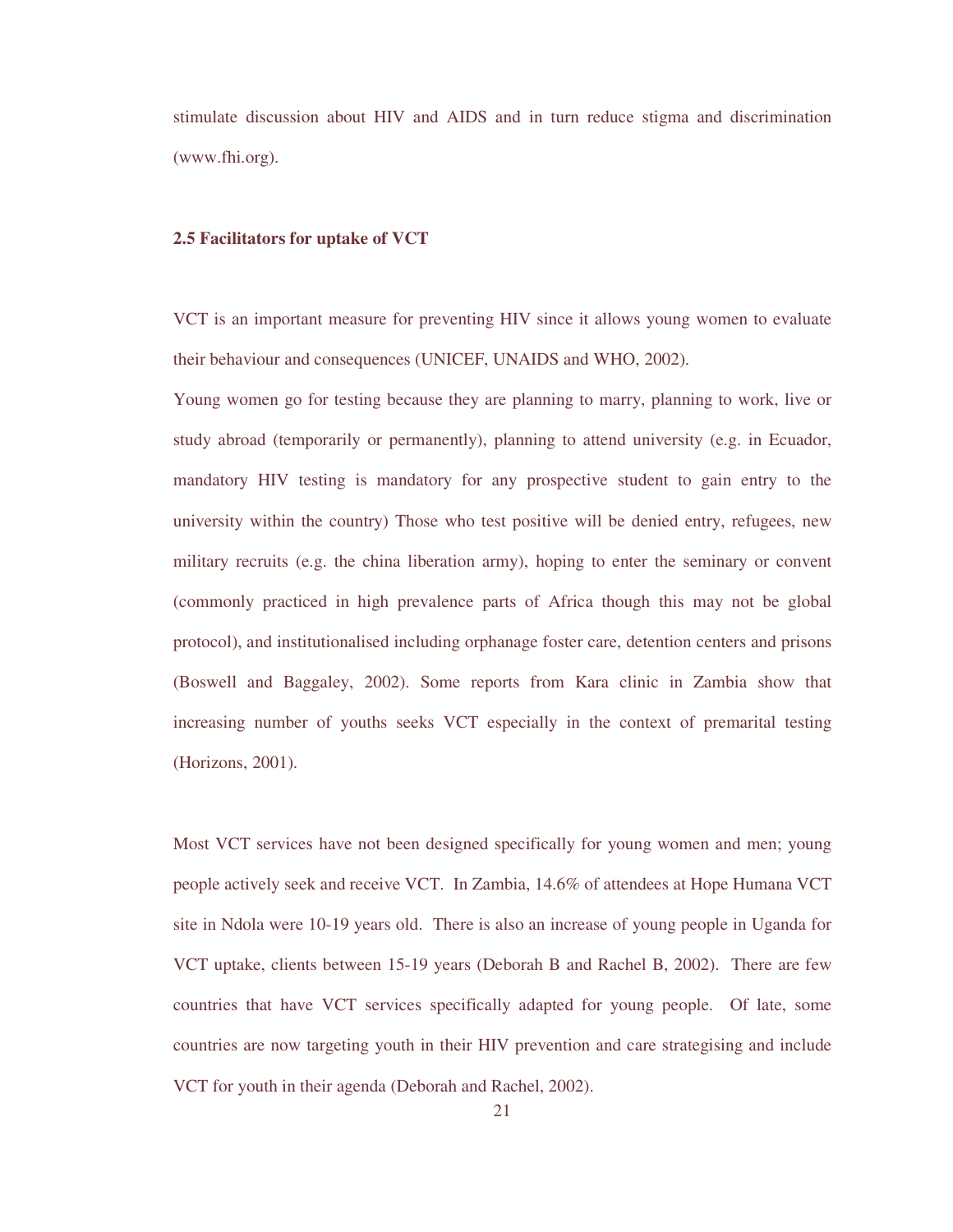### **2.6 Gender Issues in HIV and AIDS and VCT**

Women in the world and Africa, in particular are experiencing a unique challenging as manifested by the high prevalence of HIV. Globally, more men are infected and dying than women, but in sub-Saharan Africa UNAIDS estimated that 54% of adult infections by 2002 are women. In 2003 the global HIV epidemic killed more than 3 million, 2.3 million of whom were in Sub-Saharan Africa (UNAIDS, 2005). Women are generally infected at a younger age than men, and die young (Hellen, 2002). The global proportion of HIV-positive women has increased significantly over the last five years, and this process is most visible in countries where the virus spread through heterosexual intercourse, as is the case in most parts of the Caribbean and Central America (http://.carec.org/publications/presentations.htm).

The study done by Green (2003) reveals that women are disproportionately affected by HIV, accounting for more than half of the people living with HIV and AIDS in Sub-Sahara countries, the age of sexual debut for women is earlier than men (Green, 2003). This suggests that women are likely to be infected at earlier ages and more frequently than men, particularly among those of aged 15-24 years (UNAID, 2004).

In Zambia, although women constitute half of the population, the HIV disproportionately infects them. About 16 percent of adult females are HIV-positive (ZDHS, 2007). The prevalence is higher among women compared to men of the age below 35. This is thought to be as a result of high levels of social and economic vulnerability, low level of negotiation skills and inadequate access to life skills and information (National HIV and AIDS Strategic Framework, 2006).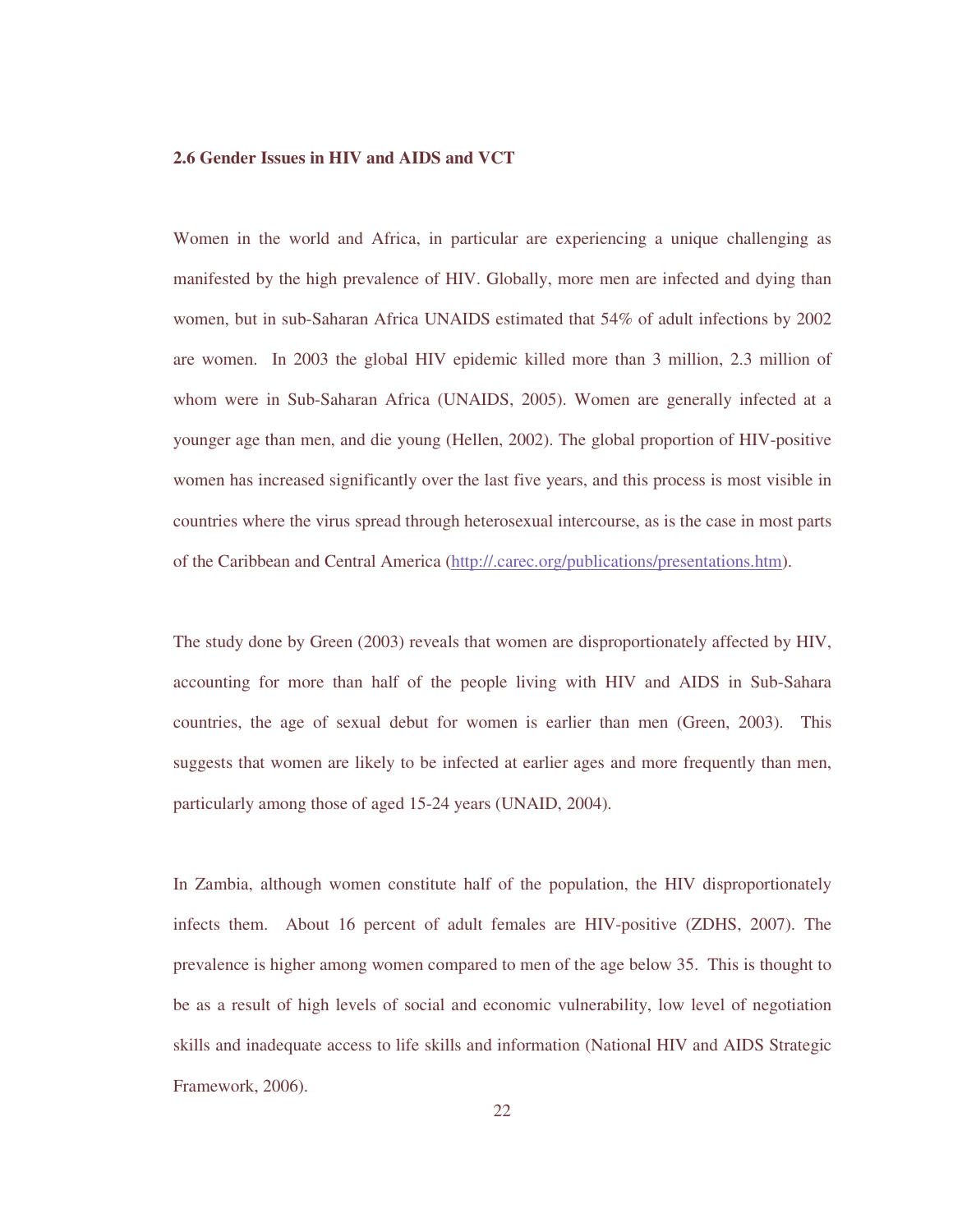With HIV infection rates currently estimated 16 percent of people aged 15-49, it is clear that many more children many lose their parents. Zambia's orphan's crisis is almost 1 million children. This shows that Zambia has highest number of orphans in Sub-Saharan Africa and a much higher proportion than any other country in Asia, Latin America or the Caribbean (UNAID/UNICEF, 2002).

According to ZDHS 2007, Gender based violence is one of the factors which is contributing to high prevalence rate of HIV among women. Sexual violence is the worst manifestation of gender power imbalances that expose women and girls to HIV infection. In Zambia, the issue of gender violence is still a big concern. According to the press statement of Young Women Christian Association (YWCA) of September 29, 2008, from January to June 2008, the centre received 3, 553 cases of gender-based violence compared to 5, 327 cases received from January to December 2007. And of the cases reported from January to June 2008, 291 were sexual offences and 245 rape and defilement (YWCA Report, 2008). The YWCA 2008 report further noted an extreme increase in sexual offences that are perpetuated against women and children in the era of HIV/AIDS. Despite the fact that women and girls are already vulnerable to contracting HIV/AIDS, gender based violence is singled to be contributing to the increasing rate of women and girls infected with the virus (YWCA Report, 2008).

Gender imbalances exist in the area of HIV and AID and VCT. For instance, women are more vulnerable biologically than men to HIV infection during unprotected sexual contact. From the social point of view the women's subordinate position to men can make it difficult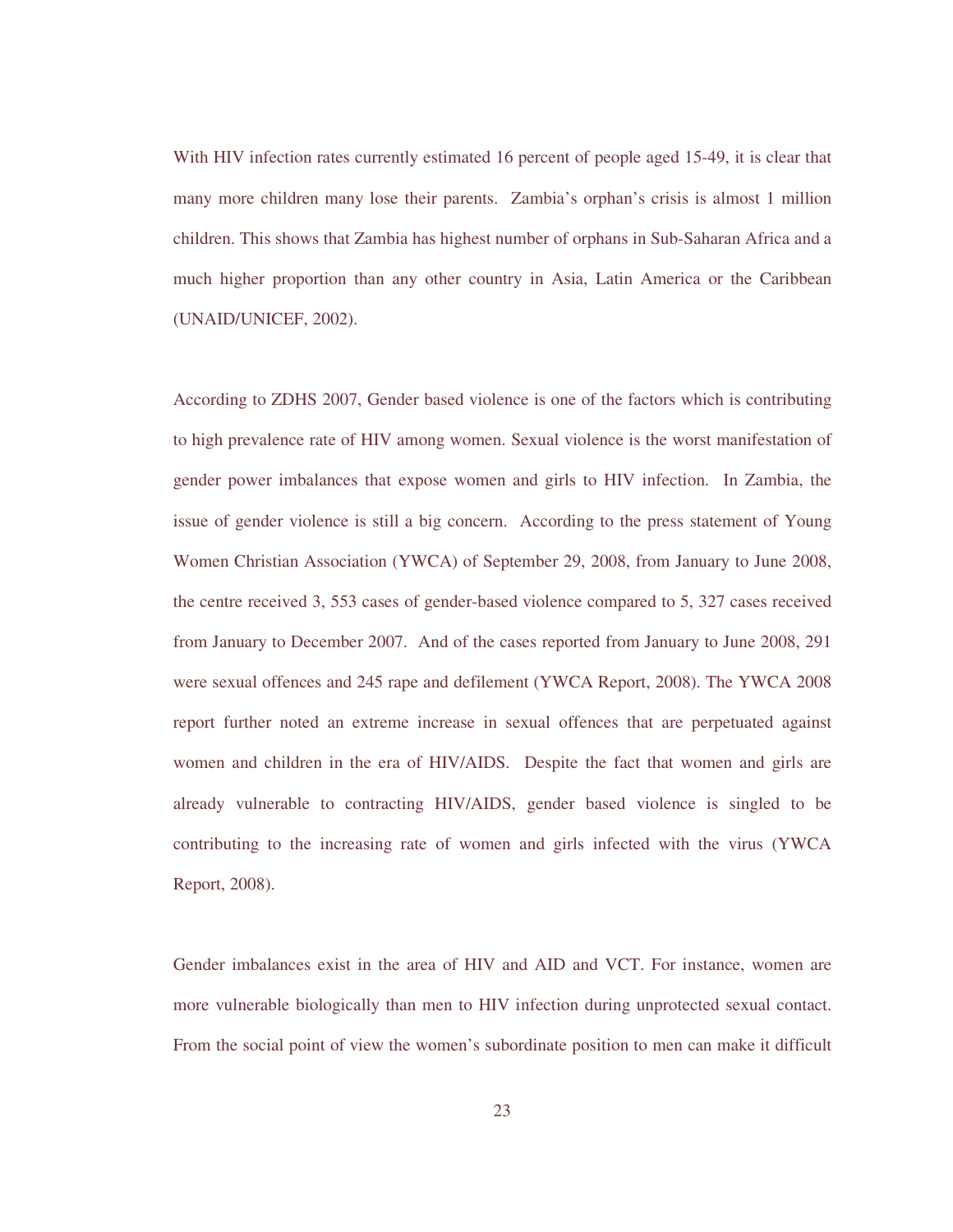to protect against HIV. More women than men take up the burden of care in AIDS infected households and sometimes in extreme case it falls on the female children (NAC, 2004).

Gender has been found to be a significant predicator in the uptake of VCT (Sherr et al, 2007). Adult men are more likely than their female counterpart to report psychological determent to utilization of VCT yet have been found to require reassurance of their HIV status more frequently.

## **2.7 Adolescent girls Testing HIV Negative**

According to Manuel (cited in Bennett et al, 1999) these individuals benefits a great deal from HIV testing; especially psychologically. News such as this offers relief, reassurance and peace of mind to an adolescent girl who was anxious due to uncertainty regarding her HIV status, and anticipated a positive result. Exposure to HIV and AIDS education during counseling; and this close encounter with life as an HIV positive individual is expected to prompt the women to take up some treatment (Manuel, cited in Bennett et al, 1999).

### **2.8 Adolescent Testing HIV Positive**

A test for HIV would usually either be positive or negative. It is important that counselors understand what these results mean. A positive test result implies that HIV antibodies were found in the person's body and that the person has been exposed to the virus, and would gradually suffer from AIDS. Clients who test positive should take great care not to willfully infect others through unprotected sexual intercourse, sharing contaminated needles (or other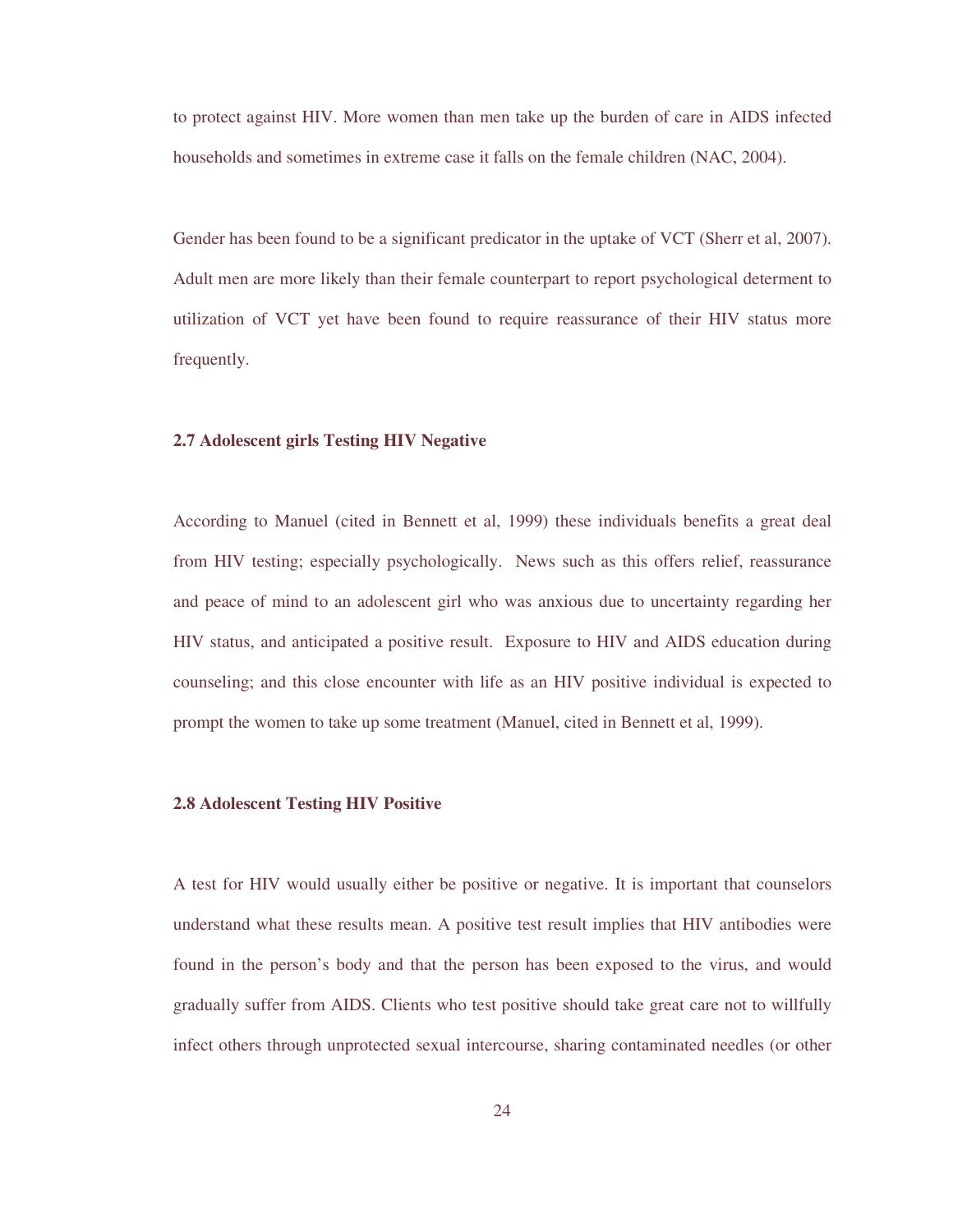skin piercing instruments) or breastfeeding their infant. If a client knows that he is HIV positive it is always advisable not to donate blood for transfusions.

The costs and benefits related to an HIV positive diagnosis are of a psychological; social; therapeutic and a preventive nature. HIV screening of abused women for epidemiological purposes; in other words examining the evolution of the virus, are beneficial to the community since valuable data emerge from these campaigns. The identification of HIV infected individuals is considered crucial in ensuring that these individuals are treated. Once on treatment, their viral load reduces and they become less infectious and pose a minimal threat to society (Mashburn et.al, 2004). This scenario is against individual rights to be coerced into going for testing. The notion of informed consent poses as a barrier to HIV test acceptance and that VCT should be available as part of a package of services for which the client is 'voluntarily' attending. Coercion is not deemed effective since it might lead to poor compliance to treatment; no co-operation from infected individuals; and distrust of medical authorities. It should further be noted that routine or mandatory testing of only young women or certain population are can lead to new stigma against those people and impinges further on their human rights. Focus should be now shifted to how individuals weighing the costs and benefits of HIV testing; and other factors have influenced VCT acceptance (Mashburn et. al, 2004).

People react differently to knowing that they have tested HIV positive. Most clients face the outcome of HIV test results with fear of the threat of family disruption and abandonment, loss of their job and opportunities for personal development and advancement, exposing their private sexual life in view of traditional or religious norms, and fear of prolonged suffering and death. HIV and AIDS poses great psychological challenges related to departure from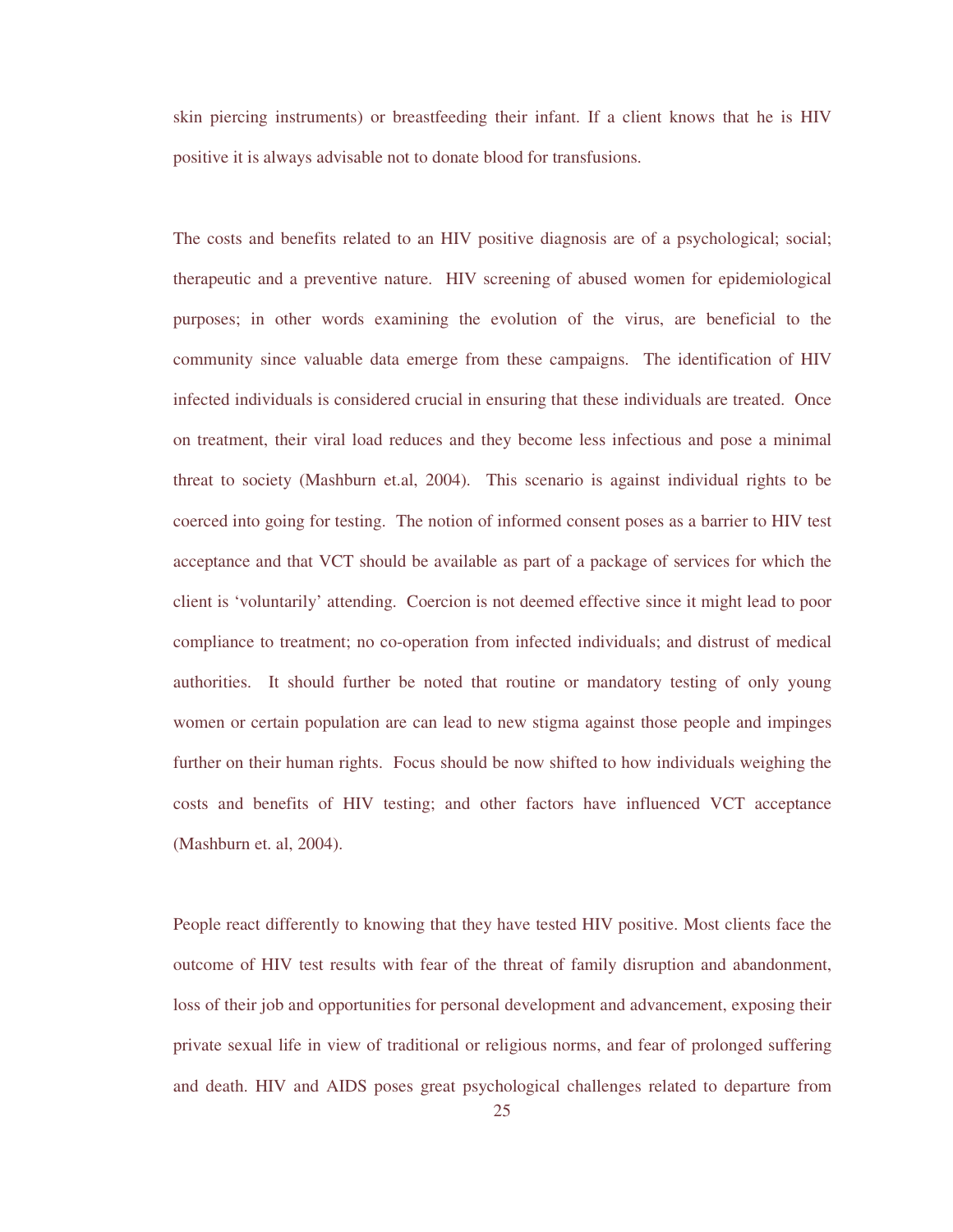beloved ones and person property, including all that the client did during his productive years of life. For some that have witnessed family members or friends dying of HIV and AIDS, the vivid understanding of personal suffering and pain might cause them to develop a crippling anxiety over their own situation.

#### **2.9 Problems common to VCT**

#### **a) Late Testing**

Another area of concern is the fact that when abused women eventually decide to go for HIV testing, they decide to do so when the virus has already rapidly progressed. Early testing refers to a situation where individuals had their first HIV positive test five or more years prior to, or without a diagnosis of AIDS (Rosenberg, 2003). The following factors were classified as indicators of late testing; AIDS within three months of HIV diagnosis, CD4 below 200 per cubic milliliter blood; and diagnosis at hospital. Patients with late diagnosis should generally be more symptomatic than those with early diagnosis. Late is associated with lower self-reported access to outpatient medical care, lower suspicion of having the virus and, less awareness about testing or its availability. Late testing can also result from fear anticipating the consequences of a positive result, or denial of possible HIV infection ( Rosenberg, 2003).

Early testing for HIV/AIDS offers many benefits for young people but in many countries it is still rare in addition to the fact that there may also be negative implications because HIVpositive people have been known to suffer from stigmatization and discrimination. Where services are still poor and low as in Kenya, people may feel the risks of knowing and disclosing their sero-status to outweigh the benefits hence one important challenge in addressing the needs of young people lies in understanding the extent to which the young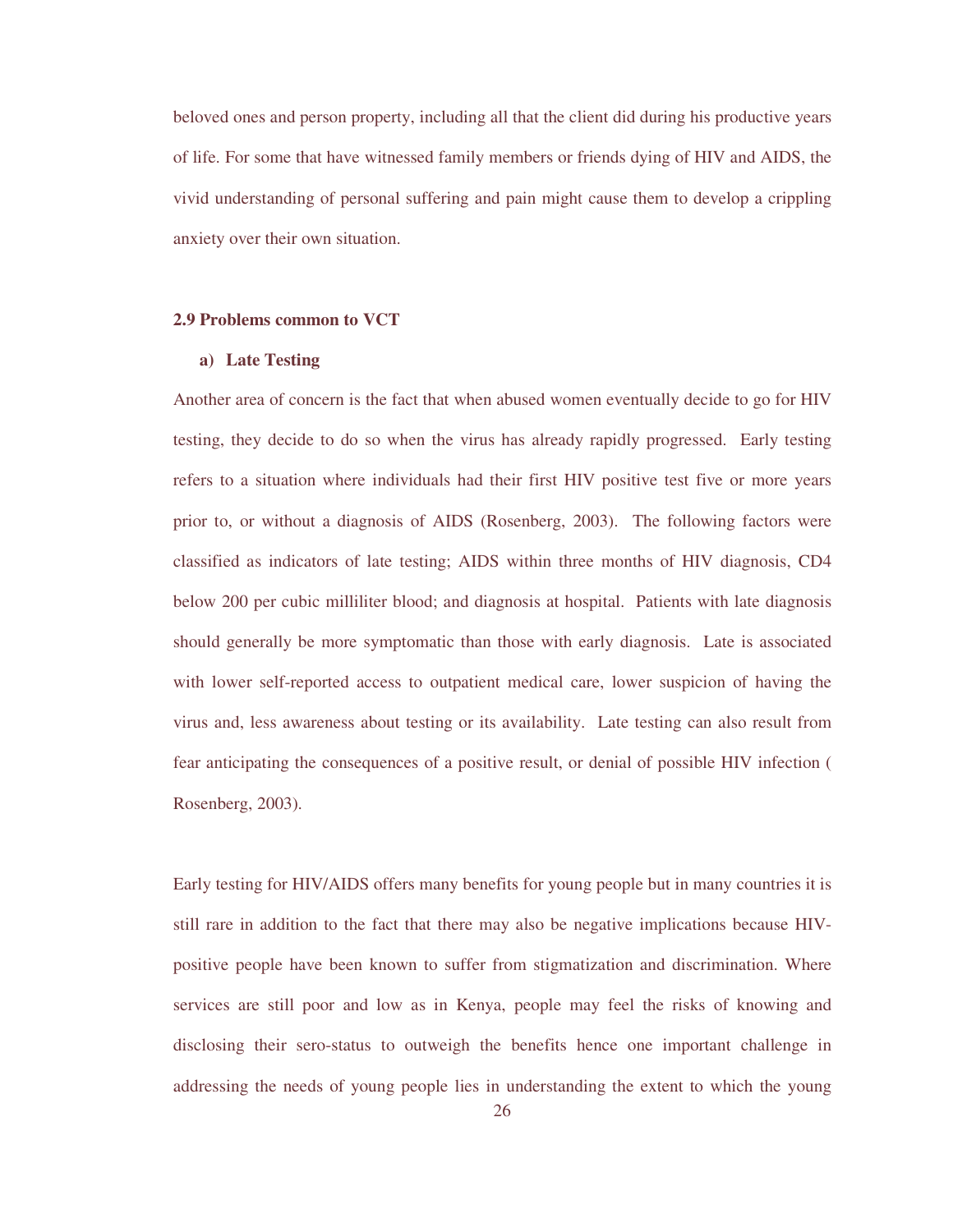people know about and use protective measures against the risks (Deborah B and Rachel B, 2002).

As the epidemic spreads, young people are becoming exposed to the risk of infection at younger and younger ages. As men continue to choose younger sexual partners, infection spreads among younger groups, especially girls. The result is that as each new generation of young people reaches reproductive age, another wave of infection looms large. Although young people suffer most from HIV and AIDS, the epidemic among youth is largely ignored and remains invisible to both young people themselves and to society as a whole. They are more likely to carry the virus for years without knowing that they are infected, consequently the epidemic spreads beyond high-risk groups to the broader population of young people making control harder (William, 2007). Studies conducted in the rest of Africa agree that VCT utilization remains low.

In Zambian study it became apparent that where VCT has been made readily available, demand has been distributing low. This was found that self-perceived risk and high-risk behaviors were positively associated with initial willingness to test, it did not culminate into the actual uptake of services (Fylkesnes & Siziya, 2004).

## **b) Infrequent Testing**

During HIV testing, a client maybe requested to go back after a window period. Window period is basically the period which antibodies to the HIV-virus cannot be detected in the blood. Some individuals, especially young people might therefore take the first HIV testing during the window period and thereafter may not return, after three months with the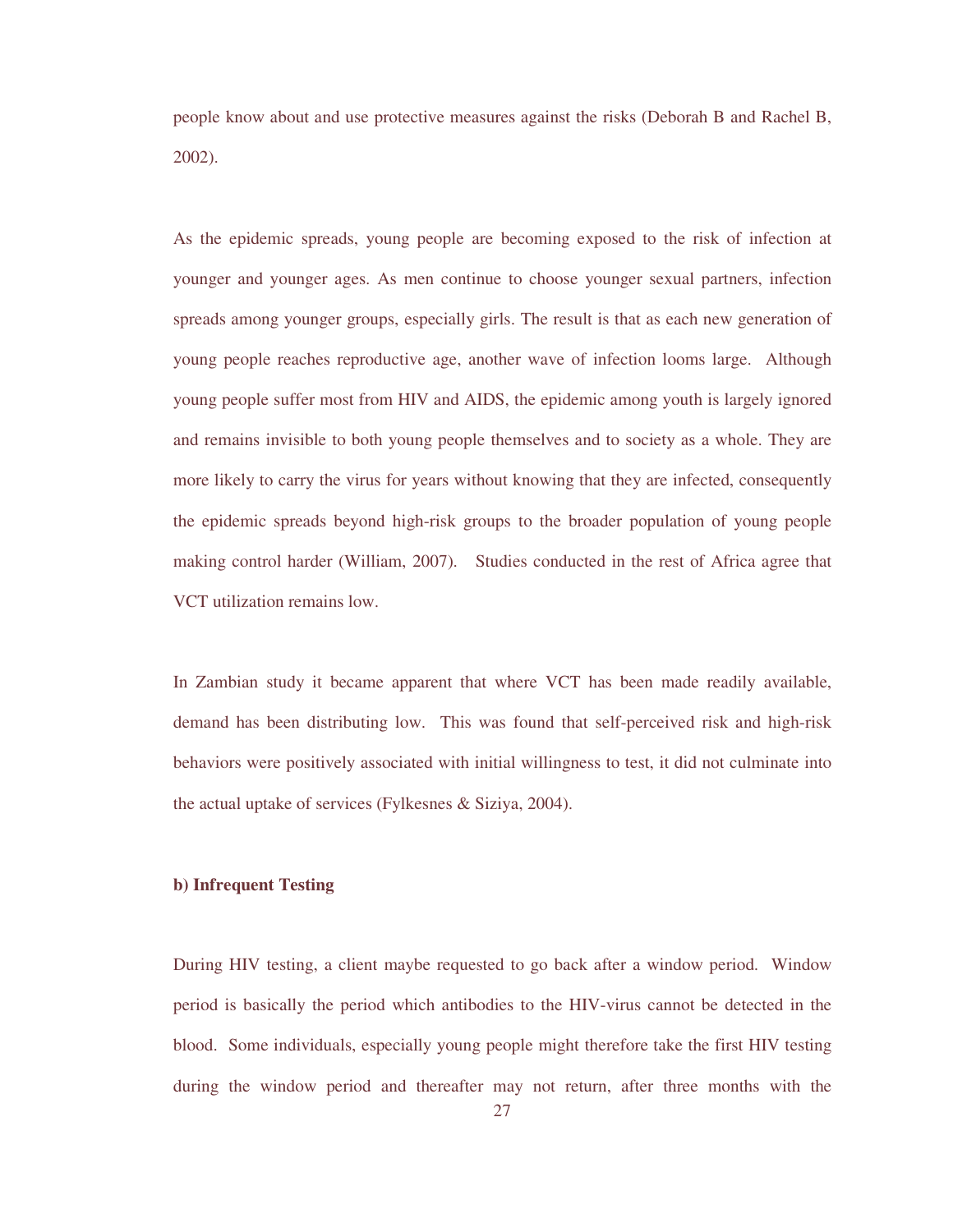impression that they are HIV negative. Individuals are encouraged to go back for a confirmatory test after three months after their first test in cases where they have been subject to possible infection (Williams, 2007).

### **c) Stigma and Stigmatizing Attitudes**

Stigma is largely driven by social and familiar pressure "family name". For example, in some cases people living with HIV are given names by their relatives, which are associated with their symptoms. Stigma is also driven by some cultural or religious norms and value as well as by fear of AIDS and secrecy.

AIDS-related stigma remains a frequently sited barrier to testing. Most individuals refer to a fear of socially imposed discrimination and stigma, and its adverse consequences such as violence or rejection as common deterrents to HIV testing. In a study conducted by Van Dyk and Van Dyk 2001 fear had a different source for men and women. Women's fear was mostly related to issues of power, while men's fear was related to issues of sexuality and sex appeal. Women generally fear violence and rejection from their partners after disclosure while men fear being less attractive to women after testing positive. Denial or ignorance regarding HIV and AIDS closely relates to this pervasive fear. Most women in abject poverty prefer not to know their status since they are concerned about the ability and possibility to care and provide for themselves and their families after testing HIV positive (Solomon et al, 2004). People evade testing because they fear the outcome of the result until they show symptoms indicative of possible HIV infection. A lack of symptoms manifestation might also delay test seeking.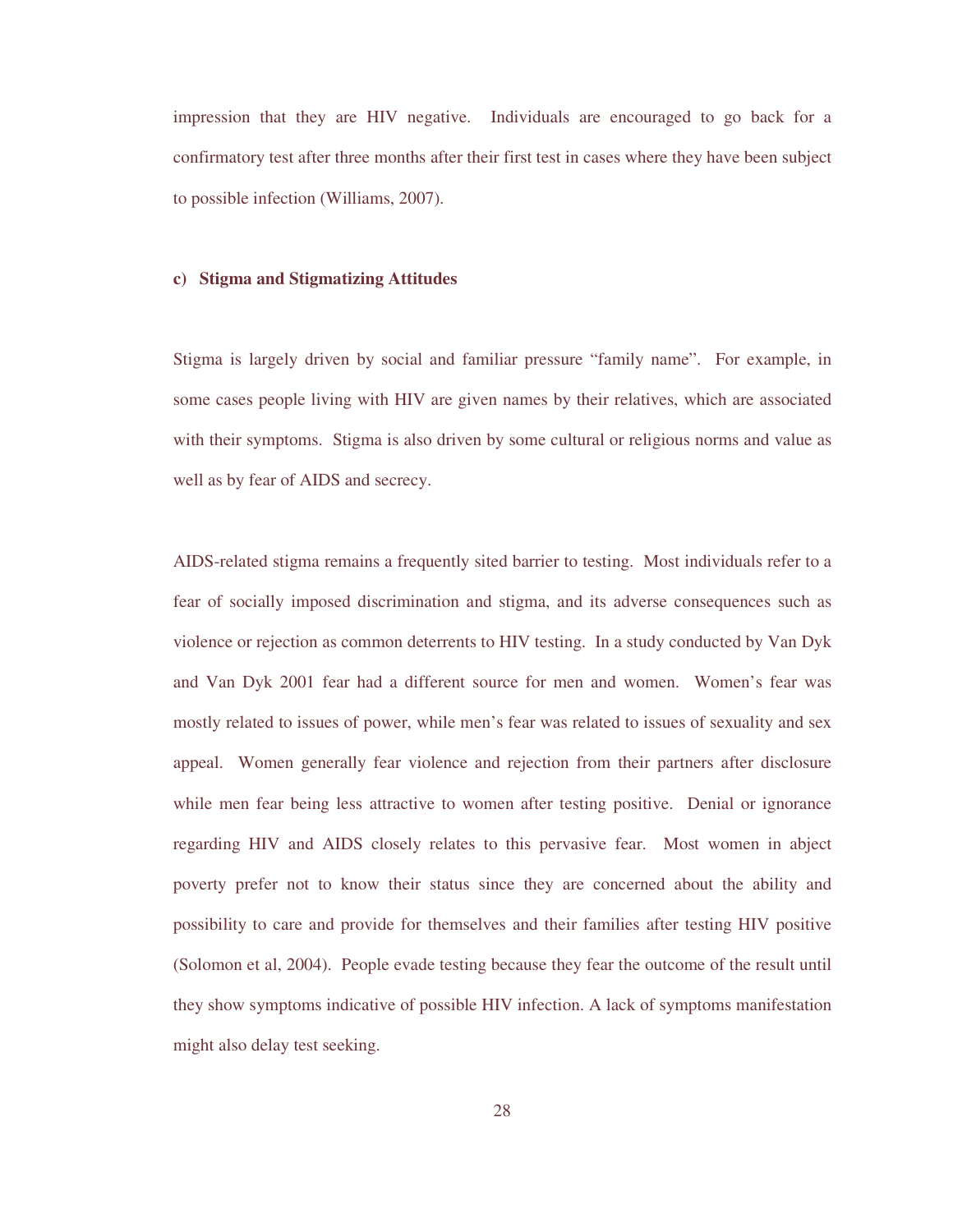# **CHAPTER THREE**

# **METHODOLGY**

## **3.1 Introduction**

This chapter presents the methodology of the study. It contains the following; Study Design and Setting, Study Population, Study Sampling, Sampling Technique, Data Collection Tools and Data Analysis. It ends with limitations encountered during data collection process.

# **3.2 Study Design**

A descriptive cross-sectional study design using both qualitative and quantitative approaches was used to collect data for this study.

Quantitative research approach relies upon measurement to analyze different variables and uses various scales. This is a formal objective, systematic process, which aims to describe, compare and analyze different variables. The quantitative research approach was considered to be appropriate for this study because it allows a formal and systematic approach to collect information on the Factors Constituting Motivators and Barriers to the Effective Utilization of VCT by girls.

On the other hand, the qualitative data collection methods was used to reveal the adolescent girls' perspectives and experience of salient matters of VCT and HIV testing that could not have be revealed by quantitative data collection methods alone.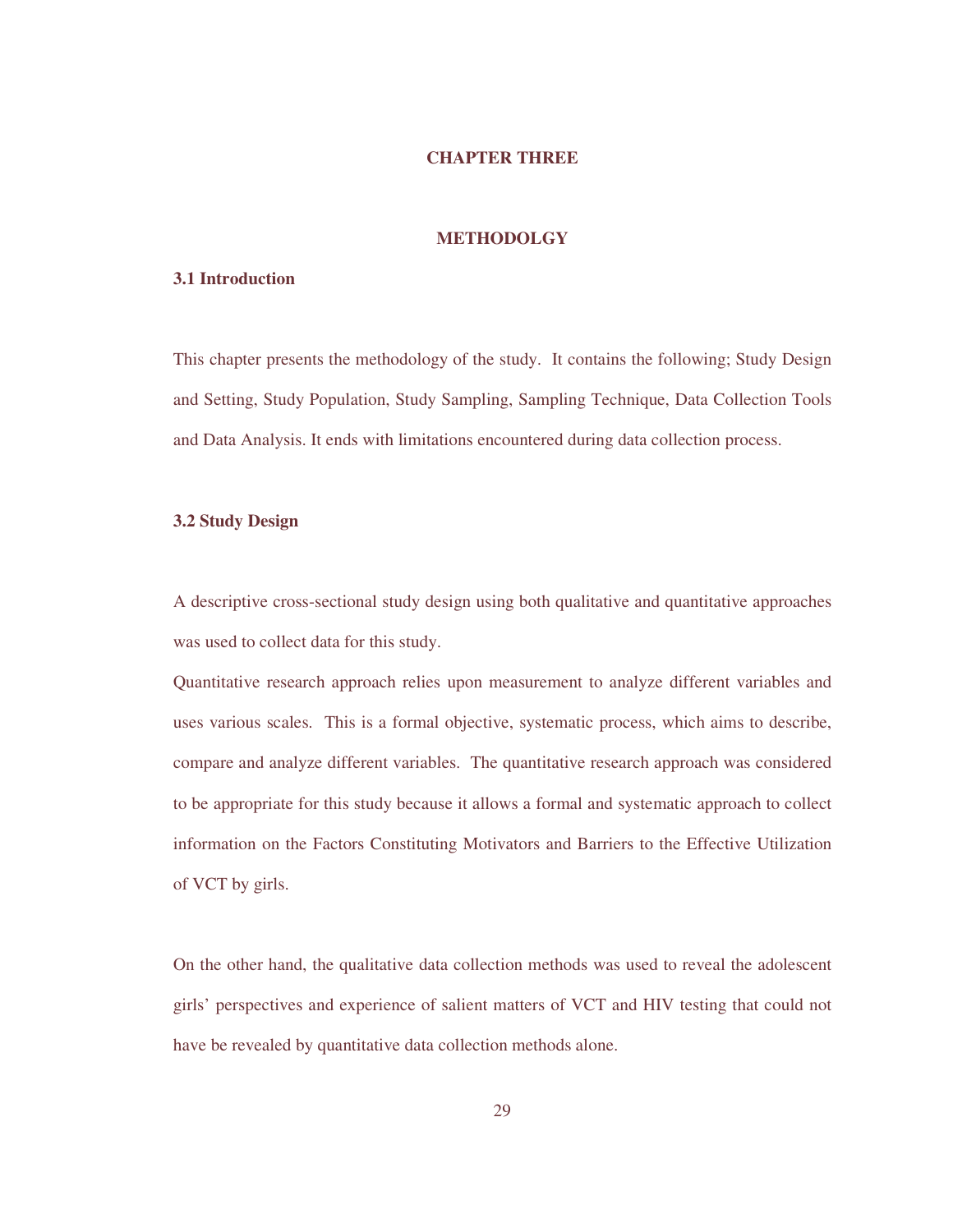In addition, the qualitative data collection method helped to explain the pattern of behavior regarding attitudes towards VCT and the quality of the services that adolescent girls would want to have.

### **3.3 Study Population**

The study population was all 75 adolescent girls aged (14-21 years) of 2009 in-take at Umoyo Training Centre and the Counselors of Kanyama Health VCT Centre. Each year the centre enrolls 75 or less girls for skills training from two compounds of Kanyama and Mtendere. These girls are identified by the help of the Home Based Care in those two compounds as either single or double Orphans.

## **3.4 Study Sample**

The sample for this study comprised of 40 adolescents girls aged between 14 and 21years old; and 5 Counselors aged 25 to 30 from Kanyama Health Centre.

## **3.5 Sampling Technique**

The study utilized convenience sampling. The reason for selecting this procedure was because; this was the number of adolescent girls at the centre for 2009 intake.

The aim of convenience sampling is to select information-rich cases whose study will illuminate the question under study. The study used convenience sampling because the researcher knew about the event and specific people who are likely to provide valuable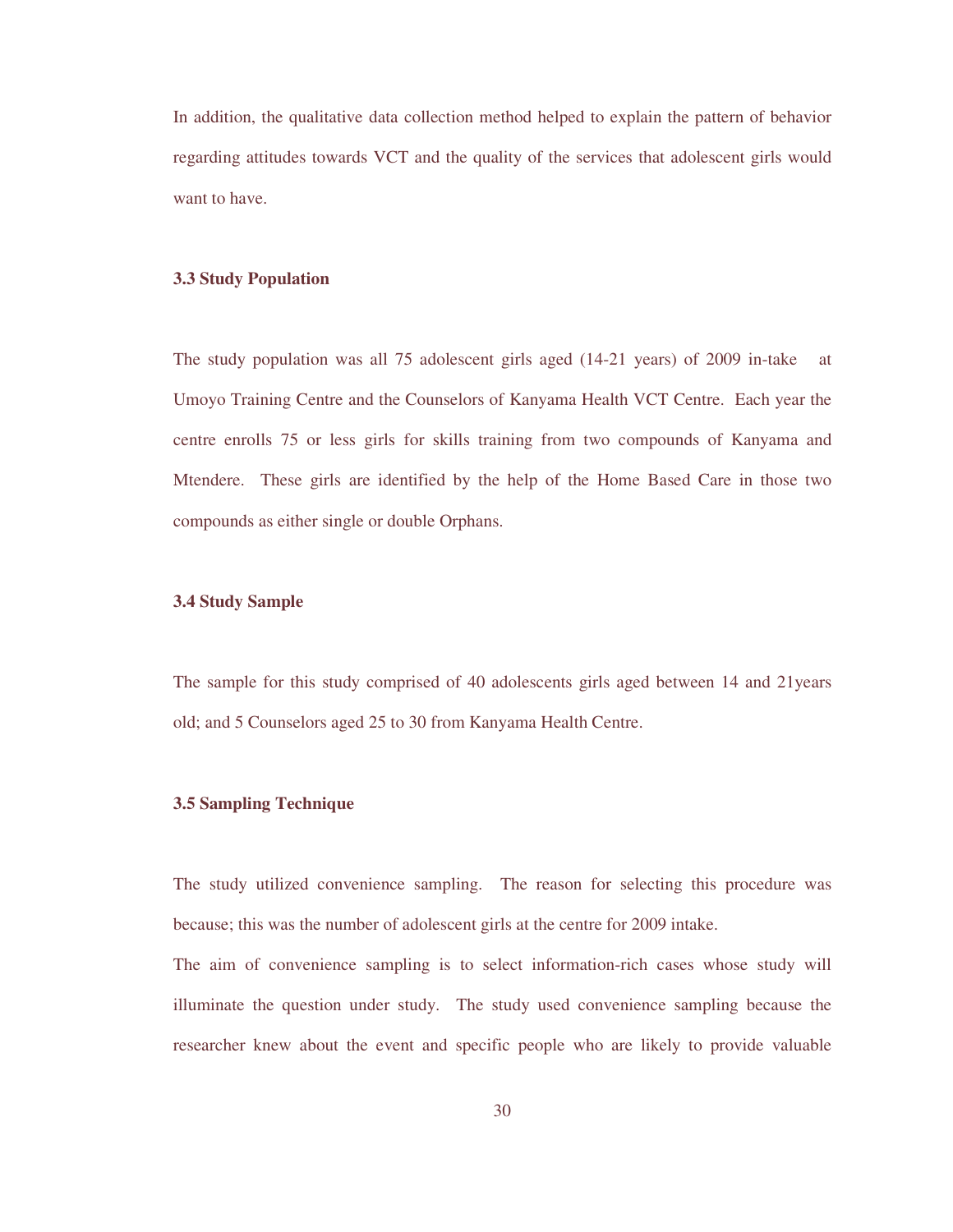information. The advantage of convenience sampling is that it allows the research to concentrate on those people and generate valuable data for the research.

## **3.6 Data Collection Procedures**

Data was collected between  $19<sup>th</sup>$  July and  $15<sup>th</sup>$  August 2009 at Umoyo Training Center and Kanyama Health Voluntary Counseling and Testing center. The content of the questionnaire were explained to participants. The researcher was assisted by the assistant co-ordinator and two female teachers at Umoyo Centre. All the interviews were conducted after informed consent has been obtained from the interviewees. The questionnaires were administered to adolescent girls at the center. Data was collected through questionnaire, Focus Group Discussions and interviews. Questionnaire, Focus Group Discussions and interviews with key informants were the three principal methods for data collection.

Data was gathered using both primary and secondary sources. Primary data came from structured and semi structured questionnaires, while secondary data came from reports materials. Other sources of data were research books, articles and academic materials.

## **i) Questionnaires**

The questionnaires were used to collect information from the adolescent girls. Both structured and semi-structured questions were used to collect data required for the research. Open-ended and closed-ended questions were provided in the questionnaires. Open-ended questions gave the respondents freedom to express their views without restrictions, guidelines and suggestions. Closed-ended questions helped in gathering facts and were used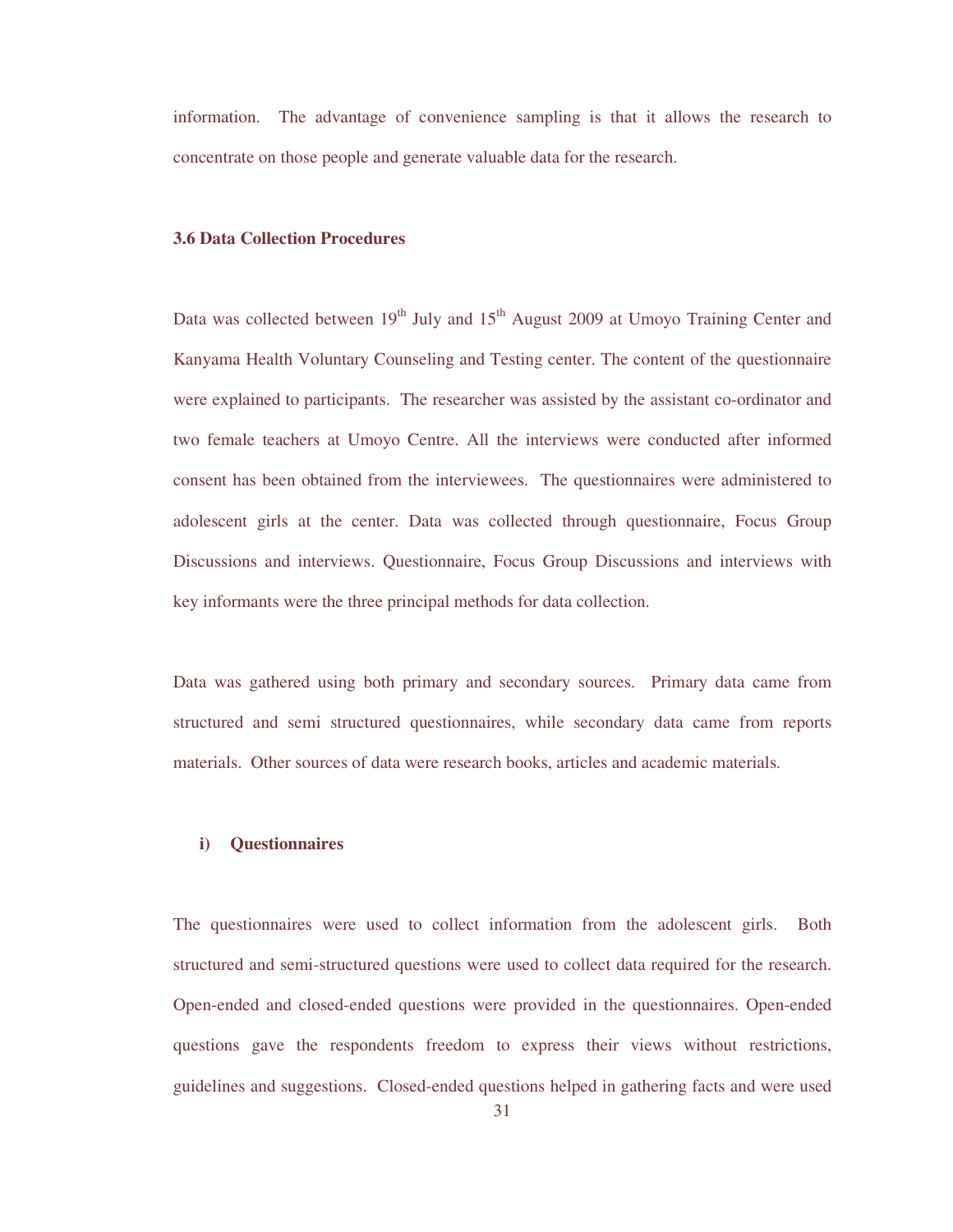in situations of confirming or re-establishing already known facts. The questionnaire consisted of the basic socio-demographic characteristics and questions related to the knowledge and attitudes of the study sample towards VCT, and factors that would motivate them to utilize the VCT services.

### **ii) Focus Group Discussion**

This method was used to collect qualitative information that revealed the level of knowledge, views, feelings and attitudes of the respondents about VCT. Two Focus Groups consisted of 11 adolescent girls in each were interviewed. The major instrument used was the FGD guide (Appendix C) which was prepared on various aspects of the topic. All the two focus Group Discussions started with the warm up questions to open up the discussion and make. This method was chosen because it allowed respondents to provide qualitative responses that yielded in-depth data on the subject.

The Assistant Director of the centre and two female teachers from Umoyo Training Centre served as the moderators for the Focus Group Discussions. They were primarily concerned with conducting the discussions according to the questionnaire guide and keeping the conversation flowing. The discussions were mainly conducted in Chinyanja and Bemba, since these were language mostly spoken by the groups.

During the focus group sessions, the researcher had a responsibility of controlling the discussion without inhibiting the flow of ideas and comments. After the discussion group, the researcher had an opportunity to write a report concluding the mood in the group and illustrations quoting personal feeling about the comments made by respondents.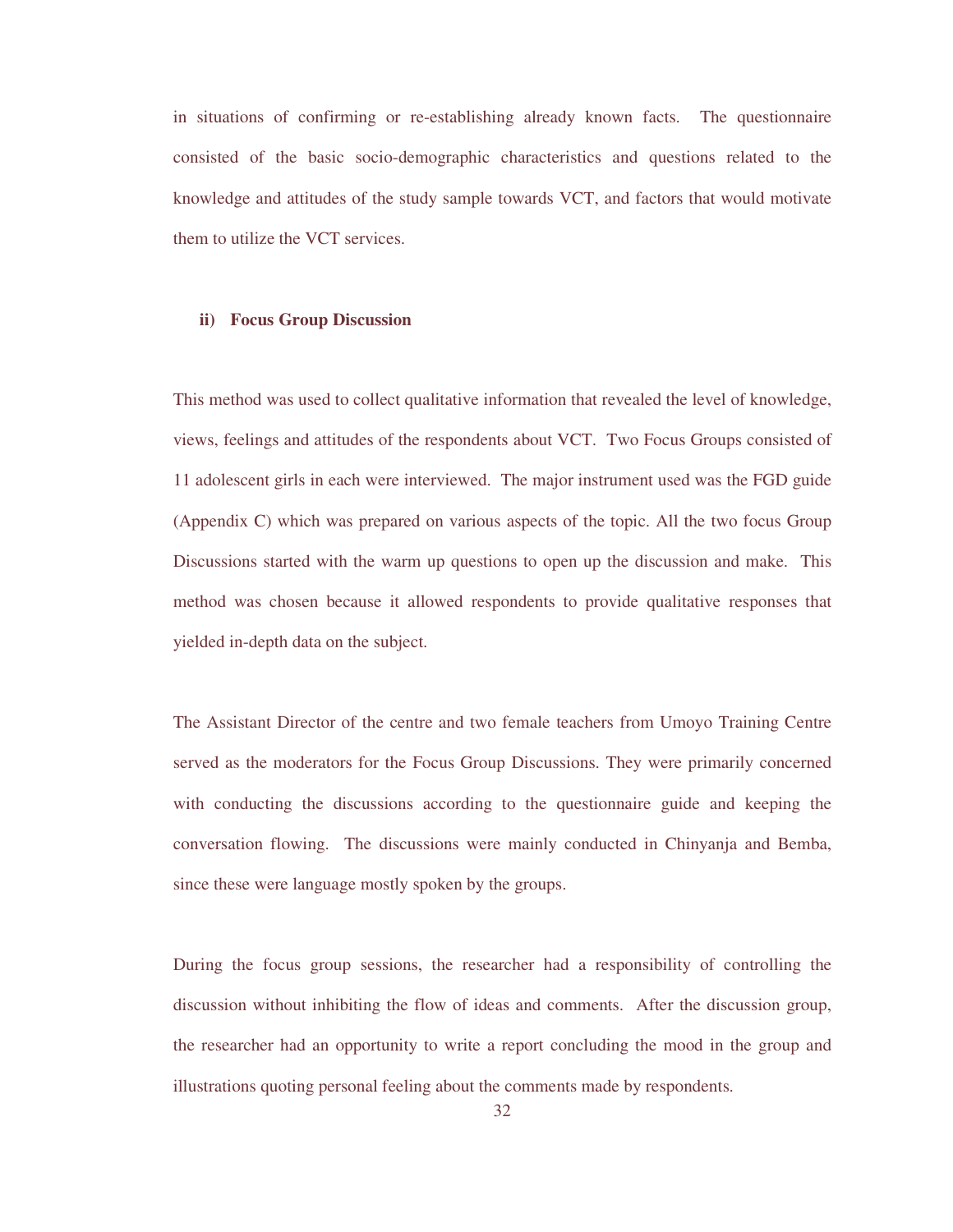#### **iii) Key Informants**

Data was collected from five (5) Counselors from Kanyama Health VCT center. It consisted of three females and two males of the age group of 25 to 30 years, and Key Informant Interviews guides (Appendix D) were used to collect data from the counselors at Kanyama Health VCT center. Kanyama Health VCT Counselors were chosen for the interviews because majorities of the girls (participants) were from Kanyama Compound.

Interviews were used in this research because of the advantage they had of allowing a follow up verbal leads and thus obtained more data. The main issue discussed with counselors is their experiences dealing with girls and motivating factors for girls to seek VCT services.

During these interviews, the counselors were able to reveal the challenges which the counselors and adolescent girls face during visiting VCT services. Examples of their comments, which were noted down and recorded thereafter, are discussed in the data presentation chapter of this study.

## **3.7 Data Analysis**

Data analysis started once all the data had been collected. The quantitative data collected was analyzed and coded using the Statistical Package for Social Sciences (SPSS) to generate frequencies, tables and graphs that were used to describe and summarizes the data. The qualitative data collected was manually analyzed, coded and processed using emerging themes.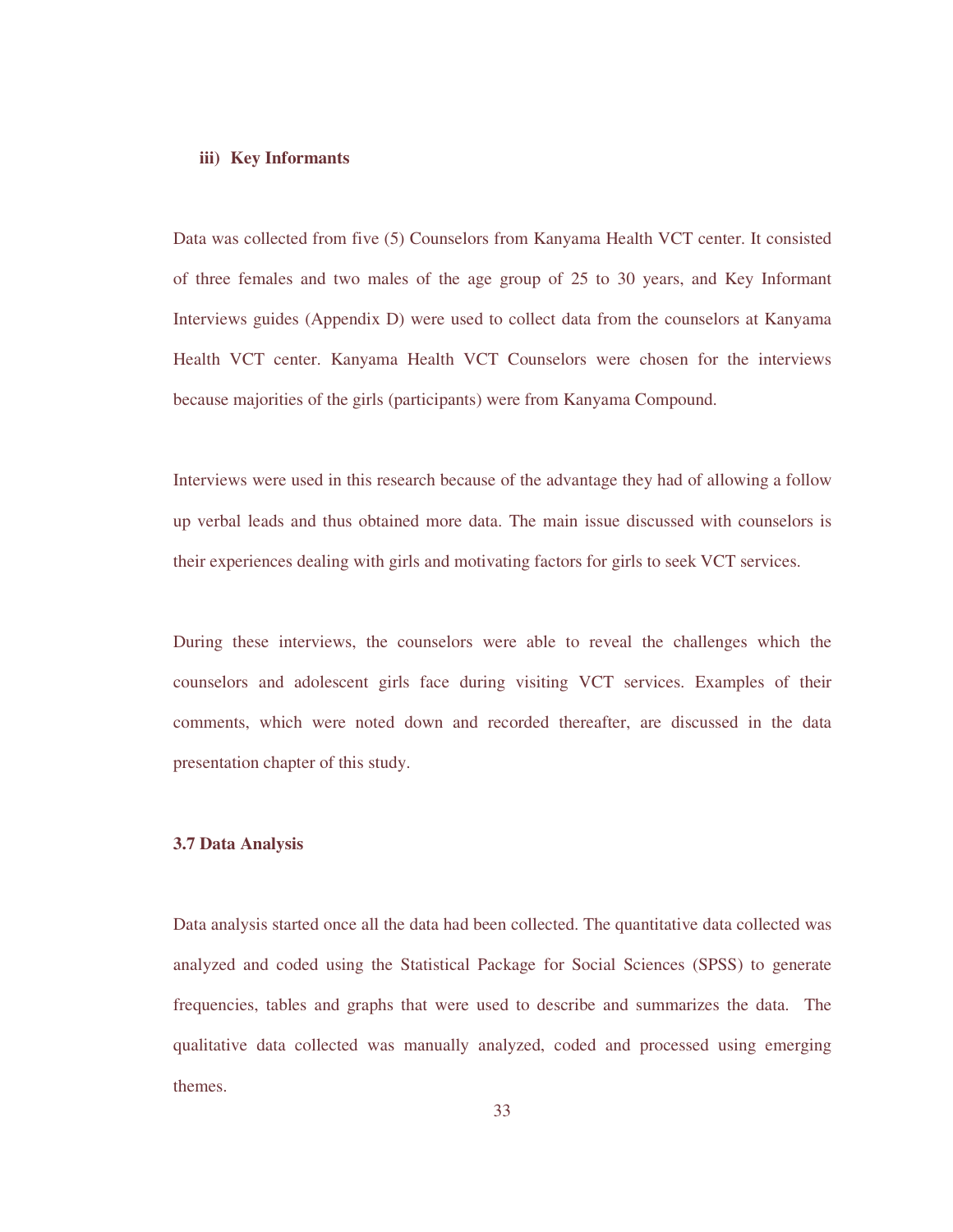## **3.8 Limitations of the study**

The research was limited by a number of factors;

- 1. Only adolescent girls of Umoyo Training Centre of 2009 intake comprised the sample of the study, therefore, the results cannot be generalized.
- 2. The researcher was assisted by staff members of Umoyo Centre to moderate the FGD. Therefore, their presence might have some effects on the responses that were given by adolescent girls.

# **3.9 Ethical consideration**

Written permission to conduct the study was granted by both Kara Counseling and Training Trust Management and Ministry of Health Lusaka District Health management Team. All the respondents were assured of confidentially and informed consent was obtained before the commencement of the research. The benefit and purpose of the study was explained to the respondents in order to have a better understanding during the research.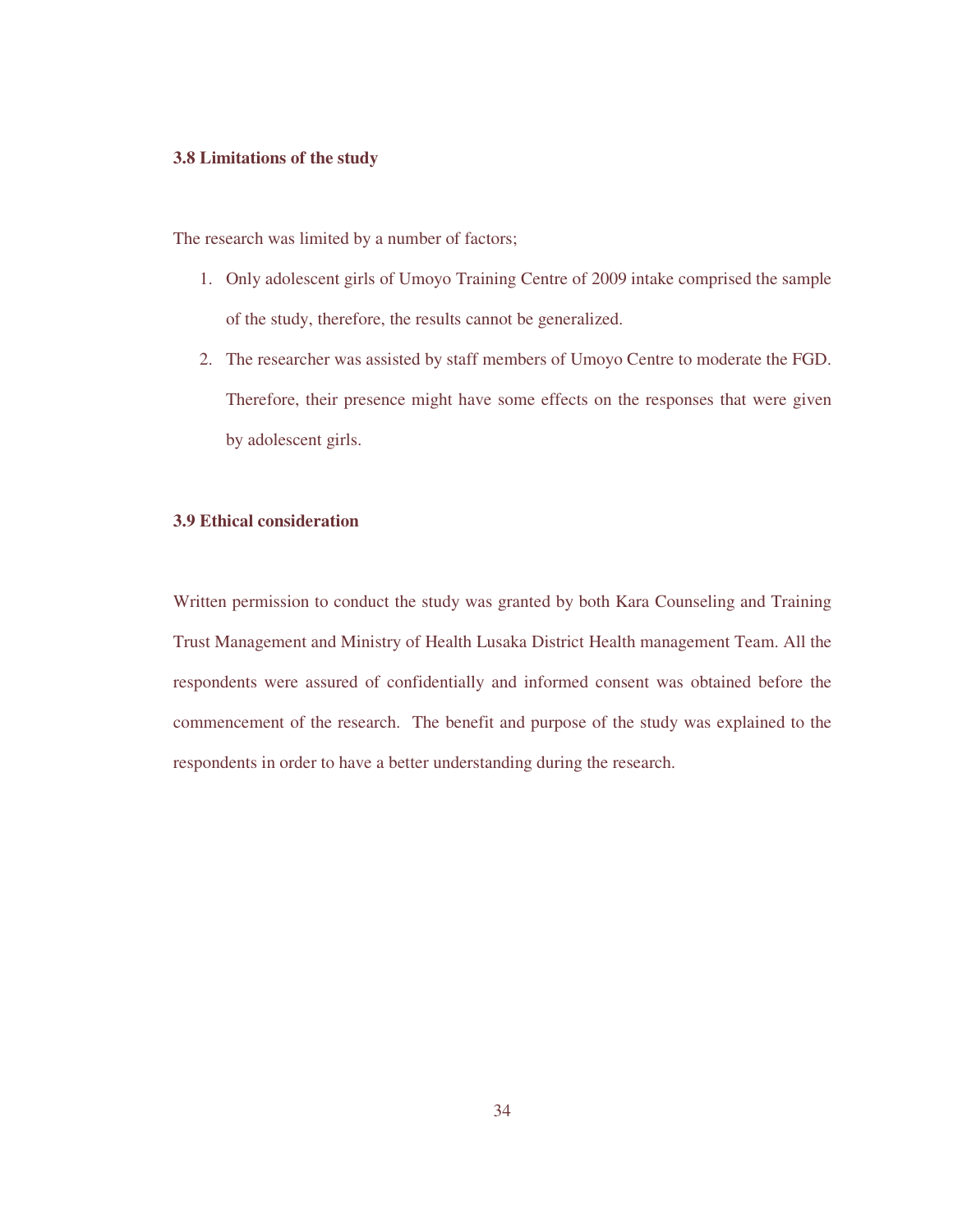# **CHAPTER FOUR**

# **PRESENTATION OF FINDINGS**

## **4.1. Introduction**

This Chapter presents the main findings. The findings will be presented under the following sub-headings; socio-demographic characteristics, definition of VCT, knowledge, history of testing, knowledge of a place to go for Testing, factors influencing girls' to attend or not to attend VCT services, sources of knowledge of VCT and Barriers and benefits of VCT on girls.

# **4.2 Socio-demographic Characteristics of the study respondents**

The respondents' age was as follows; (33) 82.5 percent were in the range of 14 to 17 years, while (7) 17.5 percent were in the range of 18 to 21. All the respondents were single girls. The mean age of the respondents was 18 years. Table 1 below shows the age of the respondents.

## **Table 1: Ages of respondents**

| Age (in years) | Frequency | Percent |
|----------------|-----------|---------|
| $14-17$        | 33        | 82.5    |
| 18-21          |           | 17.5    |
| Total          | 40        | 100.0   |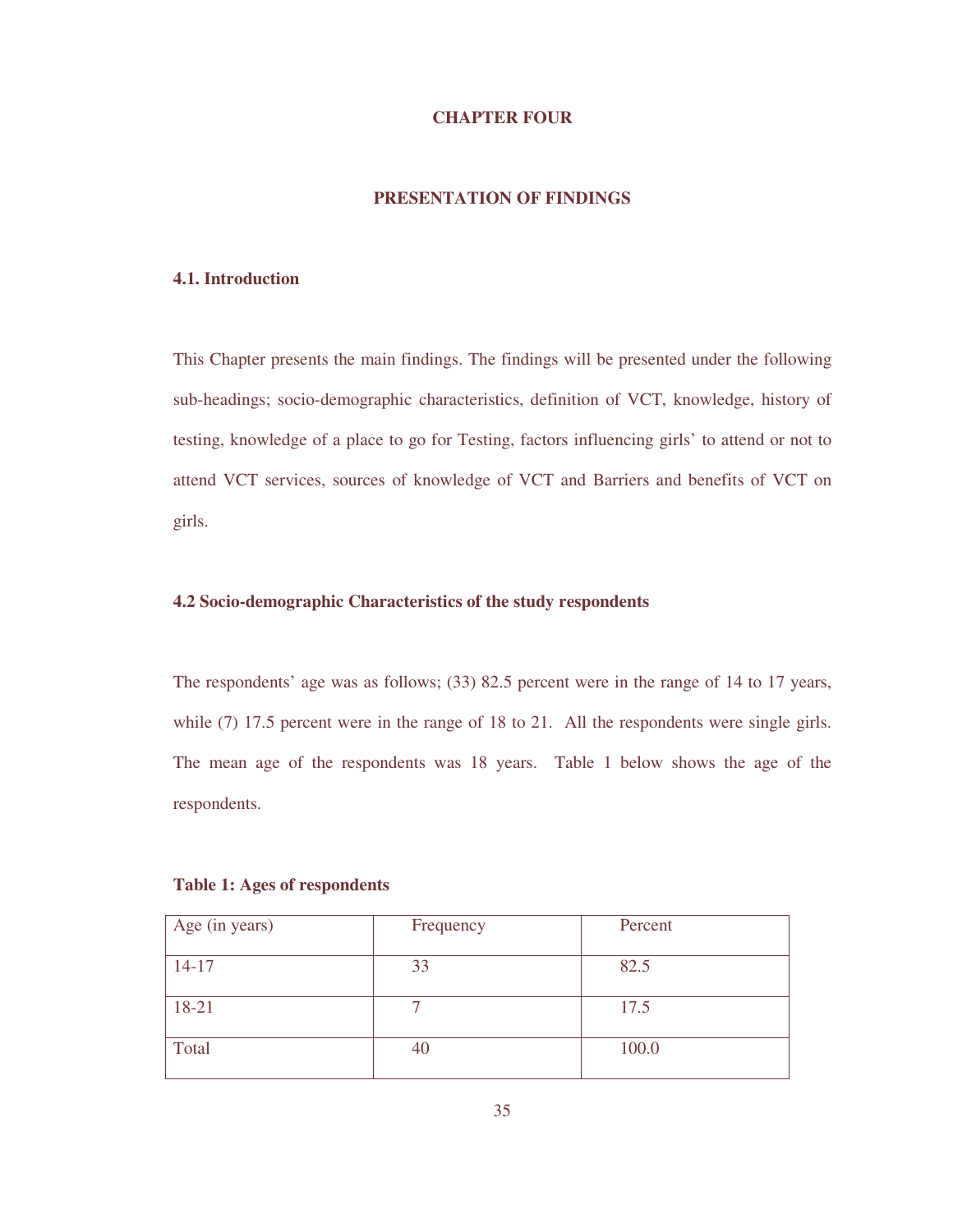The respondents' levels of education were as follows; 55% had done primary education while 42.5% had done junior secondary education and 2.5 % has done senior secondary as shown in table 2 below.

| Level            | Frequency | Percent |
|------------------|-----------|---------|
| Primary          | 22        | 55.0    |
| Junior secondary | 17        | 42.5    |
| Senior secondary |           | 2.5     |
| Total            | 40        | 100.0   |

**Table 2: education level of respondents** 

## **4.2.1 Understanding the definition of VCT**

All the respondents defined VCT as Voluntary Counseling and Testing. They reported that it is a service given to people who want to know their status especially those with risk sexual behaviour, such as prostitutes. Other views that came out involved willingness of the respondent to accept the service. And VCT means that there is pre-test counseling. It is voluntary in the sense that one is not forced to take a test.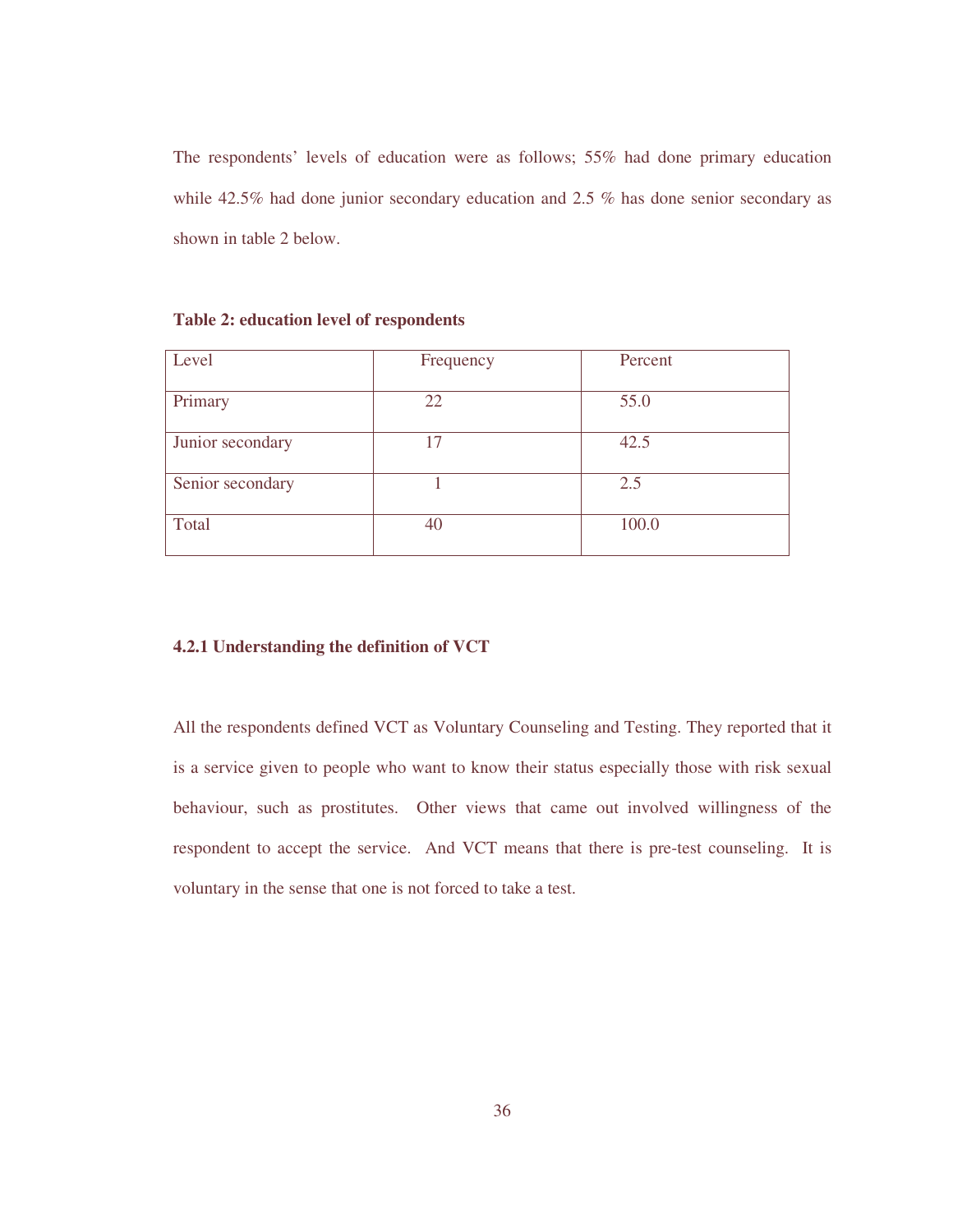### **4.2.2 Knowledge on HIV testing**

When respondents were asked if they knew that they could be tested for HIV, 82 percent of the respondents said that they knew that they could be tested for HIV and 18 percent did not know that they could be tested for HIV status.

## **4.2.3 History of testing**

The respondents were asked on whether they have been ever tested for HIV, 15 percent of the respondents have been tested. However 67 percent have not been tested HIV and 18 percent are planning to go for testing.

## **4.2.4 Knowledge of a place to go for Testing**

When respondents were asked to indicate whether the knew where the VCT centre was located, 57.5 percent said it was located at clinics/hospitals while 32.5 percent said freestanding VCT-the Kara Counseling and New Start VCT centres and 10 percent did not respond to the question.

When asked about where adolescent could go for HIV test, the majority 60 percent of the respondents indicated that hospital/clinic while 35 percent said community; only 5 percent said mobile centres.

The adolescent girls were further asked to indicate if they knew a place where they could go and get an HIV test. 90 percent of the respondents indicated that they knew of a place where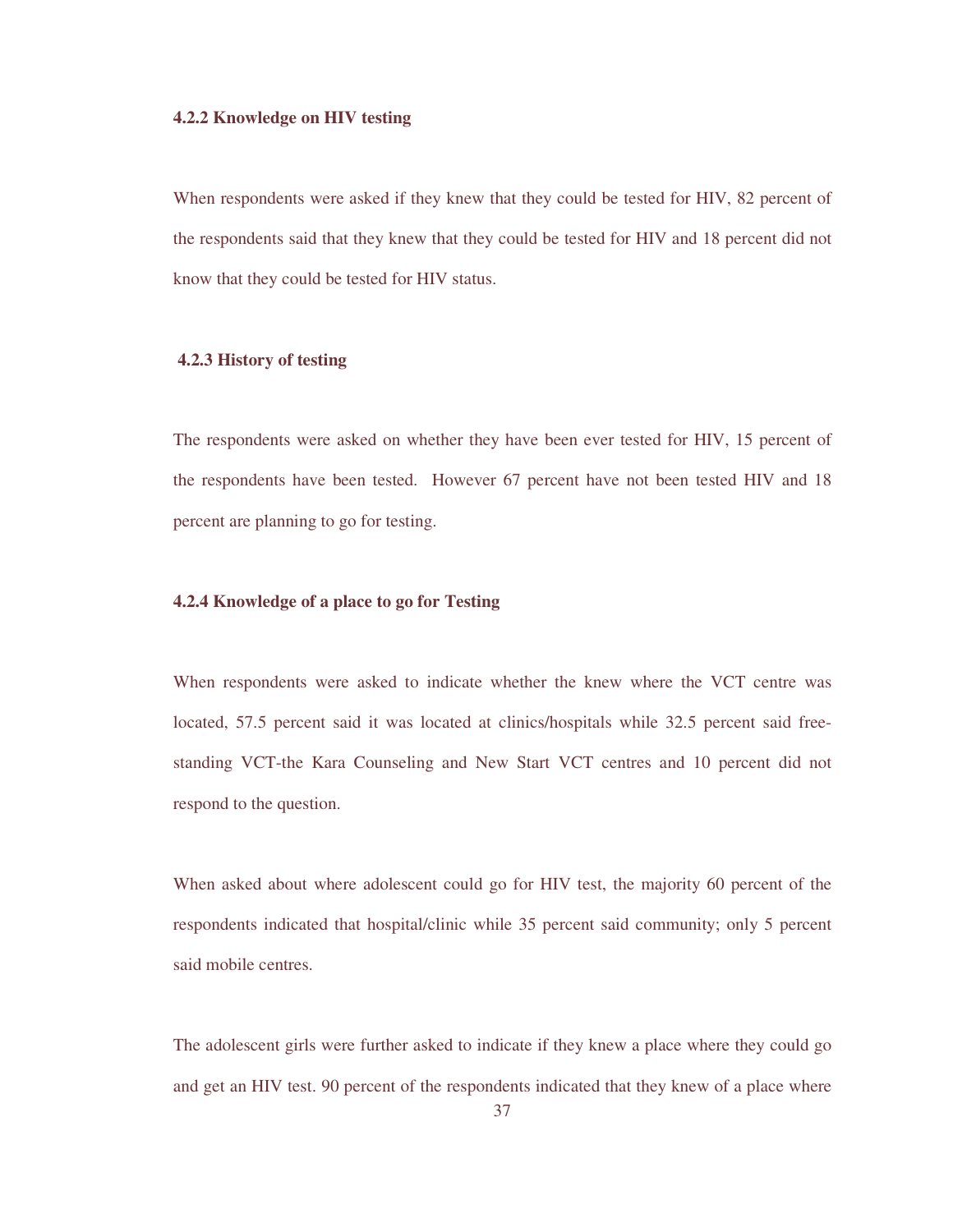they could go and get an HIV test, while 10 percent did not know any place as shown by the figure below.



# **Figure 1: Knowledge of a place to go for testing**

## **4.2.5 Source of Knowledge about VCT**

When asked about the source of knowledge about VCT, the most reported source of information about VCT is friends (40 percent) and electronic media (40 percent TV and Radio) with a combined total of 80 percent respondents, 15 percent is through relatives.

## **4.3.1 Barriers to accessing VCT**

Respondents were asked what barriers they face to access VCT services, 65 percent indicated that stigma is a barrier for not using VCT services in case of a positive test result while 25 percent indicated location of VCT services as the reason for not using VCT services. For instance who indicated location as a barrier complained that there is no privacy at the clinics and 10 percent said religion, the negative attitudes towards condom use and other contraceptive methods offered during VCT services attributed by the religious believe.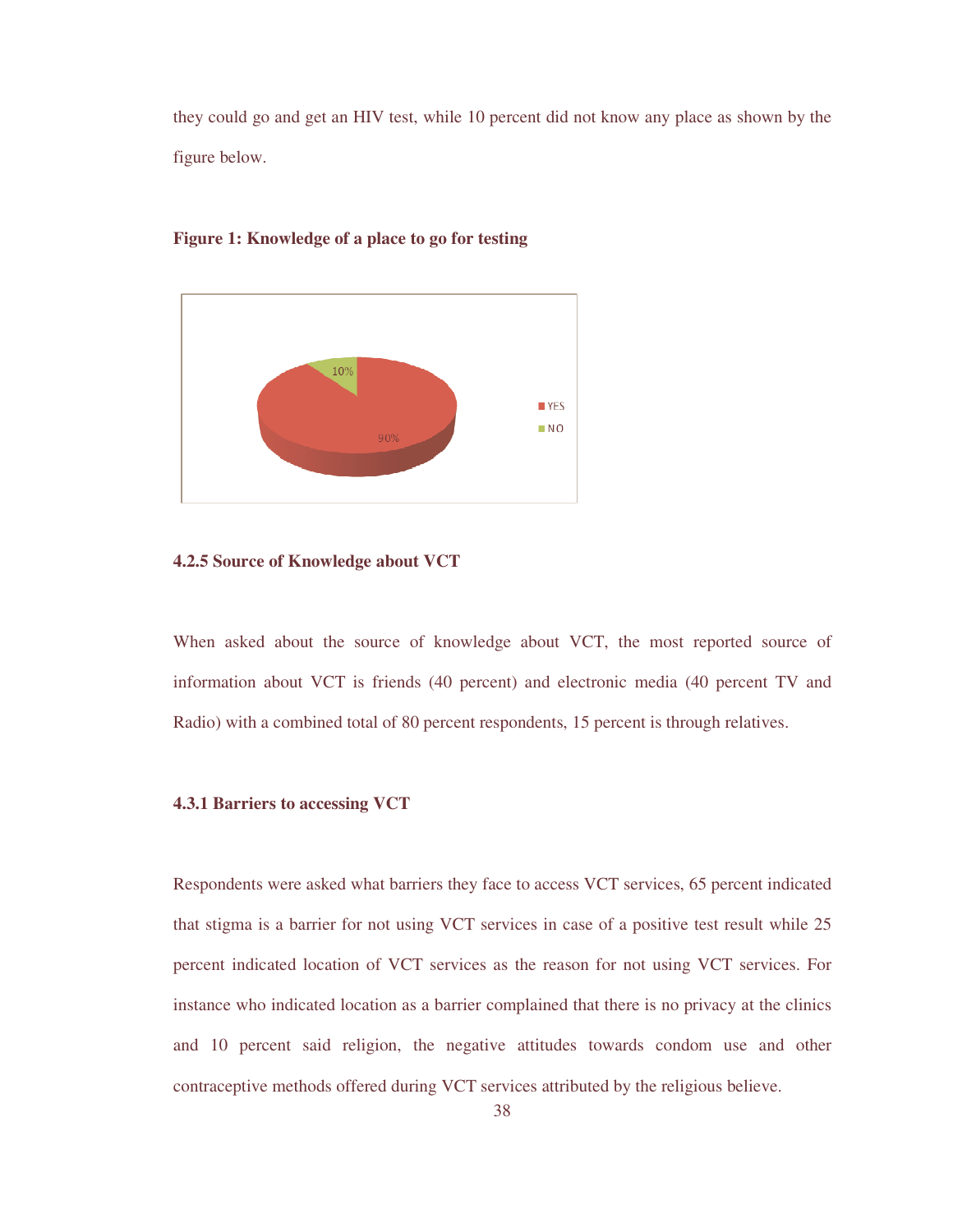**Figure 2: Barriers to accessing VCT** 



## **4.3.2 Ways of overcoming barriers to accessing VCT**

Regarding overcoming barriers to the use of VCT, 60 percent respondents indicated the need of education on the importance of VCT, while 35 percent respondents indicated that more mobile centres in the communities while 5 percent of the respondents indicated that abstinence and being faithful to ones' partner as the way of avoiding the infection in relation to their religious beliefs.

#### **4.3.3 Concerns/fears of testing HIV positive**

Respondents were asked whether they were worried about being HIV positive, 67.5 percent of the respondents did not worry about being HIV positive because they were sure of getting treatment even if they were infected. 17.5 percent respondents indicated they did not worry sometimes because they can protect themselves by using condoms and therefore they believe that it is not oblivious that they can contract the HIV, and 15 percent were very much worried about being HIV positive because it is very difficult to tell the status of their boyfriends.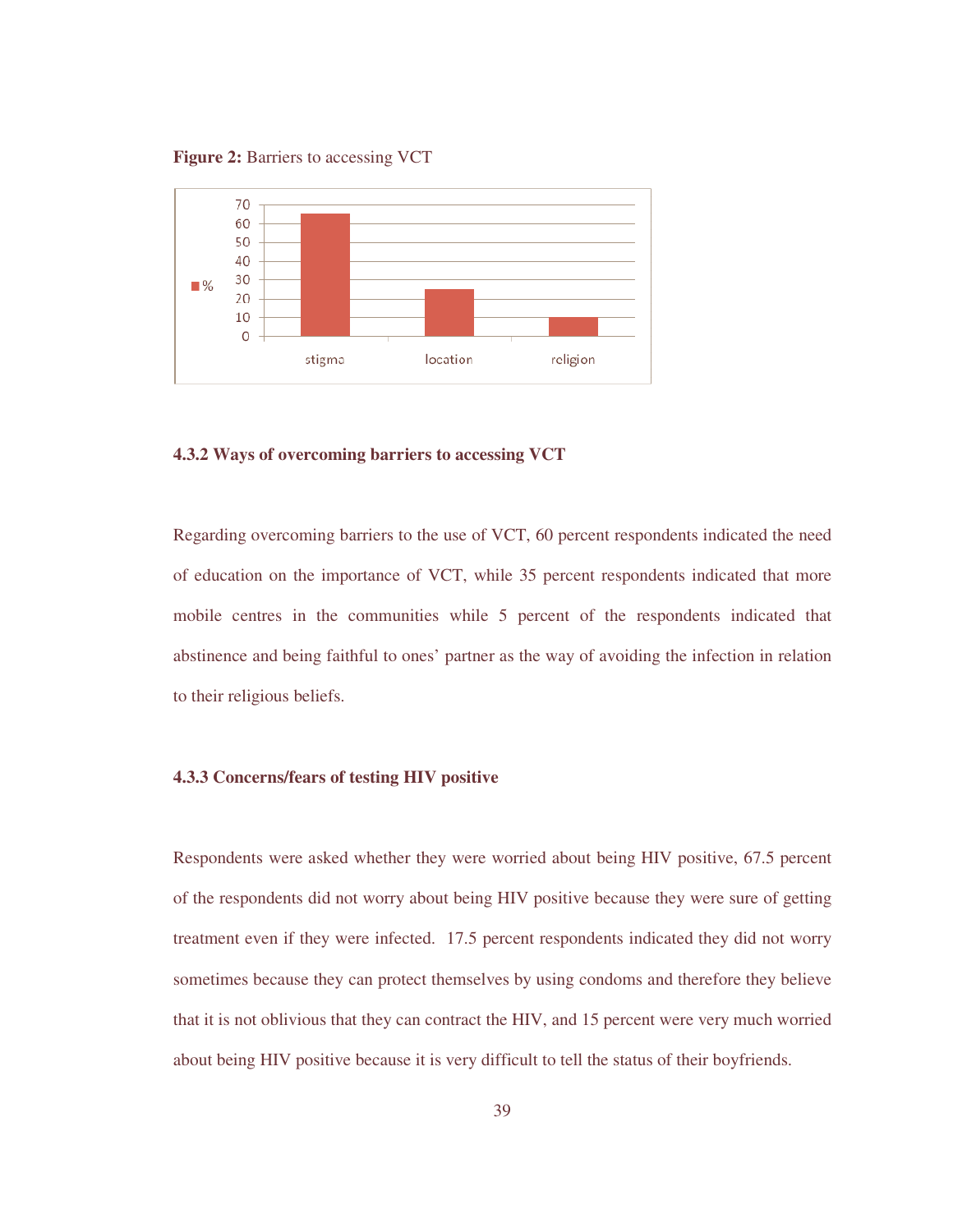## **4.3.4 Necessity of VCT**

When asked on the necessity of VCT, the following were the reasons; 55 percent indicated that they wanted to know their status because this would help them to plan for their future. 28 percent it was important to protect oneself from infection because once they knew their status it would be easy for them to maintain it especially if they were negative and maybe possibly taking care of themselves if they were infected.17 percent indicated that if they were positive it would be good for them to start treatment.





## **4.3.5 Intentions about testing**

When respondents were asked to mention if they had plans of getting tested for HIV, majority of the respondents 95 percent expressed that they had plans to be tested for HIV while 5 percent indicated that they had no plans to be tested for HIV in the near future.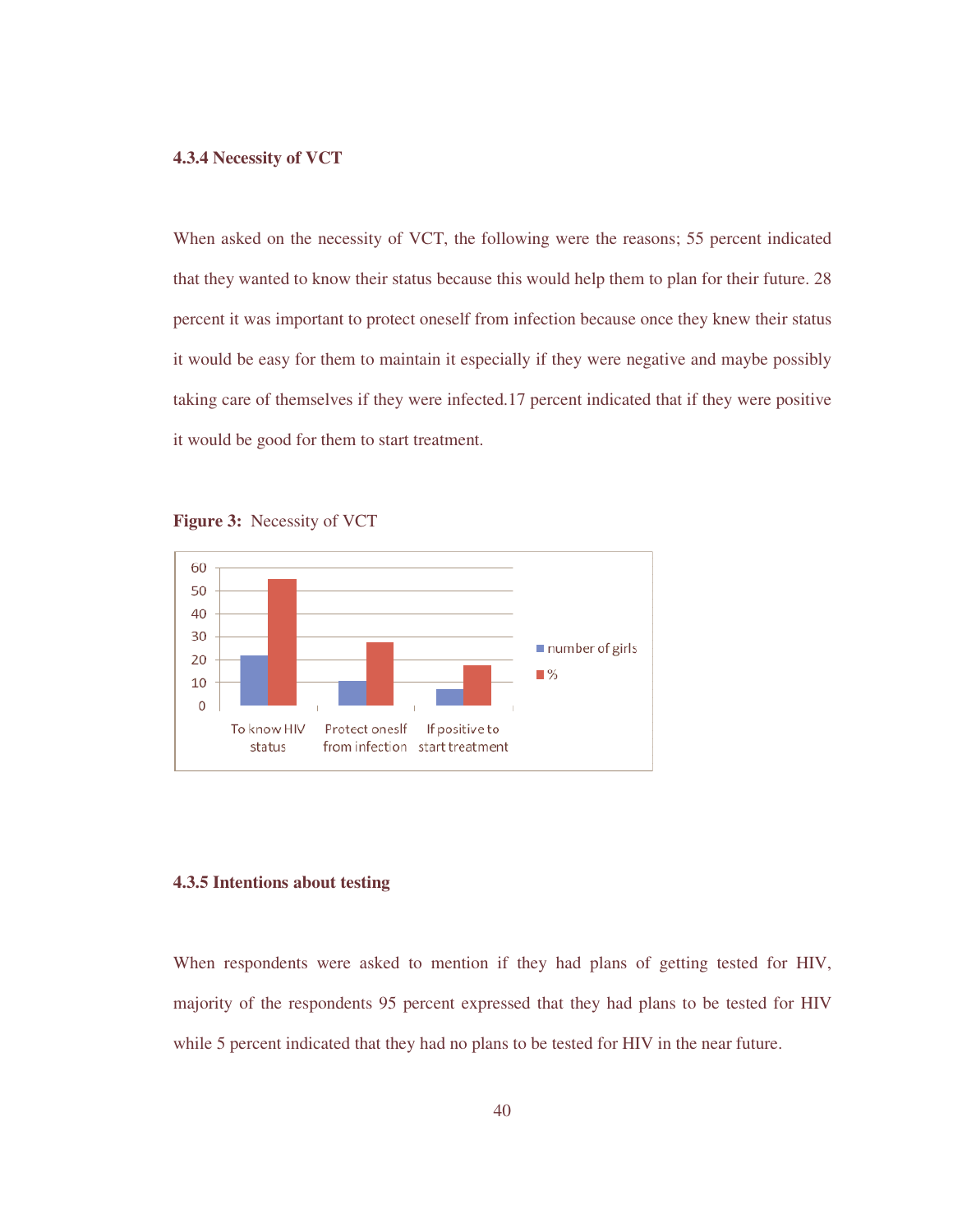### **4.3.6 Consultation at family level**

The respondents were also asked whether they would discuss with the family to be tested for HIV or not. Accordingly, 85 percent indicated they would discuss with the family to be tested because they felt that it is important for their families to know as this would be helpful for them to get the support they need, while 12 percent felt that they would not share with their families because of fear of being discriminated and 3 percent did not answer the question..

## **4.4.1 Findings from Focus Group Discussion (FGD)**

The qualitative data collection involved two Focus Group Discussions that were conducted at Umoyo Training Centre. The FGD consisted of 11 of girls aged 14-21. Eight (8) of the participants were from Kanyama Compound and 3 from Mtendere Compound. Each Focus Group Discussions took almost 45 minutes.

The following were listed as the commonest health problems by participants: T.B, HIV and AIDS, malaria, cholera; and poverty and water as main contributing to health problems.

The issue of poverty was singled out as the most prominent factor that puts adolescents. In trying to break the vicious cycle of poverty, girls start to go out with businessmen who are married. Orphans are more vulnerable as they have no one to protect them, from the vice. Some fail to get basic necessities, and thus become promiscuous and in the process they get infected.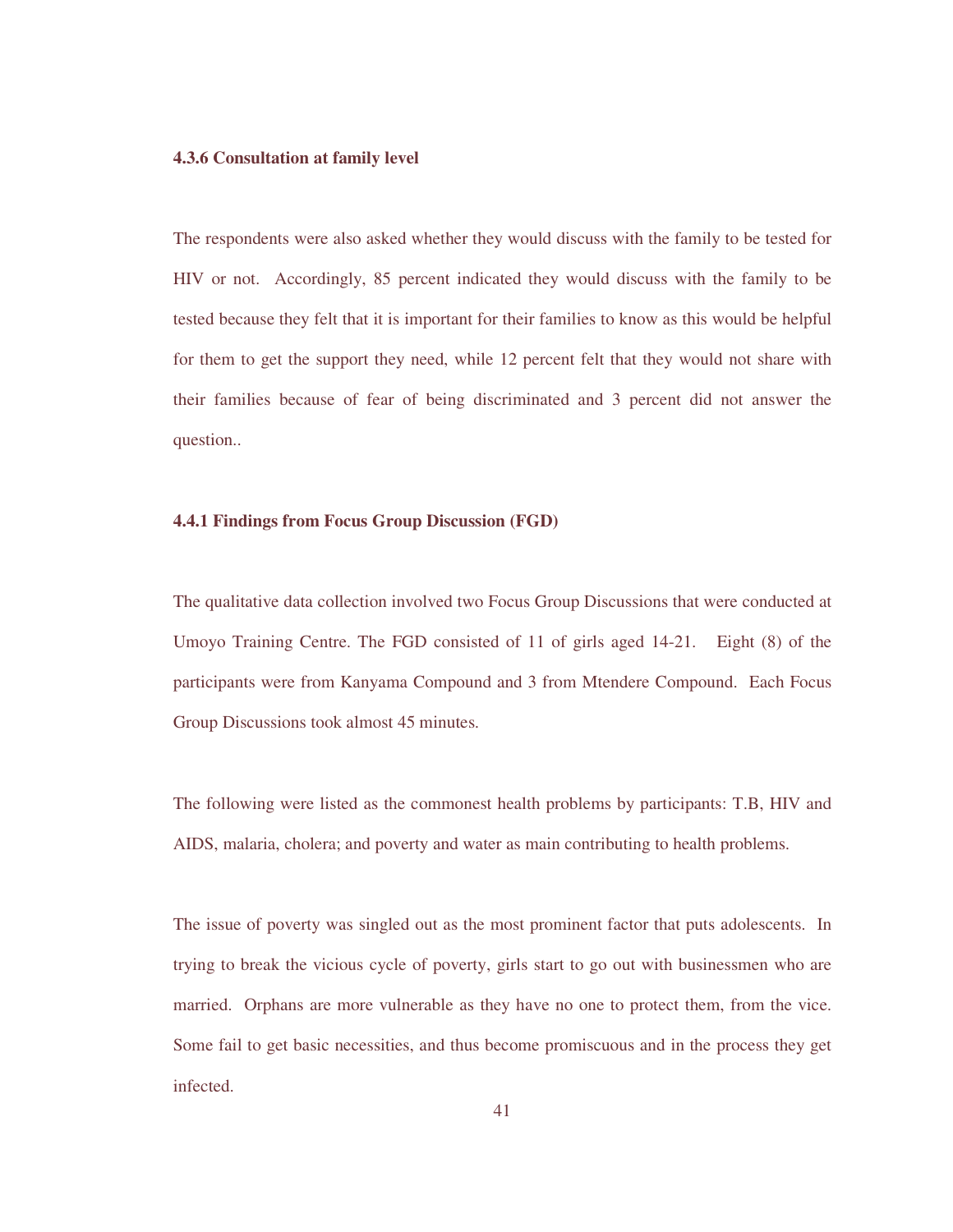A significant proportion of girls said that, they dropped out of school because they could not afford school fees. The participants further pointed out that those girls who are out-of-school were more likely to be exposed to sexual activities than school going girls. As soon as one drops out of school, the chances of getting exposed to the risks of HIV infection increase and these need to be reduced. By keeping girls in school longer or providing alternatives to keep them busy, this may keep more girls away from engaging in risky sexual behaviour.

The participants expressed happiness to be at Umoyo Training Centre because they believed they will be empowered with life skills to fight the poverty and HIV and AIDS. One of the girls from Kanyama Compound said, "she hopes that she will be able to support herself when she graduate from Umoyo because life out there is difficult since there is less help from her relatives."

### **4.4.2 Knowledge about VCT**

The participants across all the two FGD said, they have heard about the VCT and expressed that;

*"VCT means that there is pre-test and post-test counseling. It is voluntary in the sense that one is not forced to carry out the exercise, it is done out of one's willingness."* The participants said that, they learnt about VCT services through peers, radio, community drama and TV. Most participants noted that VCT helps an individual to know his or her HIV status One of the participants a 16 aged girl from Mtendere compound;

Pointed out the importance of VCT and how it has helps many people who want to know their HIV status. She further said that*, "It helps people to make informed decisions, for*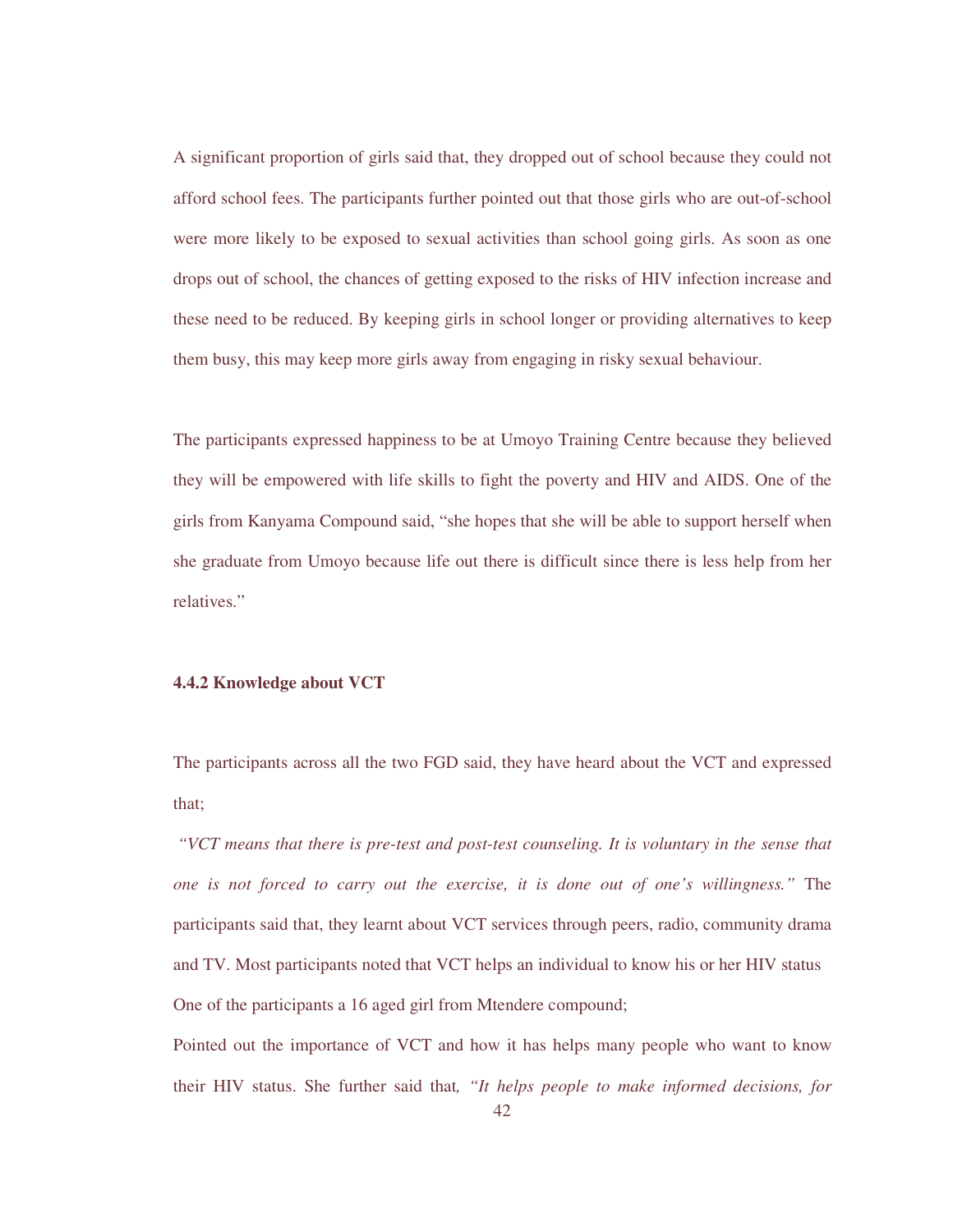*instance if you are HIV positive you can choose the best way to live with the virus, and if one finds out that he or she is HIV negative she/he can choose the best way of living without the virus."* 

All the participants from the two focus group discussions were asked if they know how one could be infected by HIV virus; the participants have a sound knowledge on how one is infected by HIV.

The following were the outcomes; sleeping with many men/boys without a condom. 3 of the girls from the first FGD rationalized the use of condoms as an effective way of protecting oneself from STIs and HIV. While most of the participants argued that condoms are not 100 percent safe for HIV protection because condoms can break or contains holes.

Few girls said that, some are born with HIV that is MTCT while others are bewitched. When probed how one can bewitched, the girls could not explain further. The majority of the girls know that blood transfusion can cause HIV.

However, one of the participants explained how her cousin she was staying with believed she had HIV and AIDS because she used to sleep around with a number of men. She even knows one man who was going out with her cousin looks to be sick because of HIV and AIDS.

# **4.4.3 Barriers to Testing**

In all two focus group discussions, participants were asked on the barriers they face to be tested for HIV, in both groups stigma came out as major barrier to accessing VCT.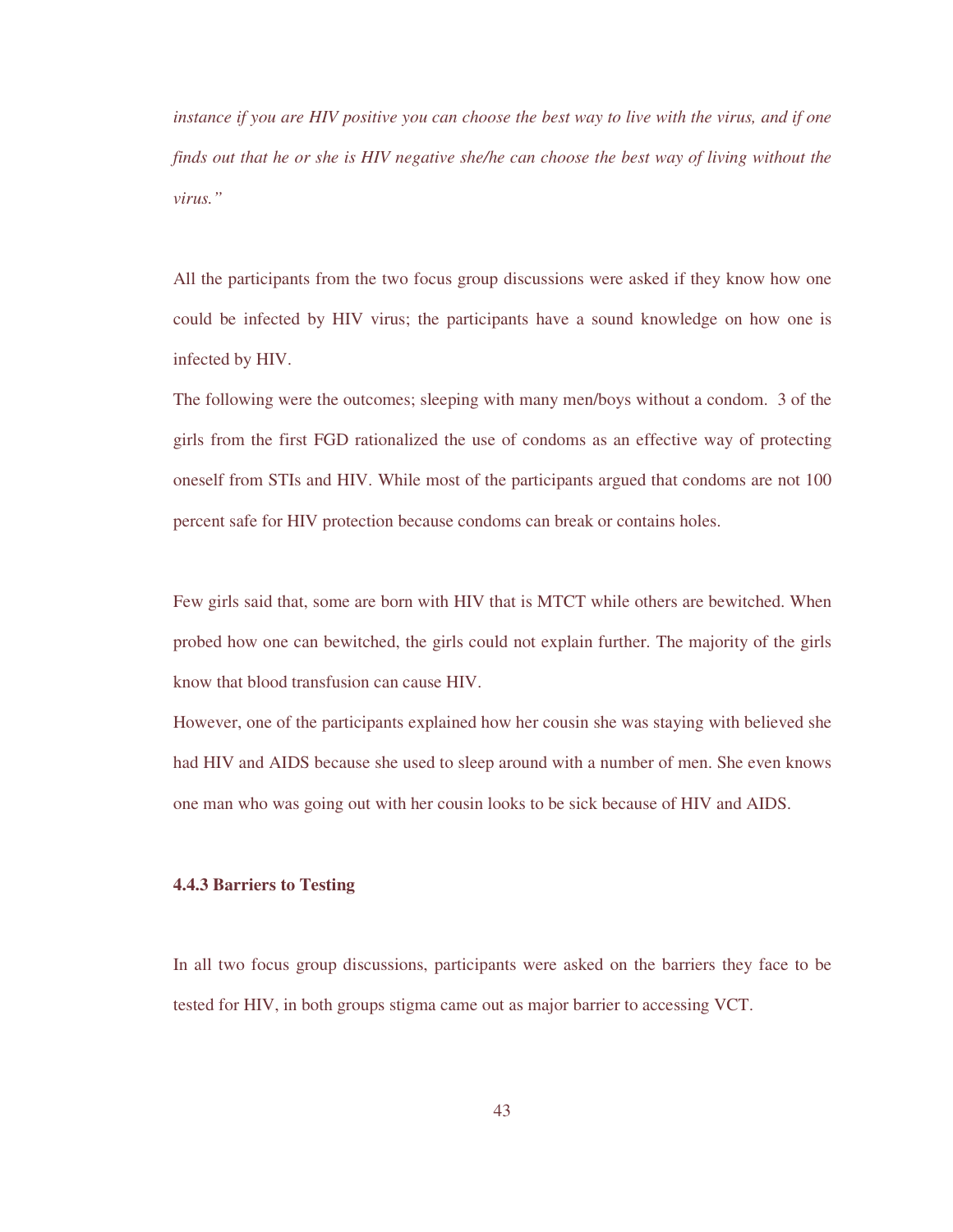*"I am afraid to be found positive after the HIV test and I will not know how to live as a double orphan, so the best thing is not to know the results," said a 19 year old girl from Kanyama.* 

In the first focus group, 2 out of 11 have been tested before and they know their HIV status. One of the two said that she went for VCT because it was a requirement for her to secure a job. She further said that she would not have gone for VCT if it was not for job purposes. The other participant said, she was referred by the clinic officer at Kanyama Health Centre when she was sick. She expressed how uncomfortable it was because of fear of the results after HIV test.

Another participant said; "*She would not go for HIV test because she is young (15 years) and not at risk. She does not want to be seen going to a VCT centre especially hospital or clinic for she would be recognized as may have HIV infection."*

When further asked if they were worried about contracting HIV infection. The majority of the participants indicated that they were very much worried about contracting HIV infection. One of the reasons for worry regarding contracting HIV infection from the participants' perspective is that HIV and AIDS is a deadly disease and has no cure. The following are some of the excerpts of participants who expressed these sentiments;

*"Very worried because I may also be infected by my boyfriend. Hence if I happen to contract the HIV, I may fell sick and die young."* (18 years old girl).

*"As a double orphan girl, I fear to become sick because no one will take care of me. And I have seen how people suffer from AIDS."* (16 years old girl).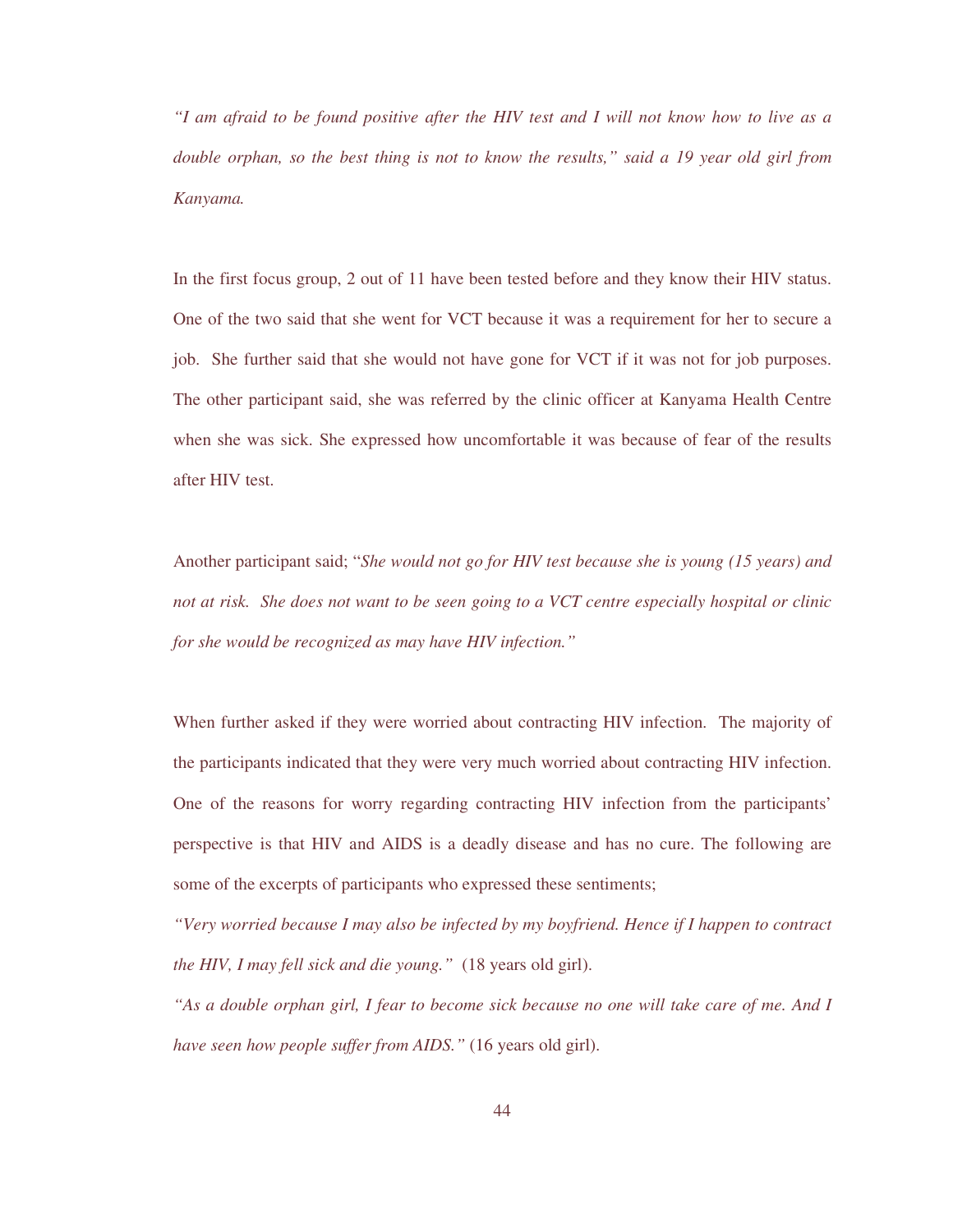### **4.4.4 Measures taken if HIV positive**

When participants were asked on the measurements they would take if found HIV positive, the majority of the participants they would stop having sex especially casual sex so as to protect their partner. In both focus groups the participants said, they would seek treatment and avoid marriage especially having children because they do not want the children to suffer when they die.

 Fear to die young or living with HIV and AIDS were some of the measures would take if found positive. Some of the respondents said that, they would not know what to do, whether to disclose their HIV status or keep it private.

*"Having HIV is not the end of everything. One can live positively for a long time and since there are ARVs, one can be taking them to prolong life."* 17 year old girl.

# **4.4.5 Preventive measures from HIV and AIDS**

The participants cited ways of protecting from HIV and AIDS. The following are ways which came up strongly; to use condom every time you have sex with your boyfriend, stick to one partner, abstinence.

One of the participants said, "*You cannot know if one is infected, so the best way is to abstain or be faithful to one partner."* The participants in both focus groups expressed knowledge on how one can be infected by HIV. The following were cited as ways of being infected by HIV; having sex with an infected person or many partners, not using a condom, born with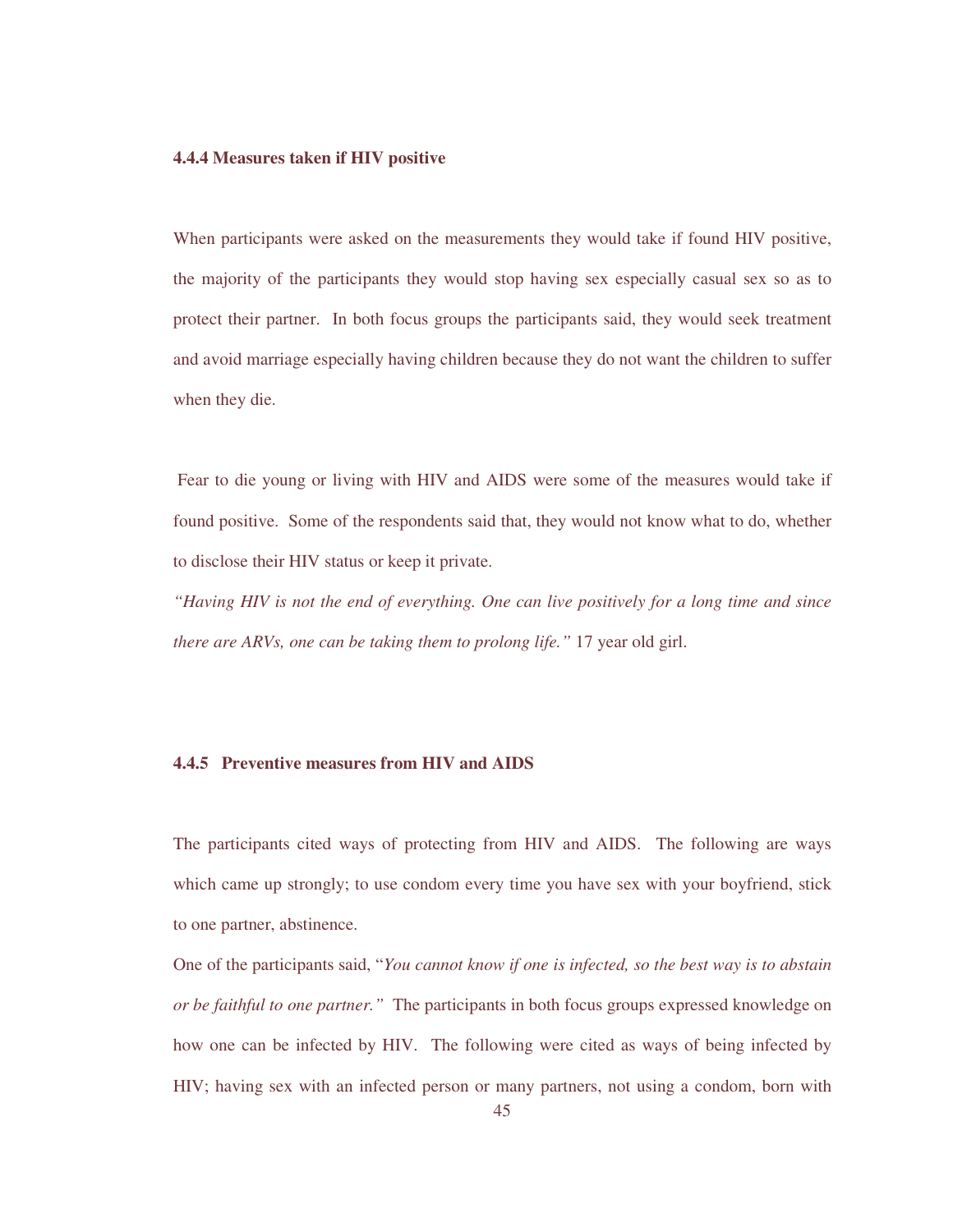HIV. When asked more about born with HIV, they explained how a mother can infect her unborn child with HIV.

A 15 year girl from Kanyama*,* explained how her uncle had experience frequent ailments. He had prolonged coughing and diarrhea and was in and out of the hospital. After taking HIV test, his test results indicated that he was HIV positive and the wife was negative. The husband refused to use condoms and had unprotected sex with her wife. Of course the wife also feared to refuse sex without a condom with the husband who told the wife to be submissive.

# **4.4.6 The importance of VCT**

Most of the participants noted that VCT is important because it helps an individual to know his/her HIV status. One of the participants from the first FGDs said,

*"It helps people to know their HIV status but knowing if one is positive, it brings fears of dying and not knowing what to do. If I am found HIV-negative, I would go back again to confirm the result. She expressed how someone she knows who turned out to be HIV negative turn out to be HIV positive after testing three times."* 

Another participant said, *"VCT is necessary to know the HIV status so as to know whether to marry and have children or not. She would not like to have children if she knows that she is HIV positive."* 

The majority of the participants pointed out that VCT can help to protect oneself and others from been infected by HIV after knowing one's status.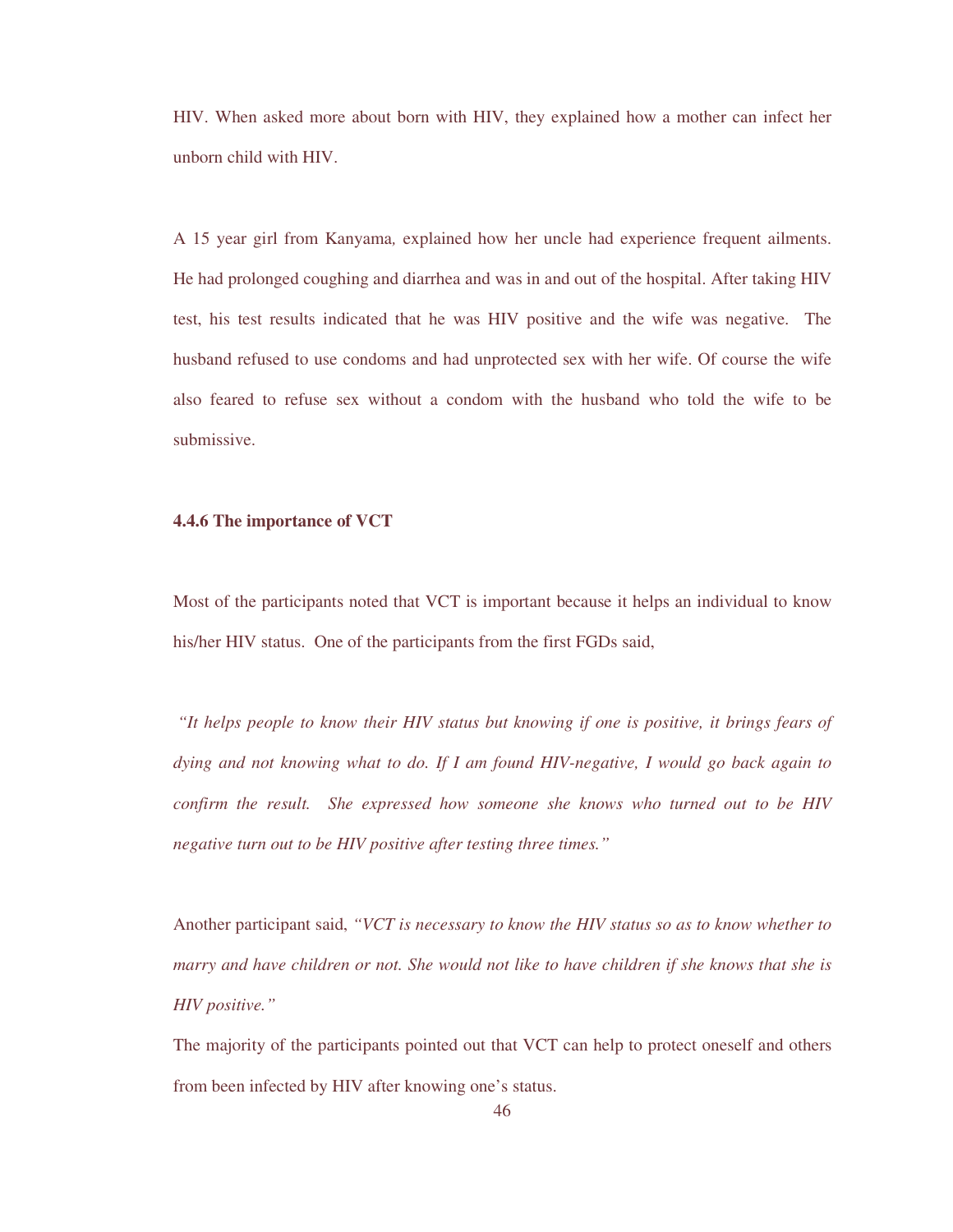*"VCT services are common now even in clinics, mobile VCT and community educators who go around telling people how to protect themselves against HIV and AIDS."* A participant said.

While one participant, who had ever been tested for HIV said that,

*"VCT is necessary because the counselor can encourage people. She gave a testimony how she was scared of her status but after testing negative, she became more confident."* In addition, participants recommended that VCT services should better be given during youth activities like sports, drama and at church festivals.

## **4.4.7 Feelings about going for VCT**

When asked the participants how they feel about going for VCT; Most of the informant expressed positive attitudes about VCT. They are very willing to go for VCT. One participant therefore said that; she would go for VCT if only she is sick or been told by the doctor. She further said that, *"I know that I am not HIV-positive because I am still young and not involving in sexual activities."* Most of girls interviewed fear having questioned by counselors about their sexual behavior or relationships. One of the participants said, she was afraid that the counselor would scold me if found infected with HIV and my guardian would mistreat me.

### **4.4.8 Encouraging a friend to go for VCT**

Most of the participant would encourage a friend to go for VCT even though the majorities have never ever gone for VCT. Out of 11 participants only 5 self confessed of going for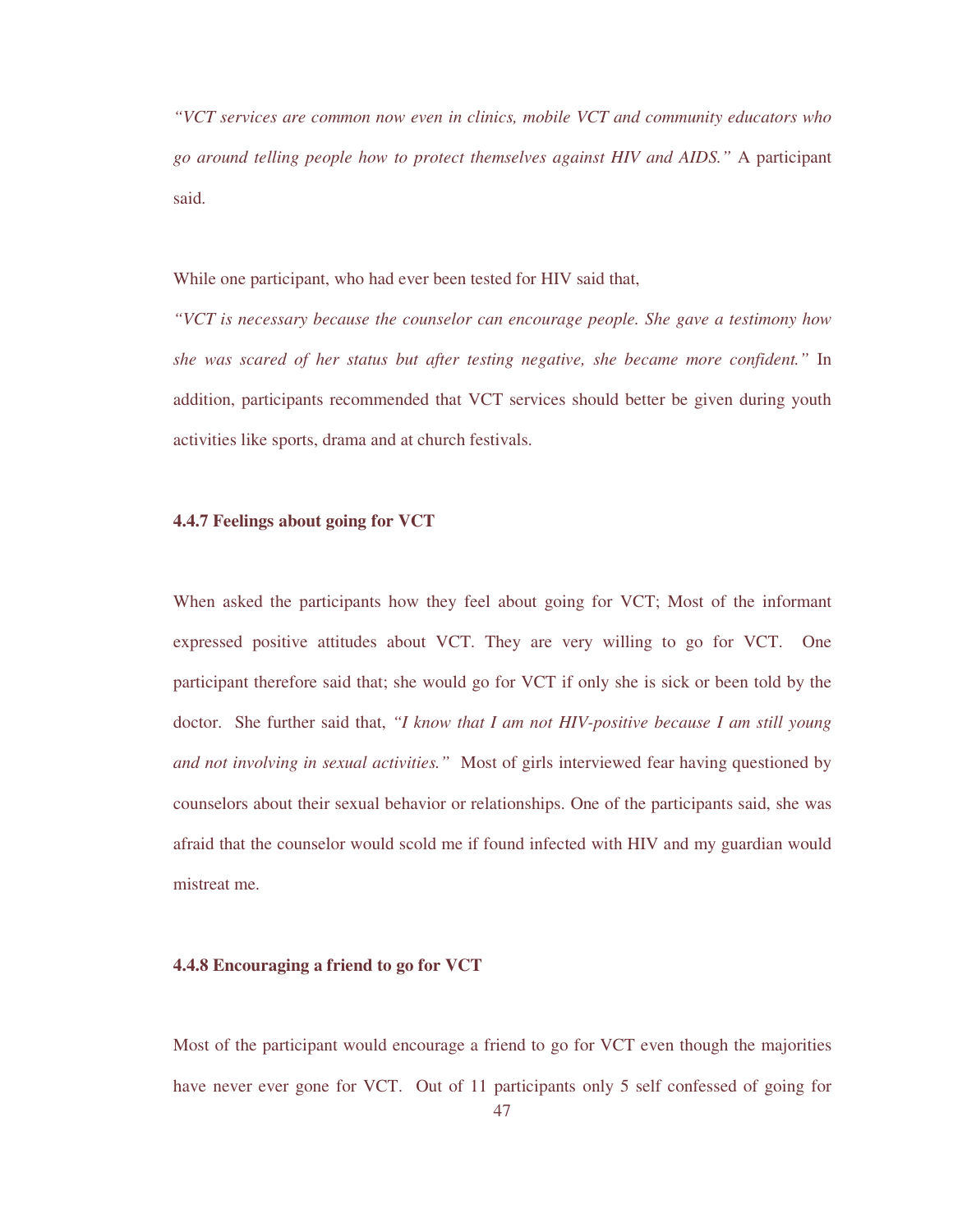VCT. The rest are planning to go VCT. The reason of not going for VCT is because they are faithful, they trust their boyfriends and they have not been involved in risk behavior.

## **4.4.9 Fears of going for VCT**

Most participants express fear of knowing their result which prevents them from going for HIV test. If the results are positive, which means she will loss the boyfriend. Fear of death was also cited as the reason for not going for HIV test. Some other reasons cited by adolescent girls for not going for VCT included fear of being HIV positive, fear of losing a relationship, lack of confidentiality with the health workers, not being sexually active, using condoms consistently.

The participants' attitude towards people living with HIV and AIDS was also assessed. Accordingly, the majority of the participants replied that they would share a meal and taken care of someone who is identified as having HIV and AIDS**.** 

One of the participants said, "*I would encourage her/him to be on treatment so as to live long. I know many people who are HIV and AIDS positive but they look fit because of treatment."*

Another participant said she would support the relative who is HIV positive, because she/he is not the first one to have HIV. Another one said Stigma is a biggest problem in her community and they cannot reveal their status.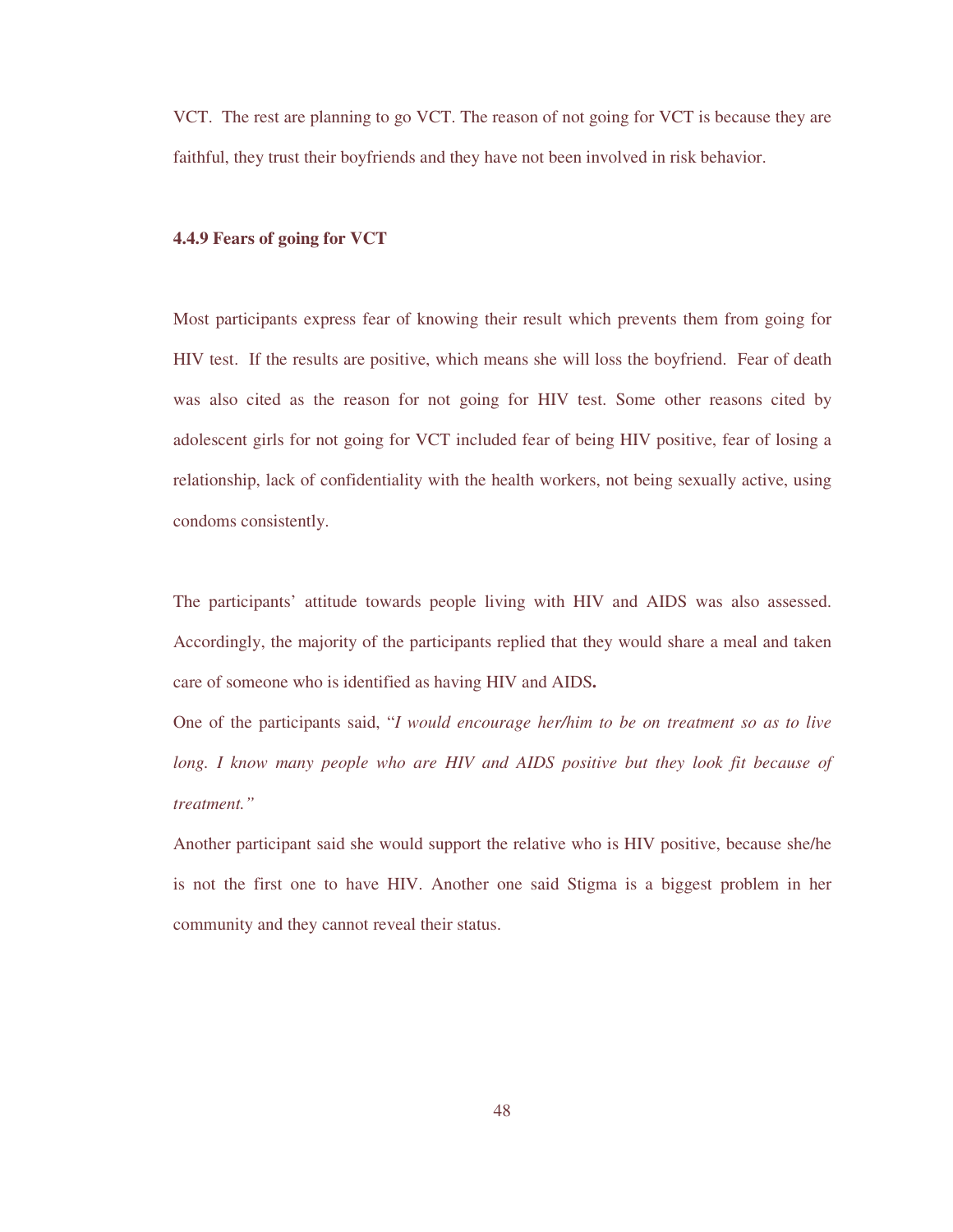#### **4.5.1 Key Informant Interviews**

 Interviews were carried out at Kanyama Health VCT center with five VCT counselors two males and three females. The study used interview guide to collect data from the counselors. The purposive sampling procedure was used and the identification of the Counselors was based on those who were on duty on the days of the interviews.

## **4.5.2 Access to VCT service at Kanyama**

All the five counselors confirm that young/adolescent girls use the VCT services at Kanyama. In most cases the center receives a good number of young women/adolescent girls when they are referred by the medical personnel to have a HIV test. The counselors added that Monday and Friday were very busy days because they receive many clients. The center receives young women/adolescent girls very often, weekly from Monday to Friday.

#### **4.5.3 Reasons for using VCT services**

When the five counselors were asked on the reasons for adolescent girls for using VCT services, the following were the reason mentioned by participants; wanting to know their status. Others said that after they experienced prolonged illness, they become scared and went to seek counseling. After being informed about HIV and AIDS, some wanted to know more by under-going HIV test.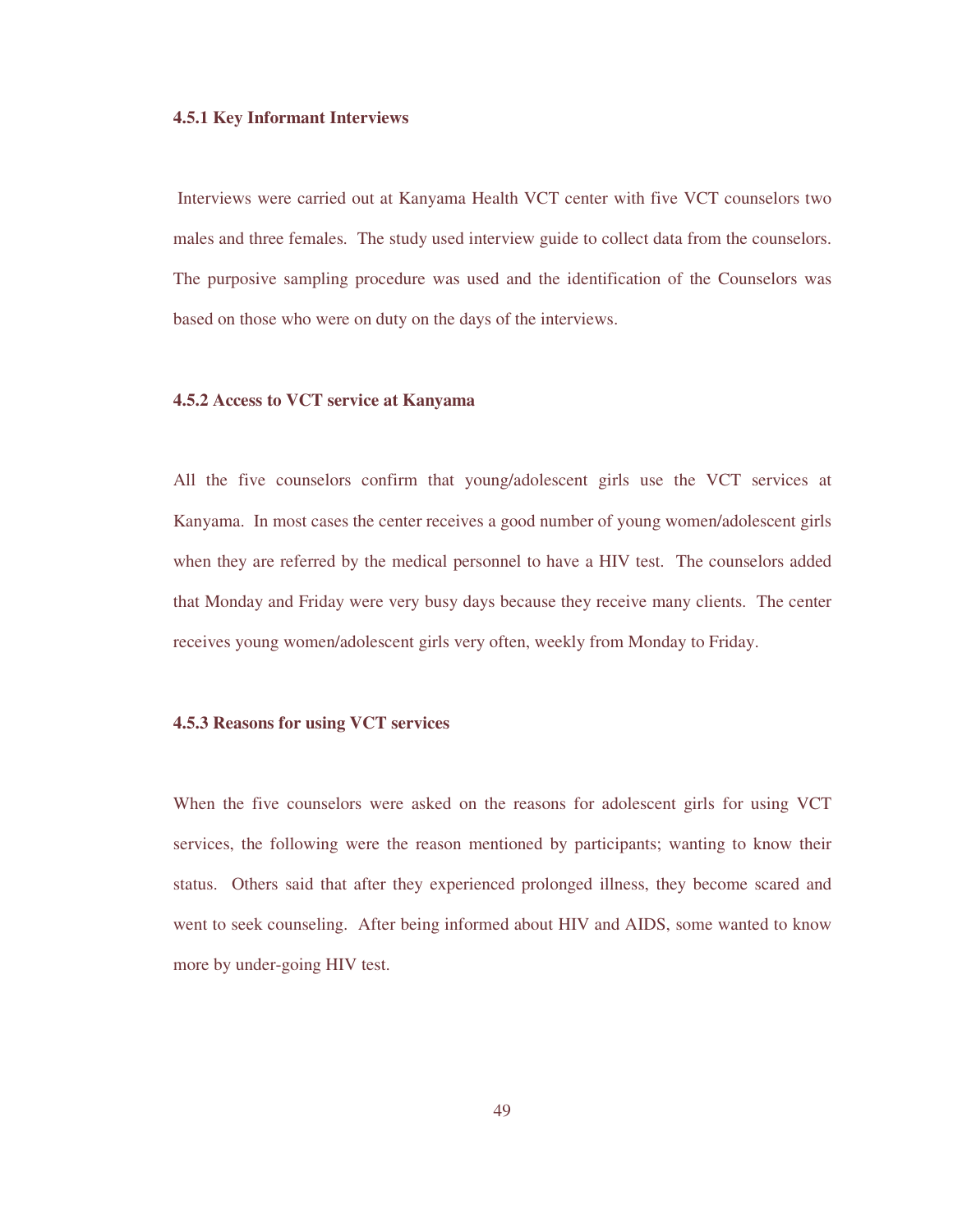According to the counselors interviewed, young women/adolescent girls give the following reasons for coming for VCT services; long illness, worried of their sexual partner, wanting to know their status.

During this interview, the counselor further revealed to the researcher that these young women who come for VCT services did so in order to free their minds by know if they are negative. Some did so because they were about to get married while others were forced by their parents to go for VCT. In this interview it became clear that young women/adolescent girls use VCT services in order to know their status after suspecting their sexual partner having multiple sexual partners.

On the reasons young women/adolescent gives for using VCT services according to one of the counselors interviewed it was brought to the attention to the researcher that some young go for Voluntary Counseling and Testing when one wants to go abroad for studies or for employment purposes.

## **4.5.4 Challenges the counselors face in service provision**

When counselors were asked on the challenges they faced in dealing with adolescent girls, Counselors said that, adolescent girls tend not to open up at pre-testing until they are probed. It is always difficult to do post counseling when someone have tested HIV positive. Most adolescent do not pay much attention or focus during the session. They always worry about their future after they have tested HIV positive.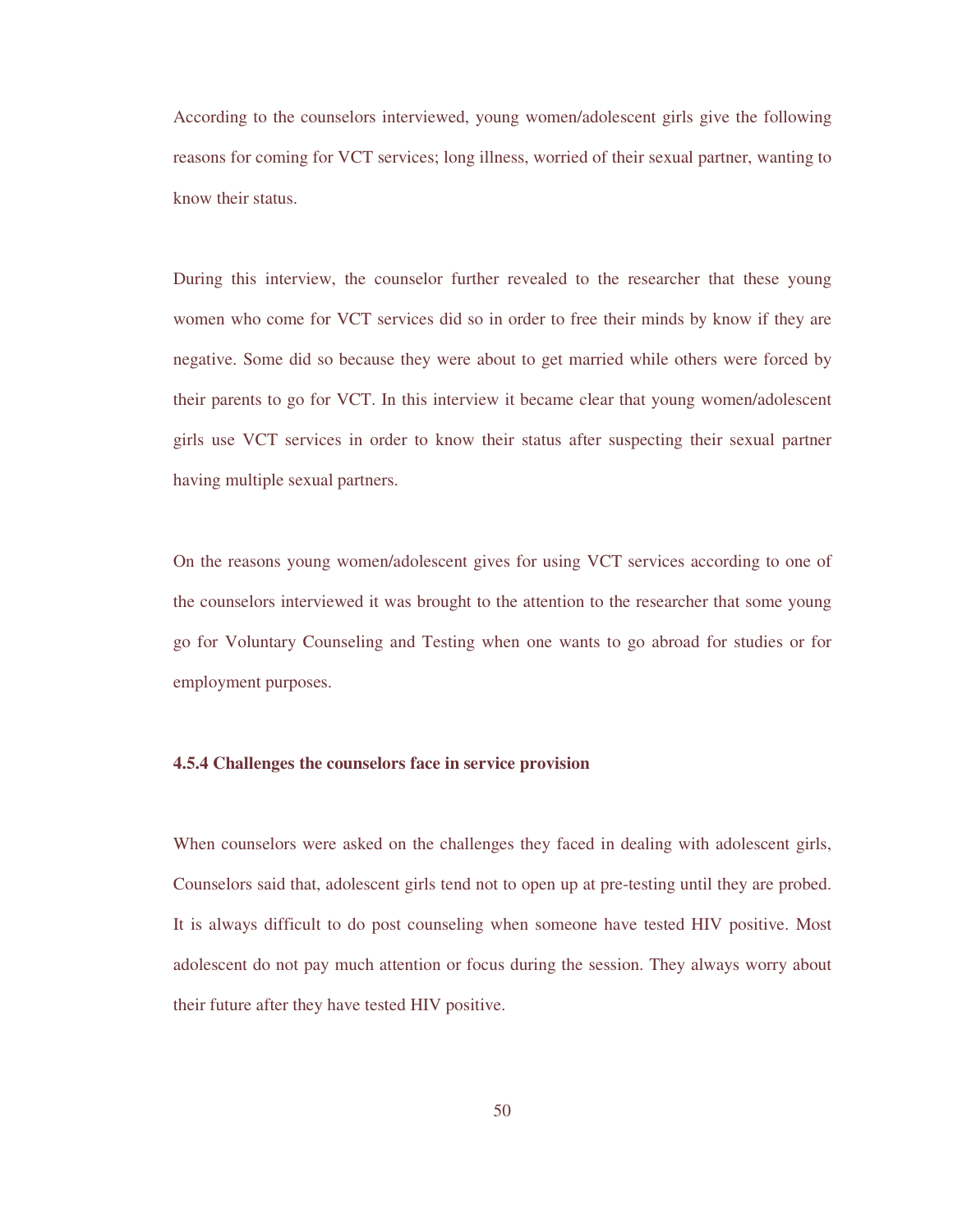It was revealed in the interview by the counselors that some of the challenges being faced in the provision of services was that clients did not only go there for VCT but also to present other personal problems like unemployed, dropped school because of no sponsorship and poverty.

During the interview, the counselors revealed that language barrier was another problem they faced. The counselors pointed out how they try to accommodate these people despite difficulties with language. Another challenge was that counselors find it difficult to deal with clients who are forced to go for VCT because they were not prepared to under-go VCT.

According to the counselors, some clients tend to deny their results when tested HIV positive. The client would deny that, it cannot be true. Maybe you have not done it well. They even insisted to have a second test or to go to other VCT testing centre.

The center is not open on weekend so the clients go there between Monday and Friday. "*we overwork ourselves during the week especially Monday,*" one of the counselors said. The counselor revealed to the researcher that some clients did not open up until they got the negative result.

### **4.5.5 Accessibility of service by adolescent girls**

.

On the question of accessibility to VCT services by adolescent girls, one of the counselors said that, VCT services can be best accessed by adolescent girls by advertising in the press. For instances adverts in newspapers, youth magazines, radio and TV programmes for the youth. Adolescent girls need to be reached through daily activities in their compounds, for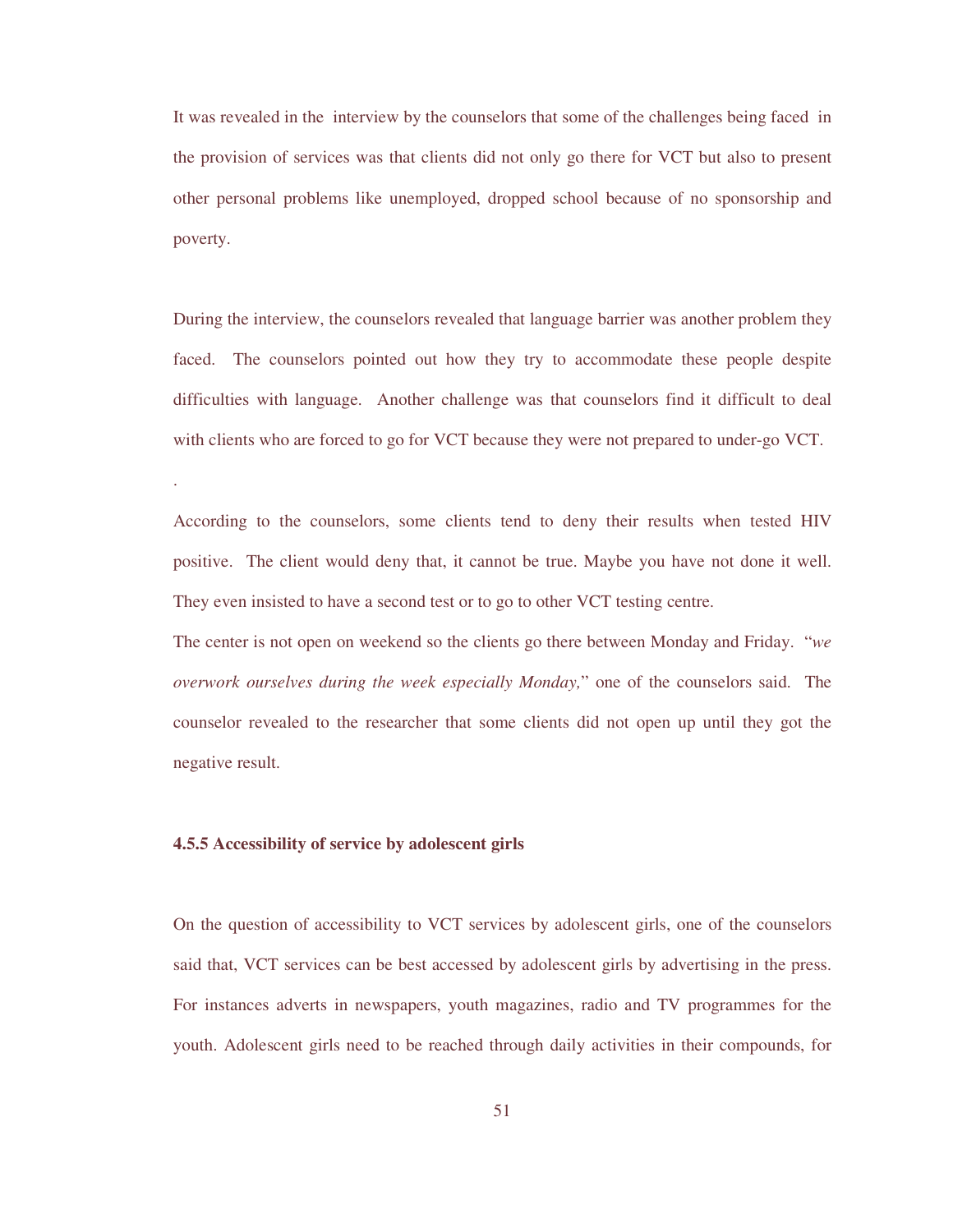example drama groups performances. There is a need of a massive sensitization in communities and the church should be involved.

In the interview, the some of the counselors thought that services can be accessed to adolescent girls by extending the VCT rooms especially the one at Kanyama Health center. Increasing personnel will also help in the delivering of good VCT services to the young people. Voluntary Counseling and Testing can be accessed by adolescent girls by the formation of support groups both in communities and in schools to help them to understand the importance of VCT. The counselor further said that, formation of drama groups can be used to sensitize people in schools and communities. The counselor also pointed out the necessities of more Voluntary Counseling and Testing centers in the communities.

During the discussion these views were strongly emphasized by some counselors; the formation of support groups in the communities as a way of sensitizing adolescent girls about the benefits of VCT as this would encourage adolescent girls to go for VCT.

In order to make VCT services more accessible to young people especially the adolescent girls, one of the counselors said that, there is need to encourage mobile VCT. Young people need to be followed where they stay so as to increase on the number of young people accessing VCT services.

### **4.5.6 Hindrances for adolescent girls to go for VCT**

During the interview, the counselors singled out discrimination and stigma as some of the reasons that hinder adolescent girls to go for VCT. Lack of information on VCT is another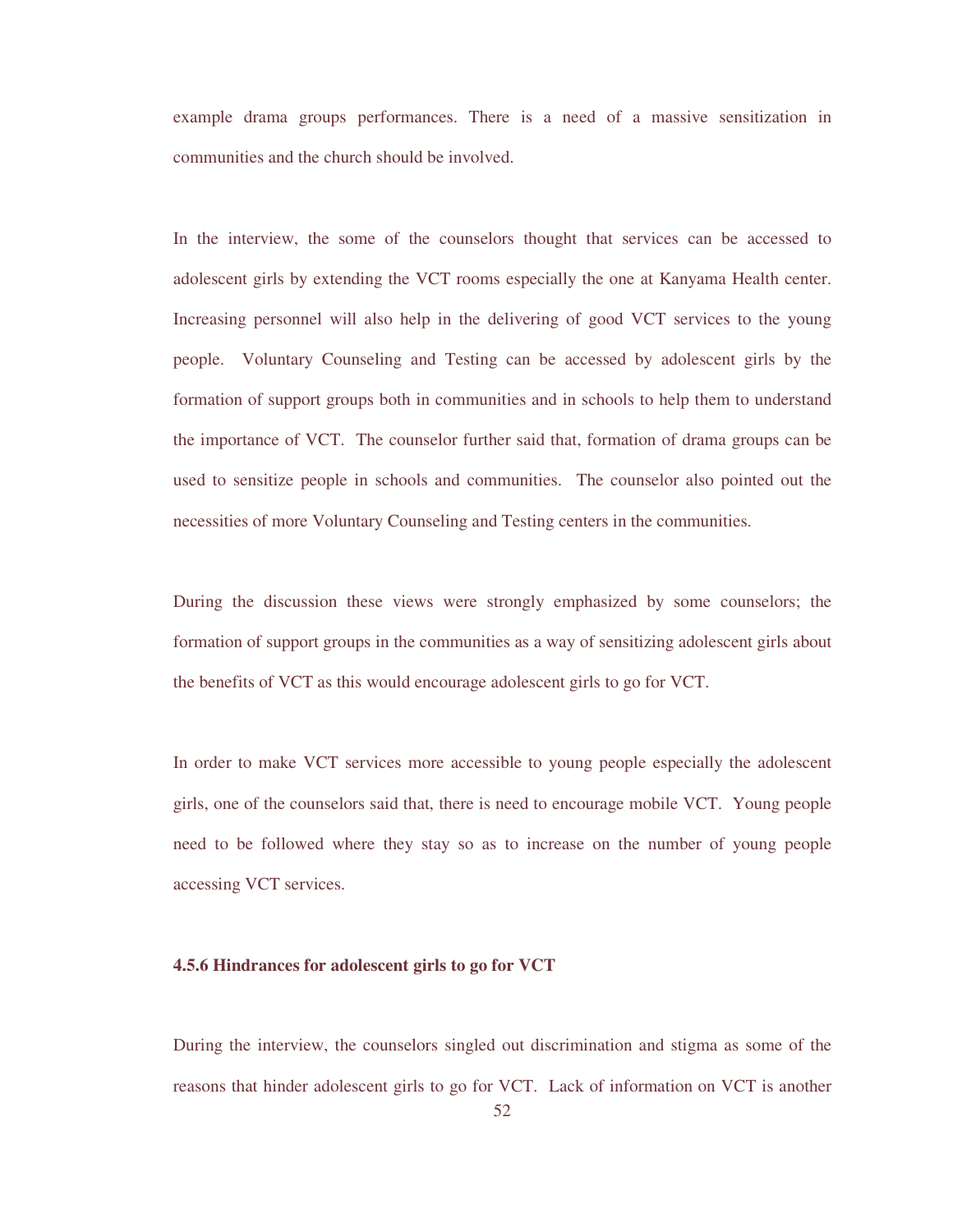reason for young women not going for VCT. Adolescent girls think they can only go for VCT if they are very ill or after being referred by the medical personnel.

According to another counselor, most young women do not want to be on treatment in cases of HIV positive. And those who are married are stopped by the husbands. The counselor gave an example on how some husbands do not want to see their wives to go for ART.

There is a lot of misconception about VCT among adolescent girls because of lack of knowledge. For instance, some think that VCT is only for those who are sexually activity and sleep around with many partners. It is also noted that physical appearance deceives people and think they do not need VCT. The counselor also thinks that adolescent girls are not ready to tell the boyfriend for fear of losing the relationship.

In another interview, the counselor thinks that most things which hinder adolescent girls to go for VCT are ignorance and stigma. Ignorance in the sense that adolescent girls do not know that HIV testing can help them to plan for their future whether positive or negative. The question of stigma was also pointed out by the counselor. Stigma by relatives and neighbors is still strong in our communities where we come from.

### **4.5.7 Motivations to seek VCT services**

On the question on what can motivate young women to seek VCT services, the counselor said adolescent girls need confidentiality in service providers. 'We counselors should offer young ones more time and assure them of confidentiality whenever they come to us. In most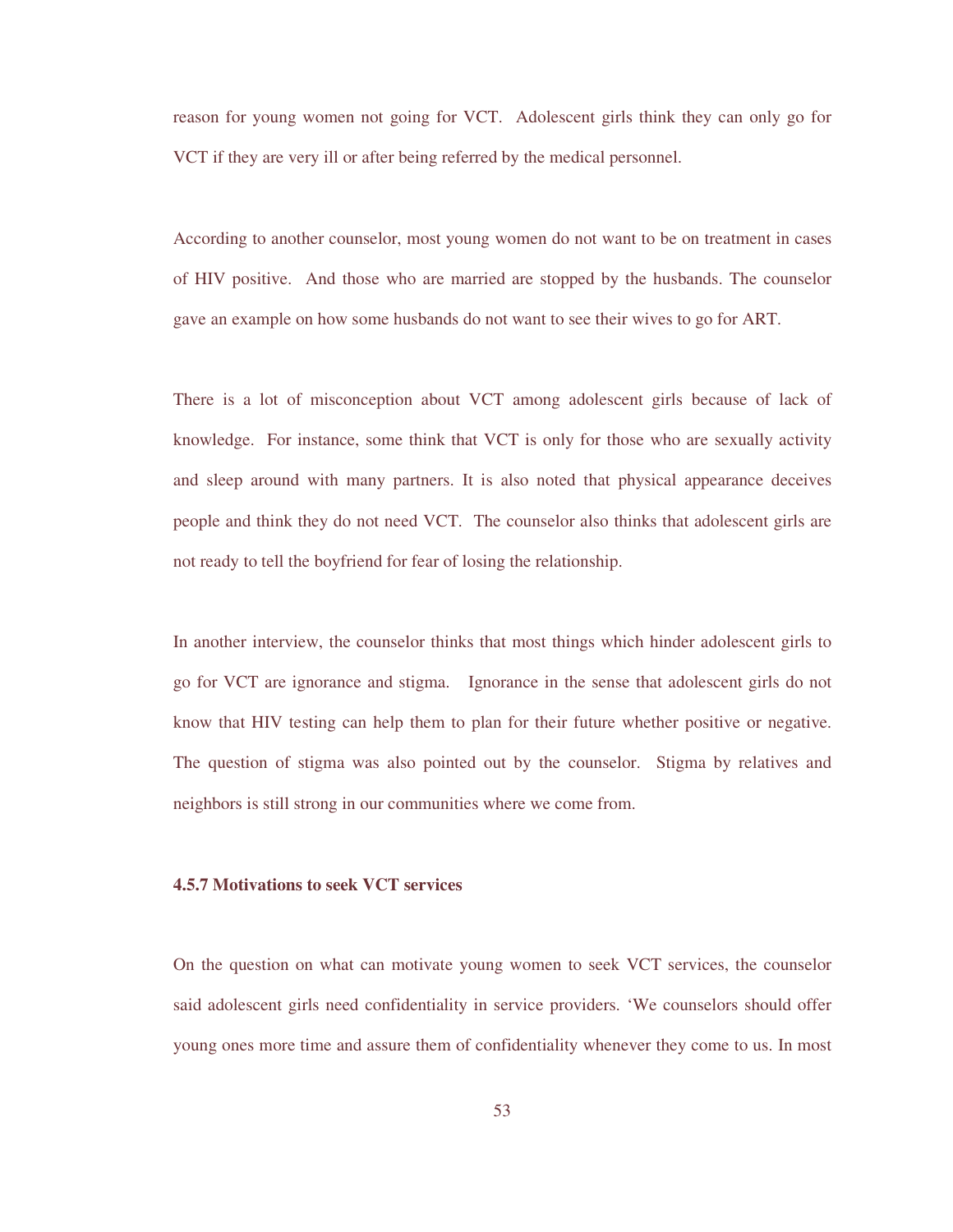cases, young ones come to us with a lot of social problems, such as poverty and drop out from school. We need more training not only in HIV counseling but also in social problems.'

Distance is one of barriers that cause low uptake of VCT among adolescent girls. In this interview the counselor suggested that if the adolescent girls come for VCT, they needed to be refunded their transport money to encourage more to go for VCT.

They all support the move by offering refreshments, T-shirts so as to motivate adolescent girls to seek VCT.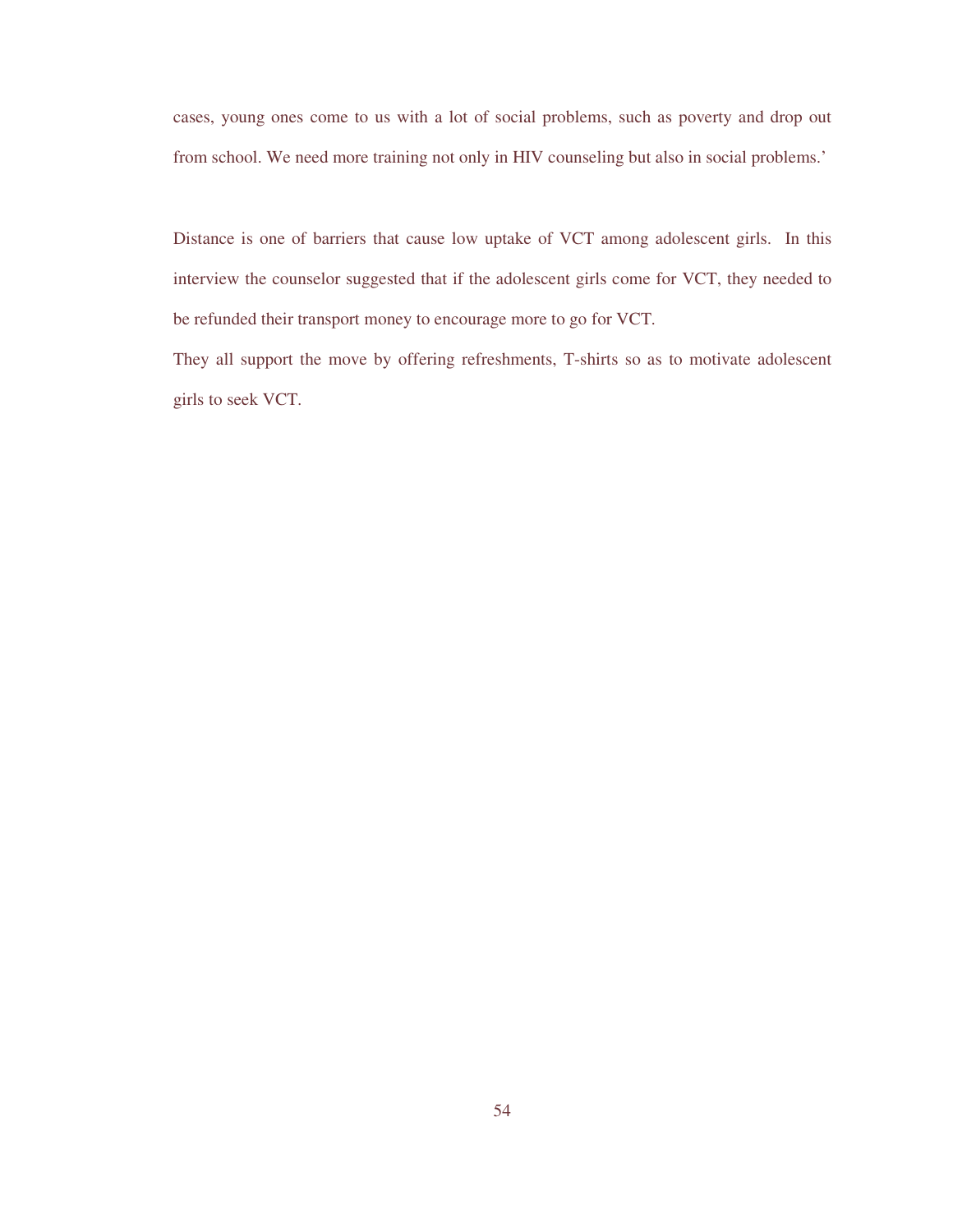#### **CHAPTER FIVE**

## **DISCUSSION OF THE FINDINGS**

## **5.1 Introduction**

This chapter presents the discussion of the findings of the study sought to investigate the factors constituting motivators and barriers to effective utilization of Voluntary Counseling and Testing by girls at Umoyo Training Centre. The chapter brings out themes from the findings under the objectives.

## **5.2 Knowledge about Voluntary Counseling and Testing**

Knowledge of HIV and AIDS is almost universal in Zambia. According to ZSBS 2009, almost all adolescent had heard of AIDS. This is probably as a result of HIV and AIDS campaign that have been going on throughout the country. Some of the sources of HIV and AIDS information for the adolescents include the community awareness workshops, drama performance, schools, radio and church.

This study confirmed that the level of knowledge on VCT among adolescent girls was equally high with 80% indicated 'Yes' to have knowledge. This study revealed that, most of the respondents know that they can be tested for HIV (82%), of which 18% do not know that they can be tested for HIV status. However, of those aware of VCT, only 15% reported to be tested for HIV and know their HIV status, while 67% have not been tested. What is emerging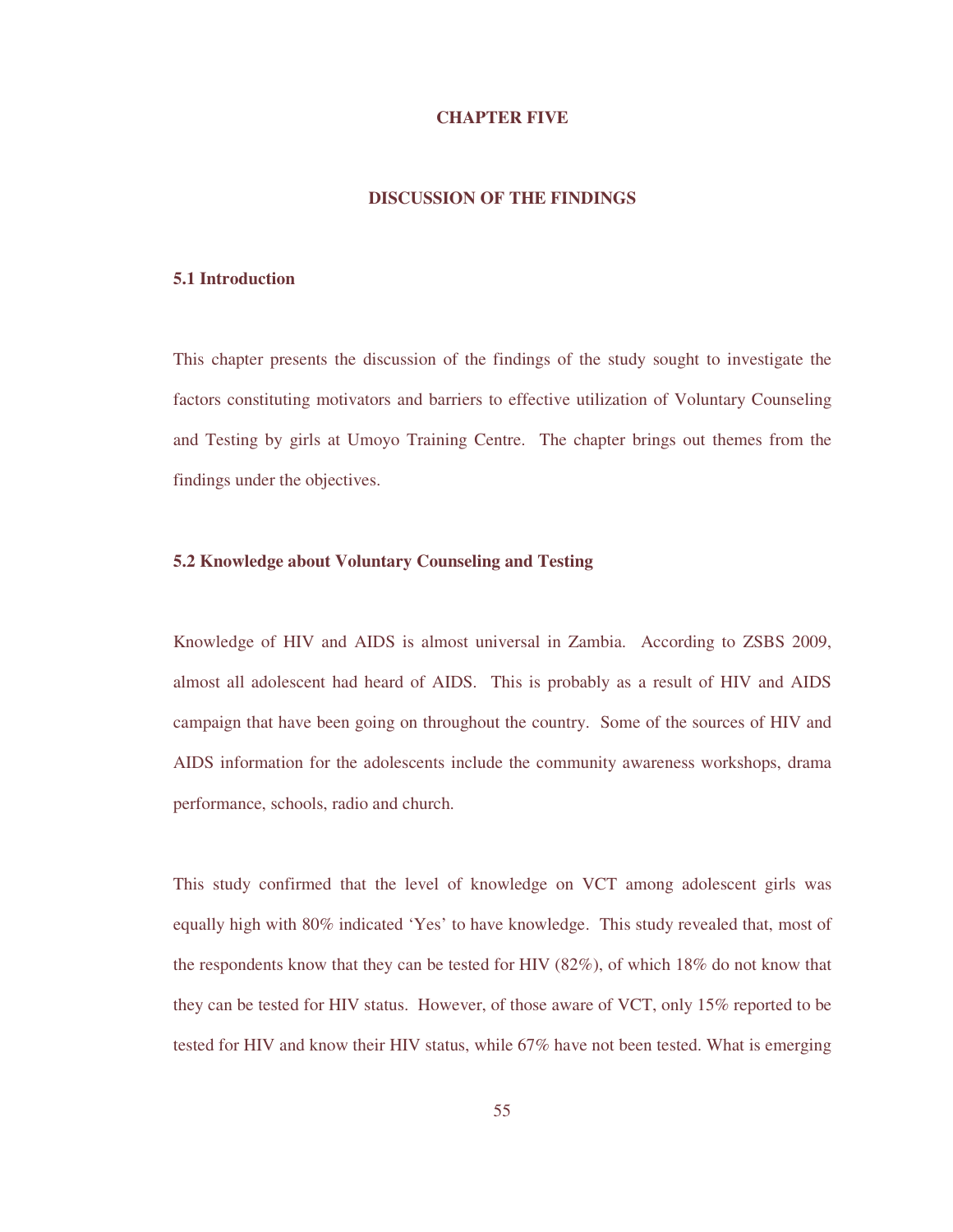is that although there is good knowledge among the adolescent girls, only 15 percent indicated to be tested.

In the survey and FGD's the respondent demonstrated high degree of knowledge about VCT. The higher level of knowledge in this study could be due to the additional health and empowerment information obtained by study group from the centre. The centre provides appropriate information about HIV and AIDS.

In this study, 55 percent had knowledge of the importance of checking ones HIV status, 27.5 percent felt VCT is necessary to protect oneself and 17.5 percent as an entry point for treatment.

The respondents were asked about the location of the VCT centre, the majority of respondents 90% knew the VCT centre, while 10% do not know any VCT centre in their area. Of the respondents who knew the VCT centre in their area, 57.5% know the location at hospital/clinic, 15% know the location at free-standing and 17.5 know of Kara counseling.

### **5.3 Source of knowledge of VCT**

Information adolescent girls had with regards to VCT and planning to go for VCT was also part of this study. In this study the respondent who heard about VCT was informed through the media (T.V/Radio which is 40%). Radio is an important channel for mass communication relative to others because ownership in Zambia is high and more people listen to the radio. In addition, adolescents with high education were likely to have access to radio than those with low education.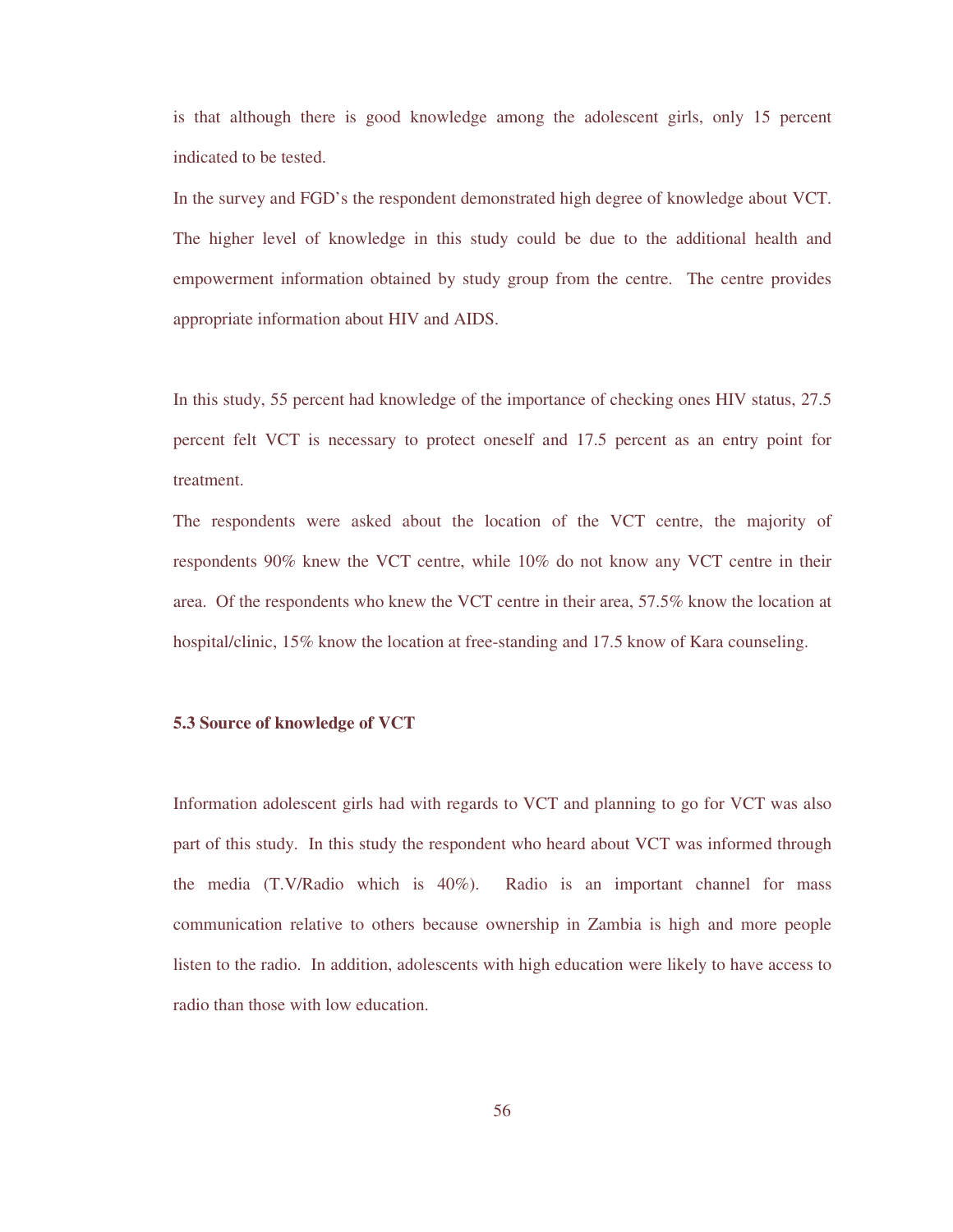These results support the findings of another study conducted in Malawi among young people which revealed that their three main source of information radio (39.5%), youth clubs (34.6%) and 11% schools (Mauwa & kawala 2003:43).

The media and friends have been found to be the most quoted source of information in many studies on reproductive health among adolescent. This calls for a reappraisal of use of the media as a means of reaching adolescents with health information especially those that pertain to HIV and AIDS prevention strategies including VCT. It is also important to empower adolescents with accurate information so that right information about VCT and HIV can reach more adolescent. It is clear from the HIV and AIDS campaign that, even if girls are not receiving HIV and AIDS knowledge in the educational context or from families, they are exposed to this knowledge through media.

The study pointed out that there is less VCT information discussed with the family compared it with information discussed with friends. Parents in this study were ranked very low as a source of VCT information. This is supported by the studies done by Zambia that adolescents often wanted information and guidance from their parents but did not know how to initiate the dialogue (Horizons and Partners 2001).

These results point out to the fact that knowledge and discussion of VCT information among adolescent girls is an important driving force on attitudes towards VCT. The study also points out that knowledge of VCT seems to create the right attitude towards VCT. Even though the majorities have heard and define the term VCT, the study pointed out that there is low VCT uptake among the respondent.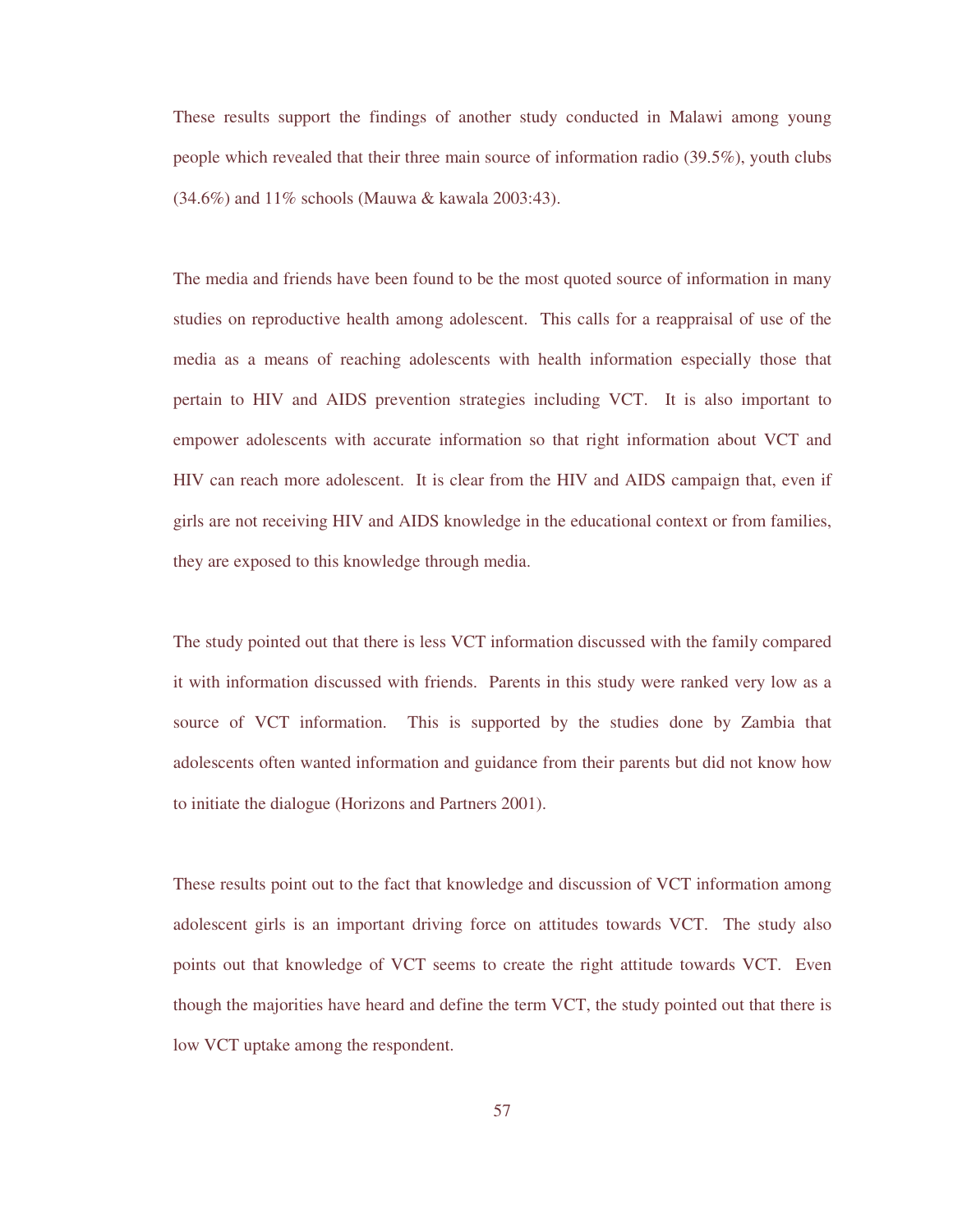It is assumed that, when adolescent girls have adequate knowledge about VCT, it should also influence a positive attitude. In this study, even though knowledge is good, only few of adolescent girls indicated been tested and half are planning to use VCT services.

#### **5.4 Factors influencing girls' decision to attend or not to attend VCT services**

The results indicated no differences between girls with higher and lower intentions to use VCT services in regards to their attitudes towards testing. A non-significant difference is likely to be reflection of the individualistic nature of using VCT services. One's favourable or unfavourable evaluation of the idea to use VCT services is a decision made by the individual and reflects personal opinion. Attitudes reflected here include girls' beliefs that their own personal use of VCT services could lower their chances of HIV infection and make it possible to avoid transmitting HIV. Girls may perceive that HIV services would result in a happy life if the results were negative, help them to plan confidently for their future or facilitate their seeking of therapy if their HIV test results were positive.

The lack of relationship between attitude and intention reflects that girls feel pressures elsewhere when it comes to being tested or not being tested for HIV, but that their own evaluation of HIV service is not a significant determinant. The study done by Van Dyk and Van Dyk, 2003 found that attitudes to VCT are largely positive and this presents programme planners with immense opportunities.

In a study exploring knowledge and attitudes of HIV among University students in United Kingdom and Zambia, Baggaley (1997) found that 7 percent of UK students and 10 percent of Zambia students had an HIV test. A further 35 percent of Zambians and 15 percent of UK students said they would like to be tested. In a study from Rakai province in Uganda, 84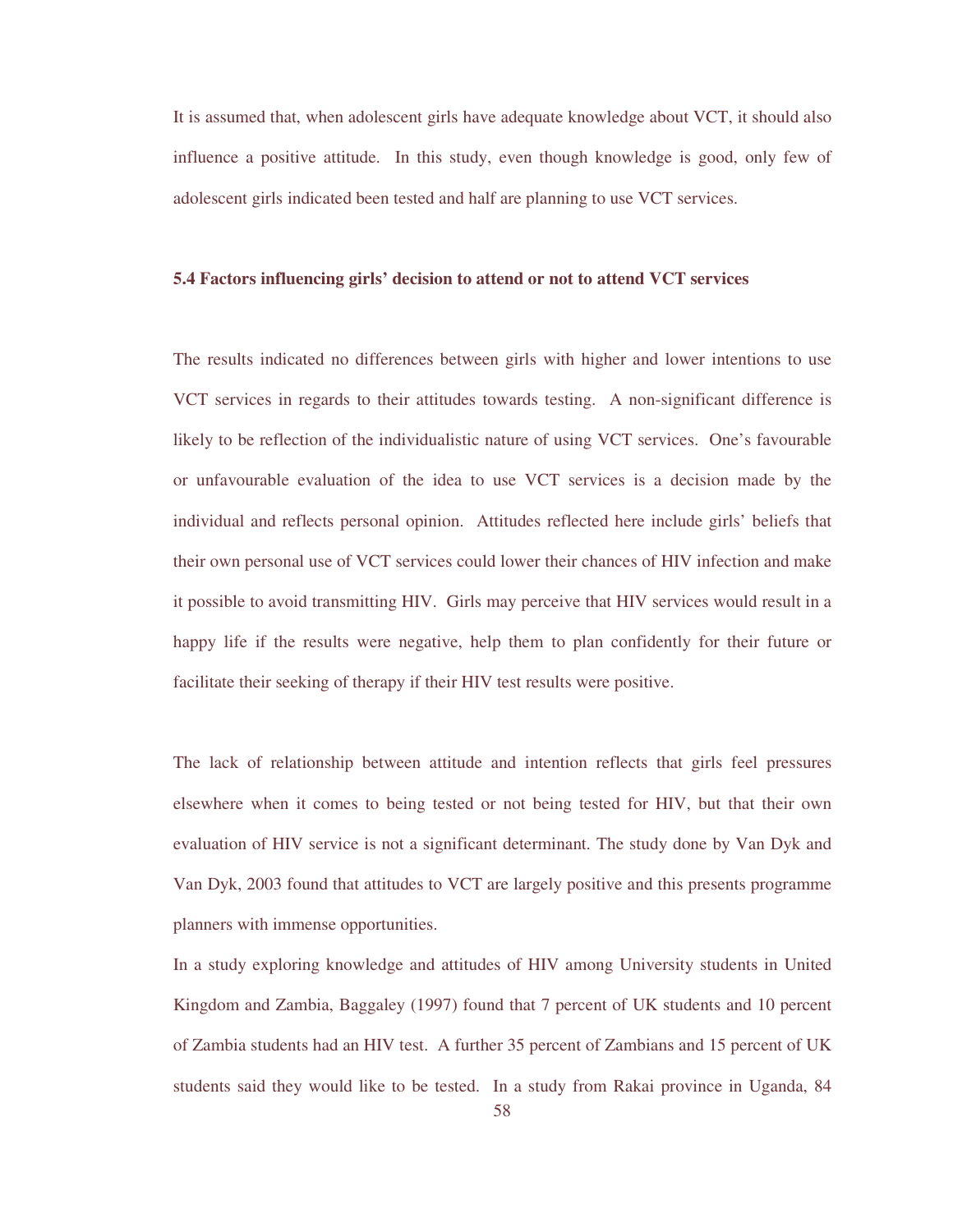percent of 865 young people interviewed said that they would like to see an HIV and AIDS counselor in future (UNAIDS, 1999**).** 

However, if these attitudes of the adolescents could be practical on the actual ground, it would be highly likely that the incidence of HIV among the adolescent would decrease. Many studies in Africa show that there is great difference in theoretical and actual uptake rate of VCT. In Zambia, for instance the readiness to utilize the VCT services among the study group was 37% and only 3.6% actually came for VCT service. The findings of this study show that, 67% adolescents have not gone for VCT. This is directly linked to less self perceived risk of HIV infections. Most of the adolescent girls perceived themselves as being at low risk of infection hence did not bother to take HIV test.

The motivation to use VCT is low because correctly or incorrectly girls do not view themselves as being at risk for HIV and AIDS. High risk groups tend to be less likely to participate in VCT possibly for fear of learning a positive test result. In Zambia individuals willing to seek VCT were more likely to be a high risk and were likely to test positive (Fylkenes & Sizya, 2004).

It has been proved by this research that, the discussion of VCT is important aspect in improving the level of confidence in the use of VCT among adolescent girls. Those who discuss VCT more frequently especially with friends have greater positive attitudes towards the use of VCT services.

Lack of information about VCT affects adolescents' attitude towards VCT and HIV. This therefore requires that intensive information be provided to adolescent to make them realize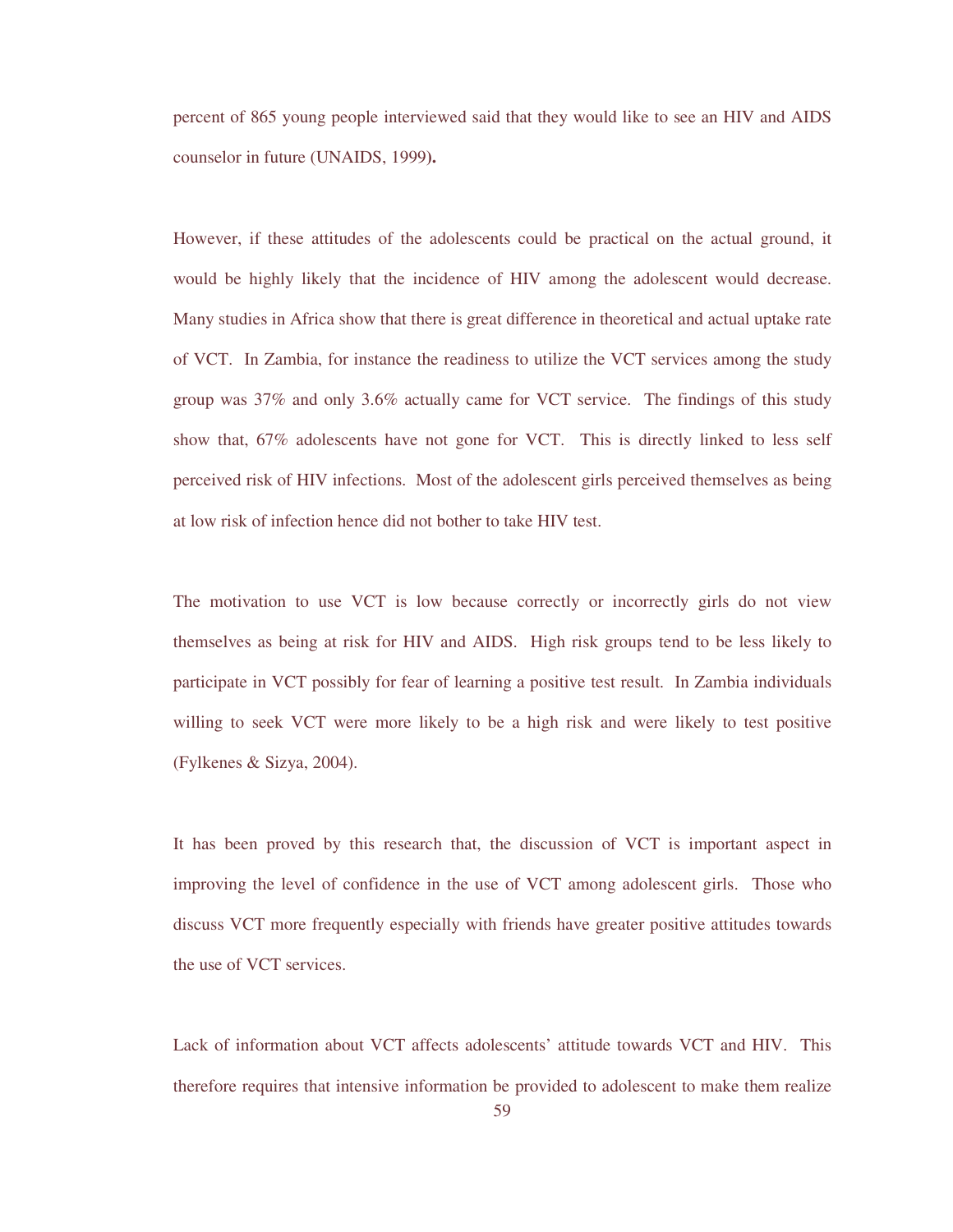the importance of knowing ones' HIV status and to empower them to have hope whether positive or negative they can live a happy life.

# **5.5 Perceived Barriers and benefits to Accessing VCT**

There are several factors that may be contributing to low uptake of VCT among the adolescent girls. A survey by ZSBS (2005) showed that fear of results is one reason mentioned by young people for choosing not to go for VCT. This reason is mentioned by 72.7 percent of the young people 15 - 24. The other reason mentioned is stigma and discrimination which of almost the one – third of the study group. Less than 4 percent pointed out that not knowing where to go as a reason of not going for VCT.

In this study, it was found that most of the respondents (67%) have not yet gone for VCT. The reason given for not going for VCT is stigma and discrimination in case of a positive test result. Adolescent girls expressed of not accepting VCT because of stigma and discrimination and how to copy out if positive. The stigma associated with HIV and AIDS is the key factor reducing the uptake of VCT services among adolescent girls. A participant in the focus group narrated the following experience; "A sister who is HIV positive is being avoided by community members whenever she is drawing water from the community water tap." For example in some cases people living with HIV are given names by their relatives which are associated with their symptoms.

Other studies have also shown that perceived stigma can act as a barrier to accessing VCT among adolescents (Mc Cauley 2004). Similar findings reported in a study in Zambia which revealed that 57.0% of boys and 53.0% of girls said they would like to have opportunities of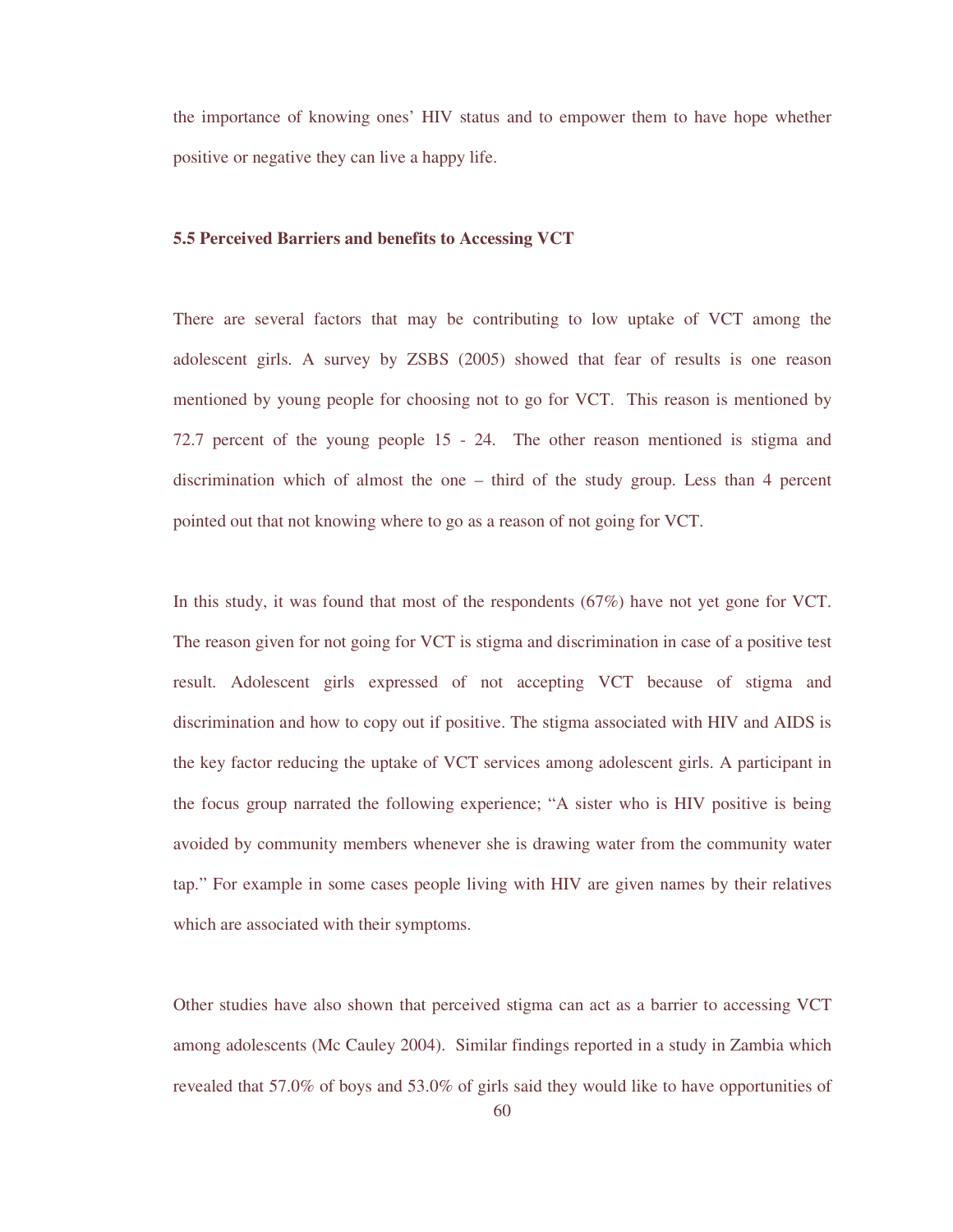going for HIV test but the majority of them were not keen to have HIV tests at that time, as they were worried that they might be HIV positive (Baggaley 2001:34).

The study results revealed that privacy and confidentiality are the most important factors that girls are concerned with as far as HIV testing is concerned. The girls could have preferred clinic for the same reasons of privacy and confidentiality. Therefore, it can be inferred that girls would go for VCT and HIV test at any centre if these centres would offer services similar to the services offered at clinic.

In this study, location of VCT centers in health centre and distance to reach VCT (25%). Adolescent girls preferred VCT centers to be at Health centre, mobile so that many can access VCT. However, there is need to ensure that adolescents' requirements of VCT services are met. Long waiting hours was another barrier for adolescent for not going for VCT. In this study, girls indicated that prevention of getting infected and infecting others were the most important benefits of knowing ones status, VCT allows one voluntarily to learn his/her status and reduce risk of acquisition or transmission of HIV.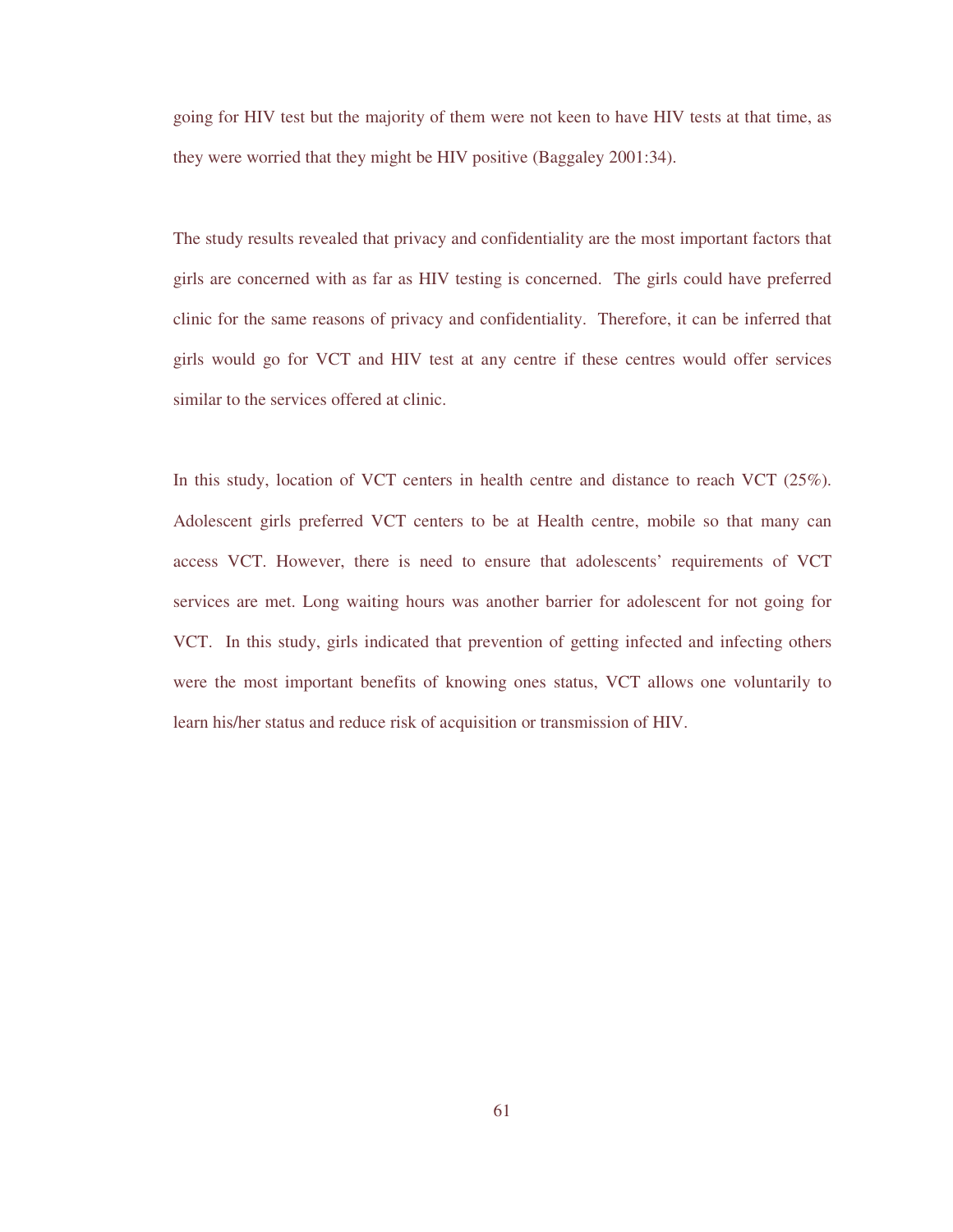#### **CHAPTER SIX**

### **CONCLUSION AND RECOMMENDATIONS**

#### **6.1 Introduction**

This chapter concludes the study and also makes some recommendations based on the findings of the study.

#### **6.2 Conclusion**

This study found out that the study group had adequate knowledge about VCT, and the majorities were planning to have VCT. However, fear of stigma and discrimination has coupled with restricted access to VCT services. Adolescent girls feel the risks of knowing and disclosing their sero-status to outweigh the benefits, hence one important challenge in addressing the needs of adolescent girls lies in understanding the extent to which the adolescent know about and use protective measures against the risks. However the study did not establish how much knowledge the girls had and whether that knowledge influences their decision to go for VCT and HIV testing.

The majority of the girls at Umoyo centre perceived HIV prevention and transmitting the HIV infection to others as the greatest benefits of knowing one's HIV serostatus. However privacy and confidentiality are the most important factors that the girls look for in VCT services.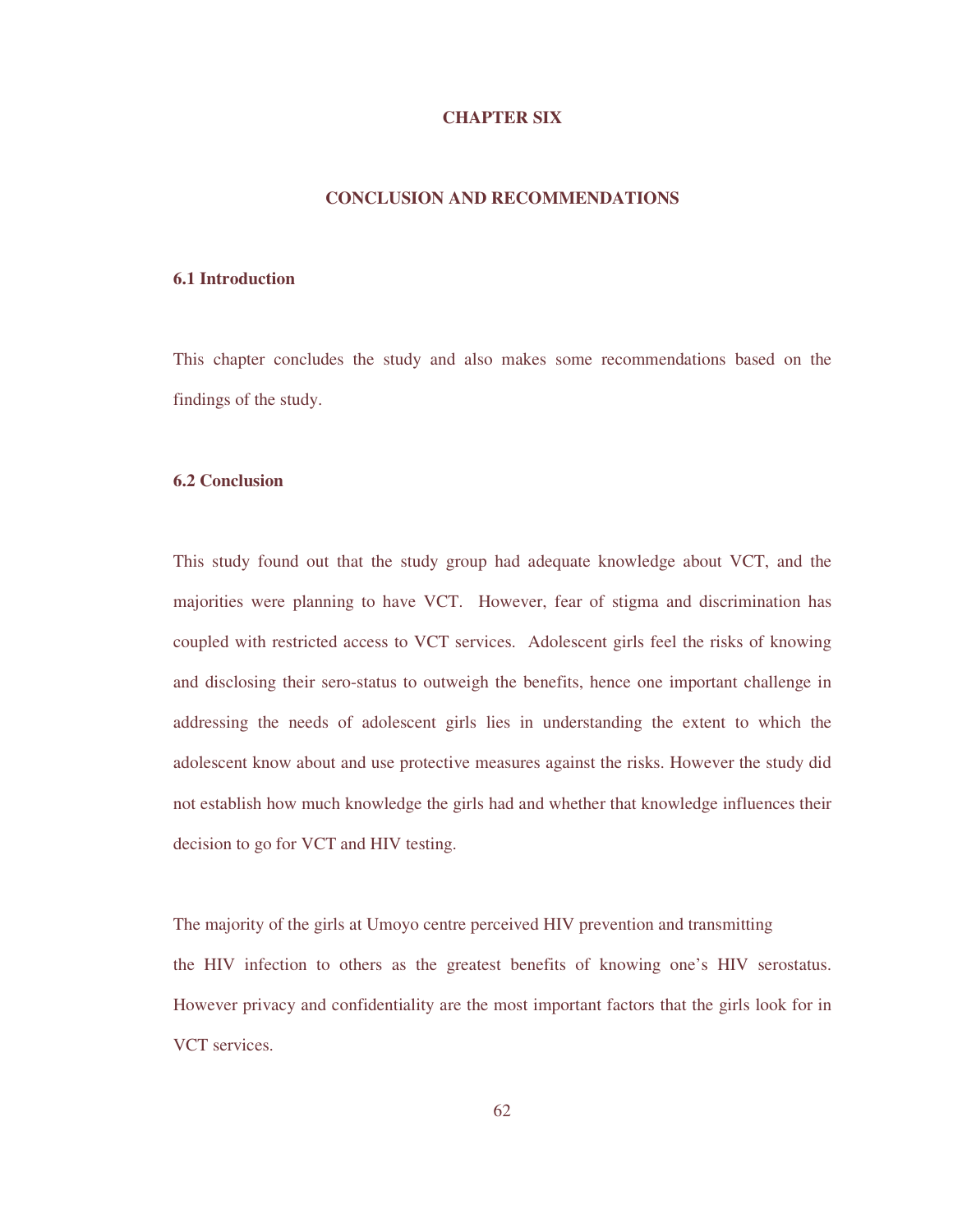The study also revealed that parents shares less VCT and HIV information with their children. The main source of VCT information was TV and friends. Against this background, there is need for parents to play a bigger role in providing sexual information to their children. This implies a need to develop communication interventions targeting parents to improve dialogue with children about VCT, sexuality, HIV and AIDS.

### **6.3 Recommendations**

In view of the above, the following recommendations are made;

- 1. According to the research findings from Umoyo Training Centre, there is low uptake of VCT among adolescent girls. This is because of location of VCT centres which in most cases are at health centre and girls fear of being stigmatised. Therefore, VCT centres should be located in youth centres or where youths frequent, such as churches and schools. Voluntary Counselling and Testing services should be designed specifically for adolescent girls.
- 2. VCT centres should motivate adolescent girls through reimbursement for transportation or incentives such as T-shirt, soft drinks to encourage more young ones.
- 3. Access to testing should be increased by supportive policies on prevention and care interventions, affordability, convenient locations and hours for the adolescent girls.
- 4. Umoyo Training Centre should open its doors to many adolescent girls in other Compounds not only to Kanyama and Mtendere. There is need for more centres like Umoyo in Zambia especially in rural areas to empower more girls.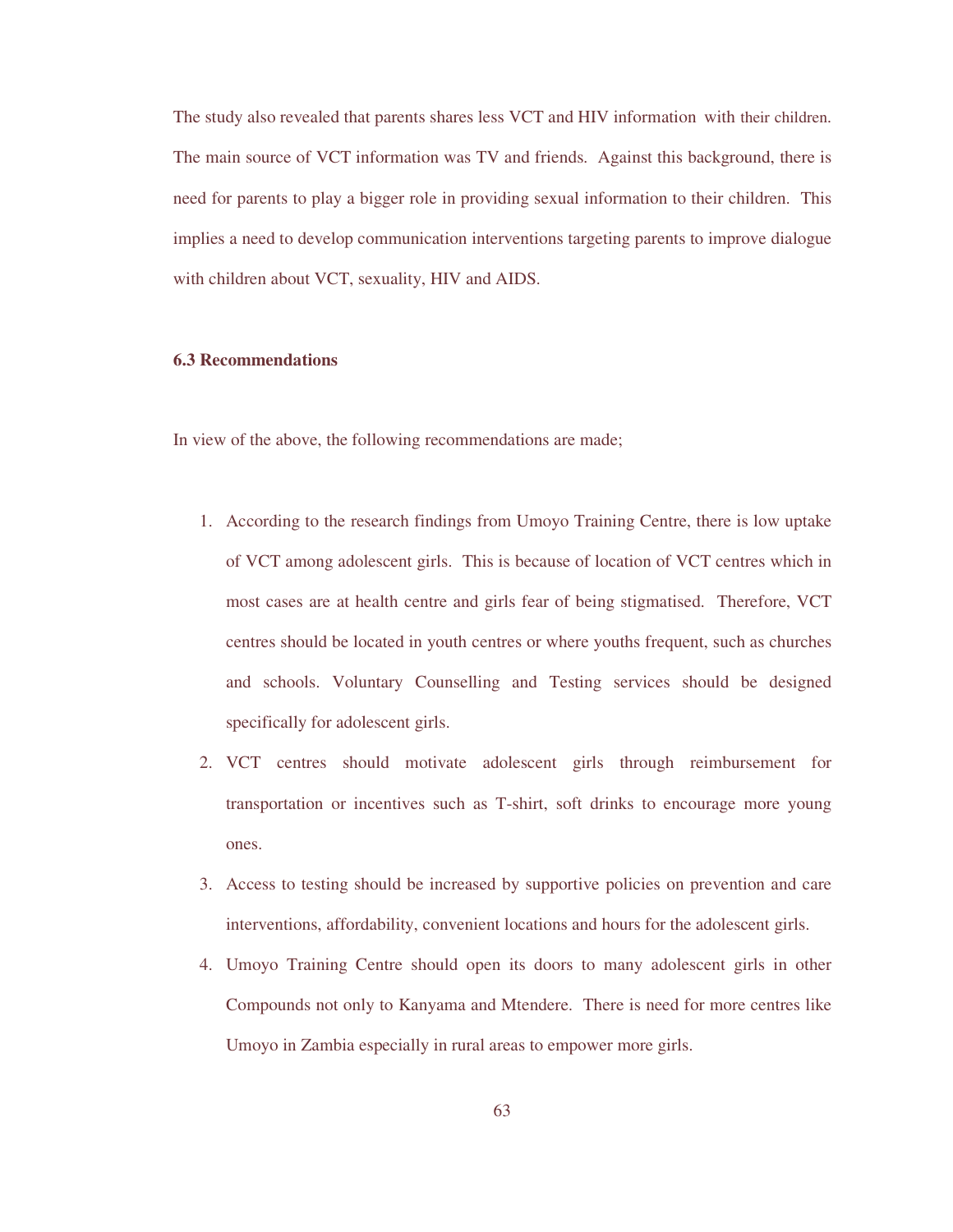- 5. Where stigmatizing attitude still a problem, there is need to cultivate a culture of learning among those who are ignorant or who do not have adequate knowledge on HIV testing.
- 6. Parents or guardians should discuss and support the young ones when it comes to VCT. VCT messages should encourage involvement of family members to help adolescent to cope once they get tested for HIV.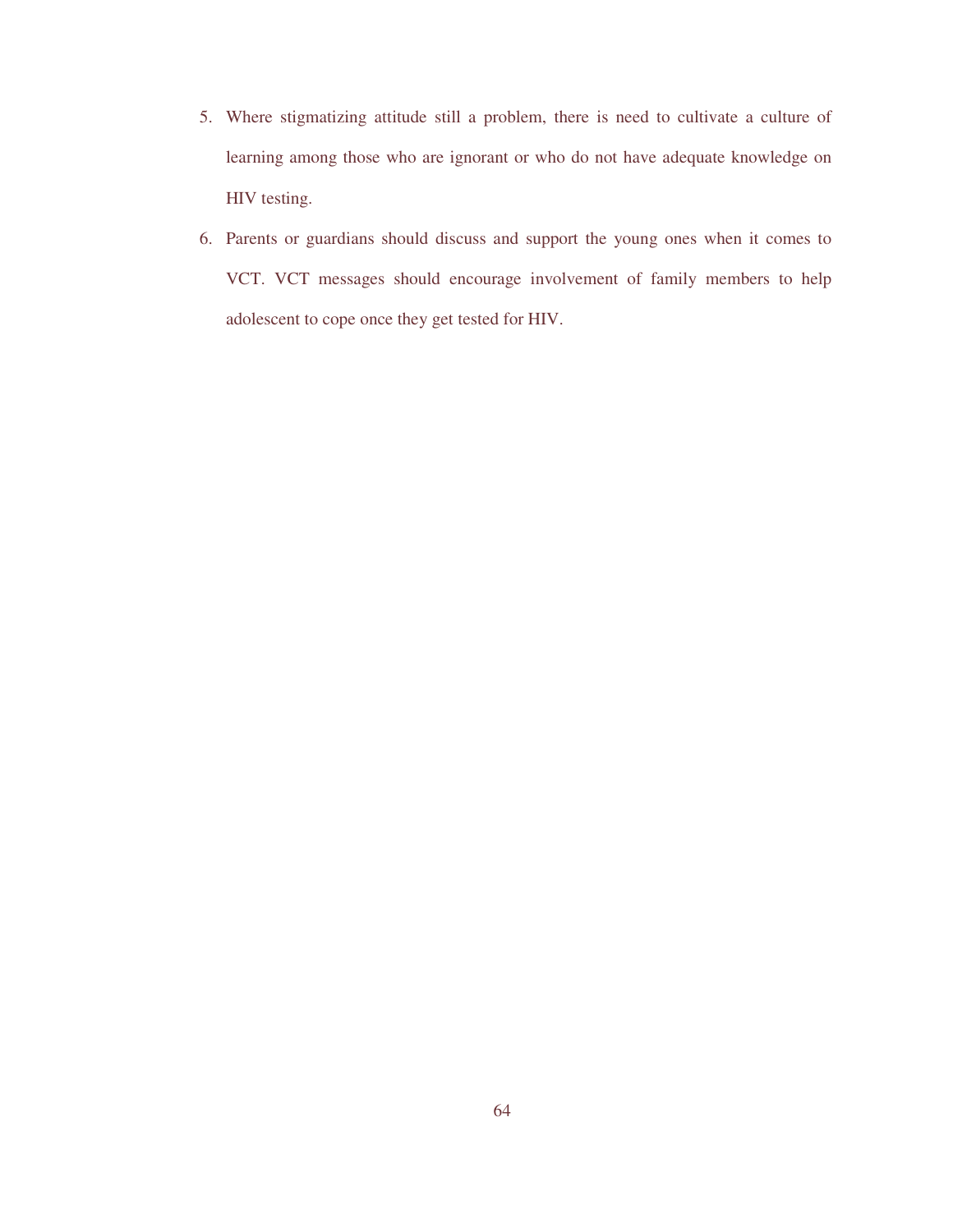#### **REFERENCES**

Bennett, R. & Erin, C. (1999). *HIV and AIDS- testing, screening and confidentiality*, Oxford University Press: New York.

Central Statistical Office (2003). *Zambia Demographic Health Survey 2001-2002*. Lusaka: Central Statistical Office.

Central Statistical Office, (2006). *Gender based Violence Survey Report*. Lusaka: Zambia.

Central Statistical Office, (2007). *Zambia Demographic Health Survey.* Lusaka: Central Statistical Office.

Fylkesnes, K., & Siziya, S. *A Randomized Trial on Acceptability of Voluntary* 

*GRZ National Strategic Health Plan, 1995-1999*. Lusaka. Ministry of Health 1996.

Green, E., Nantulya, V., Stonburner, R. and Stover, J. (2000). *What happened in Uganda? USAIDS Case Study Paper*. Washington, D.C.

Hellen J, (2002). AIDS Africa: *Continent in Crisis*. SAFAIDS Harare.

*HIV/AIDS Care and Counselling*, (2008). A Multidisciplinary Approach. Cape Town:Maskew Miller Longman.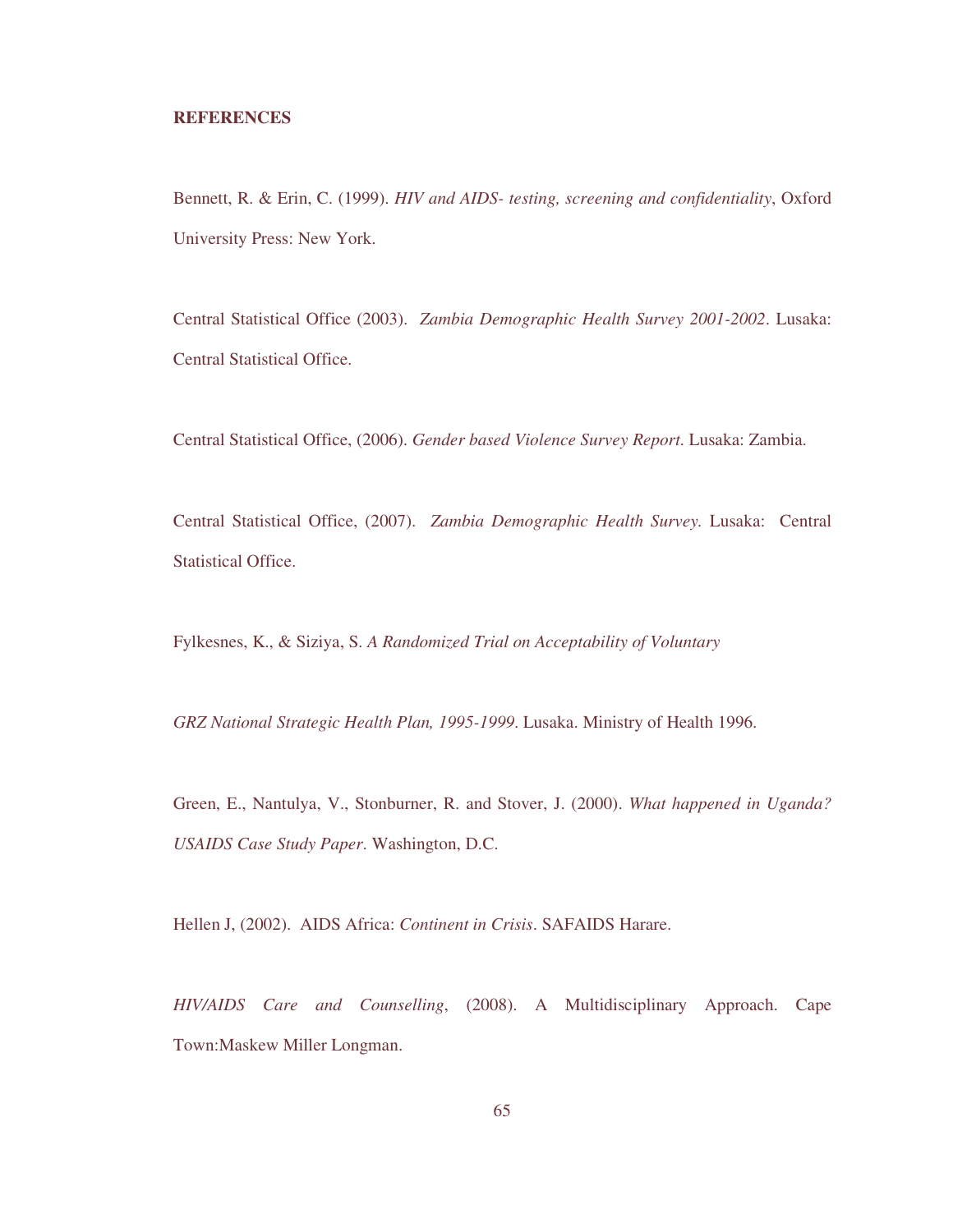Kara Newsletter, (2006). *Providing Information on the Best Practice Models of HIV and AIDS prevention and Care.* Issue No.3. 2006.

Ministry of Health (2005). *National HIV/AIDS/STI/TB Policy.* Lusaka: CBOH.

National HIV/AIDS/STI/TB, (2006). *National HIV and AIDS strategic Framework, 2006- 2010*. Zambia and JICA.

Sara C, (2006). *Utilization of VCT services by the Youth aged between 18 and 24 yrs in Institutions of Higher Learning in Lusaka UNZA, Zambia*.

Williams L, (2007). *Factors Constituting motivators and barriers to the effective utilization of Voluntary Counselling and HIV testing (VCT) services by males,* University of Stellenbosch, South Africa.

Solomon, V., Van Rooyen, H, (2004). *Critical Review and Analysis of Voluntary Counselling and Testing literature in Africa,* University of Kwazulu-Natal, South Africa.

Suffering in Silence, (2002). *The links between human Rights Abuses and HIV Transmission to Girls in Zambia*. New York.

UNAIDS, (2002). *"HIV, Voluntary Counselling and Testing: A Gateway to Preventive and Care,* UNAIDS Technical update, VCT may, 2002.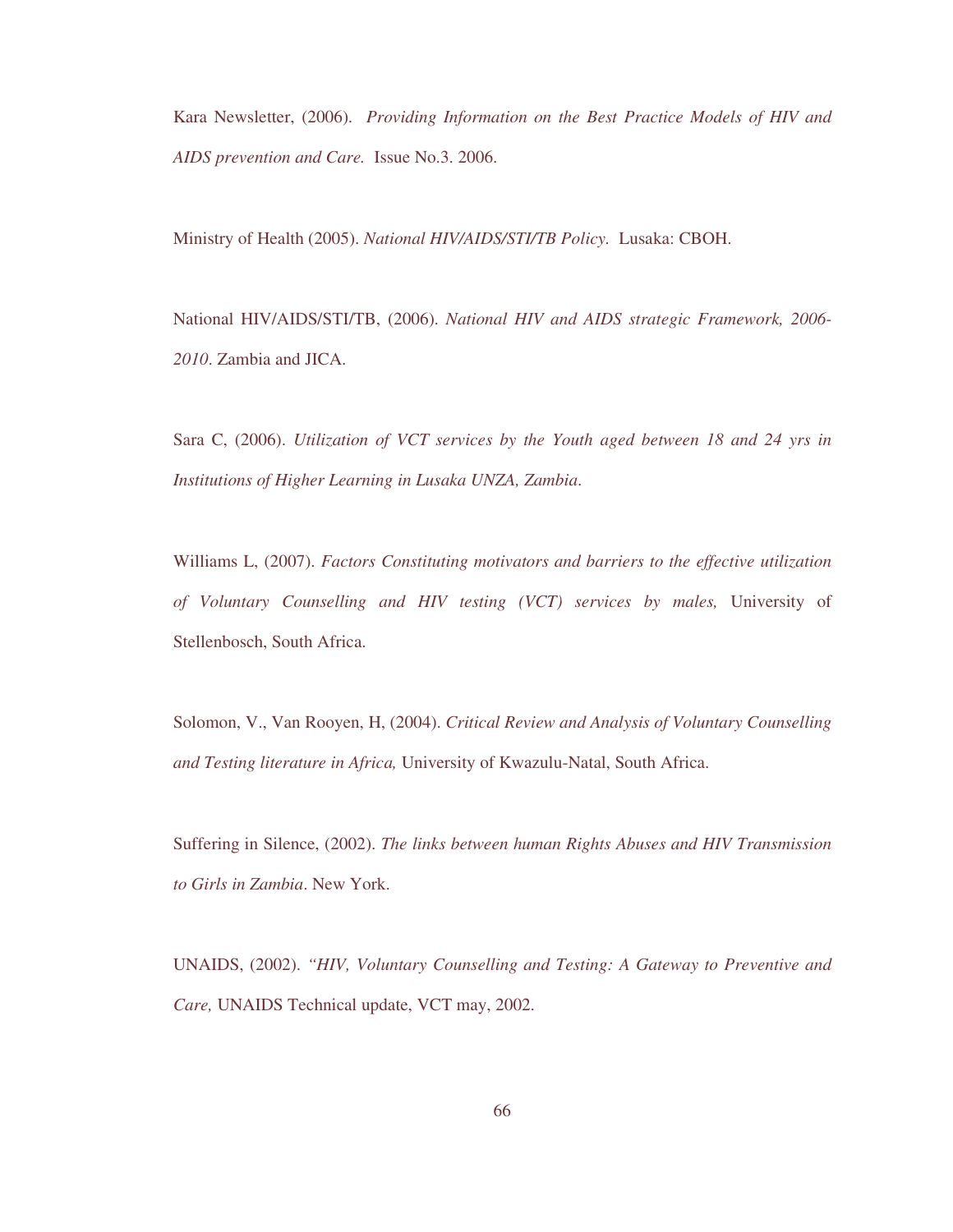WHO, (2000). *"Coverage of selected Health Services for HIV/AIDS prevention and Care in Less Developed Countries.*

WHO, (2001). *"Voluntary HIV Counselling and Testing: Models for Implementation and Strategies for scaling of VCT services,"* Harare, Zimbabwe.

Women and HIV and AIDS, (2004). *Confronting the Crisis* – A Joint Report by UNAIDS/UNFPA/UNIFEM 2004.

Zambia VCT Partner, (undated). *Are you worried about HIV?* Lusaka: Zambia VCT Partnership.

UNAIDS (2002) *Report on the Global HIV/AIDS Epidemic*. Geneva: UNAIDS.

UNAIDS. *Women, Girls, HIV and AIDS Epidemic in Sub-Saharan Africa*. Geneva: United Nations Programme on HIV and AIDS, 2004.

UNAIDS (2004). *UNAIDS/WHO Policy Statement on HIV Testing.* Geneva: UNAIDS

UNAIDS (2005). *AIDS Epidemic update December, 2005:* Special Report on HIV prevention. http://www.unaids.org

United Nations Children's Fund (UNICEF) (2001), *A Situation Analysis of Orphans and Vulnerable Children and Adolescents in Zimbabwe*: Summary Report. New York: UNICEF.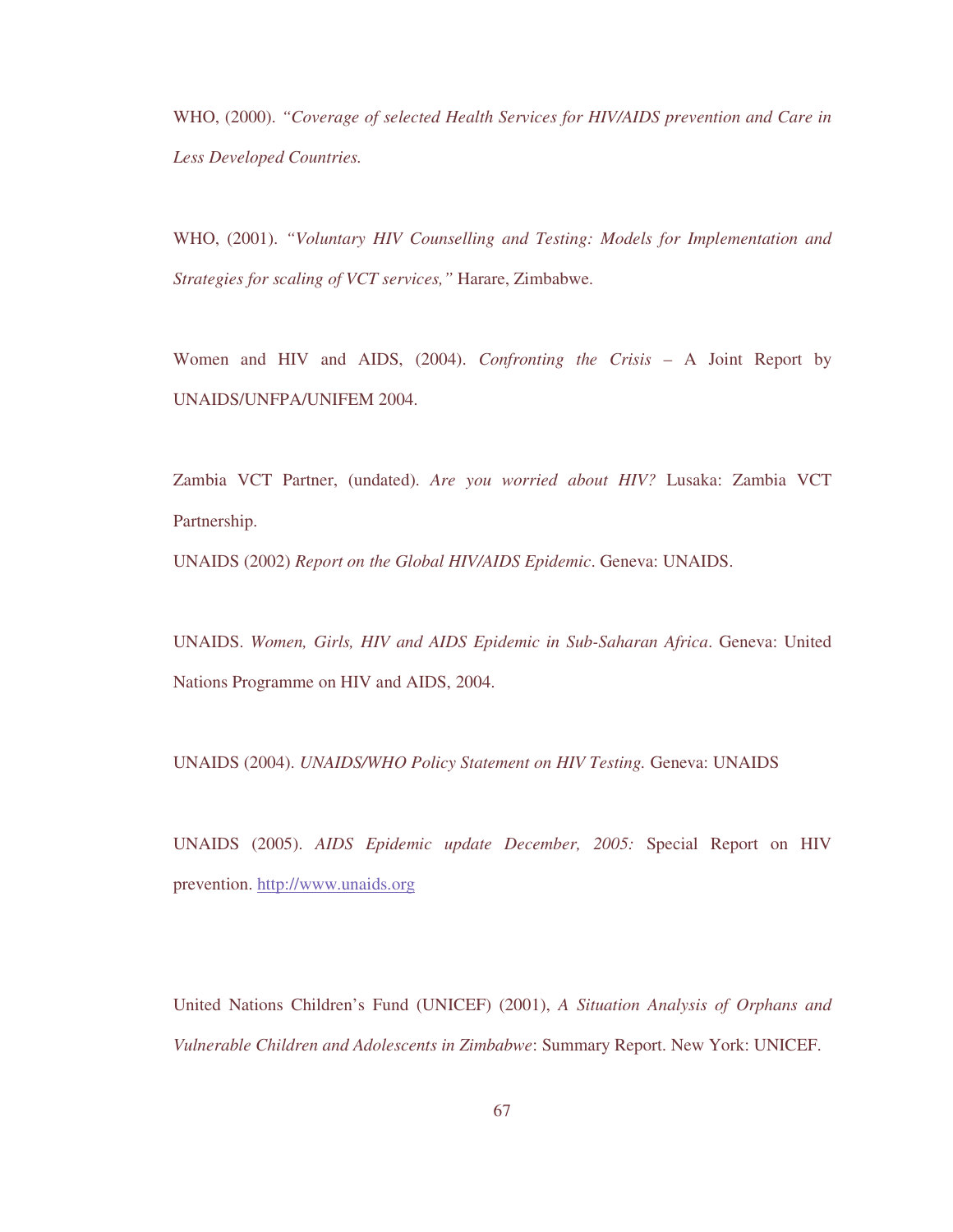United Nations Children's Fund (UNICEF) (2002). *The State of the World's Children 2002.* Geneva: UNICEF.

Population Council and UNFPA (2002). *HIV/AIDS Prevention Guidance for Reproductive Health Professionals in Developing Countries*. New York.

Deborah, B and Rachel, B (2002). *Voluntary Counselling and Testing and Young People: A Summary Overview*. Family Health International.

www.unaids.org/unaids/bpc/keymaterials/school/grunseit.pdf.

(http://.carec.org/publications/presentations.htm.

http://www.unaids.org/en/about+unaids/speeches.asp

http://www.unaids.org

http://www.fhi.org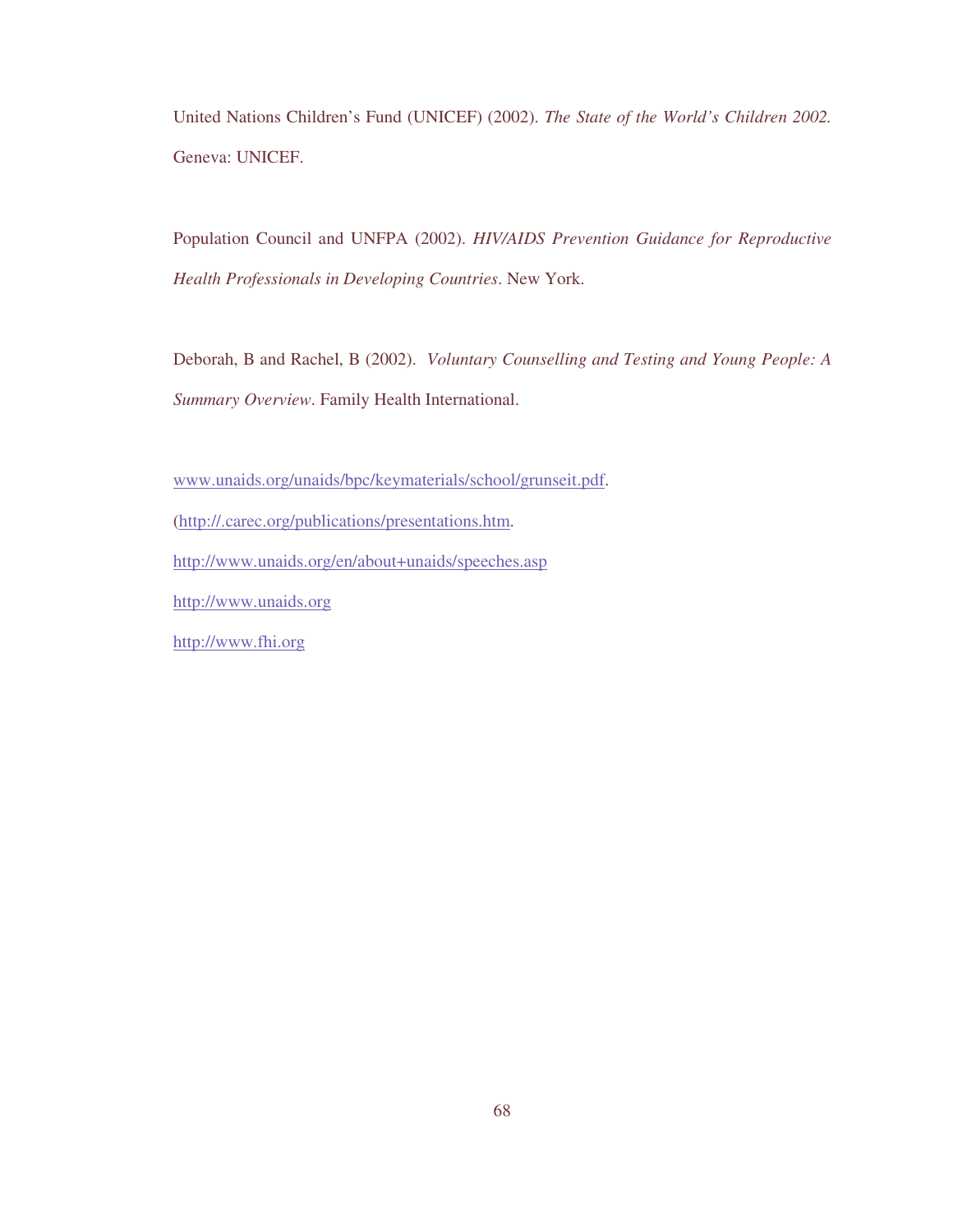### **APPENDIX A: INFORMED CONSENT**

TITLE: Factors constituting motivators and barriers to the effective utilization of VCT by Girls aged between 14 and 22

Dear Participants,

I am a student from the University of Zambia, School of Humanity and Social Sciences, doing Master of Arts in Gender Studies. As part of the course, I am doing a research on the factors constituting motivators and barriers to the effective utilization of VCT by girls. I am intending to do this study at Umoyo skills Training Centre for Girls.

In order to collect information for the research, questions about VCT will be asked. Some questions may border on personal matters, but please be assured that the responses will be treated in the strictest confidence, and used purely for academic purposes. Please also note that:

Participation is on voluntary basis.

You are free to withdraw at any stage during the interviews

The information will be very helpful on VCT.

Please be informed that there is no direct risk or harm to you if you did consent to participate in this study. However, some of your time will be used up during the question and answer sessions.

Your participation will be greatly appreciated. If you agree to participate in this research please indicate your consent by signing or putting your thump print, on the release below.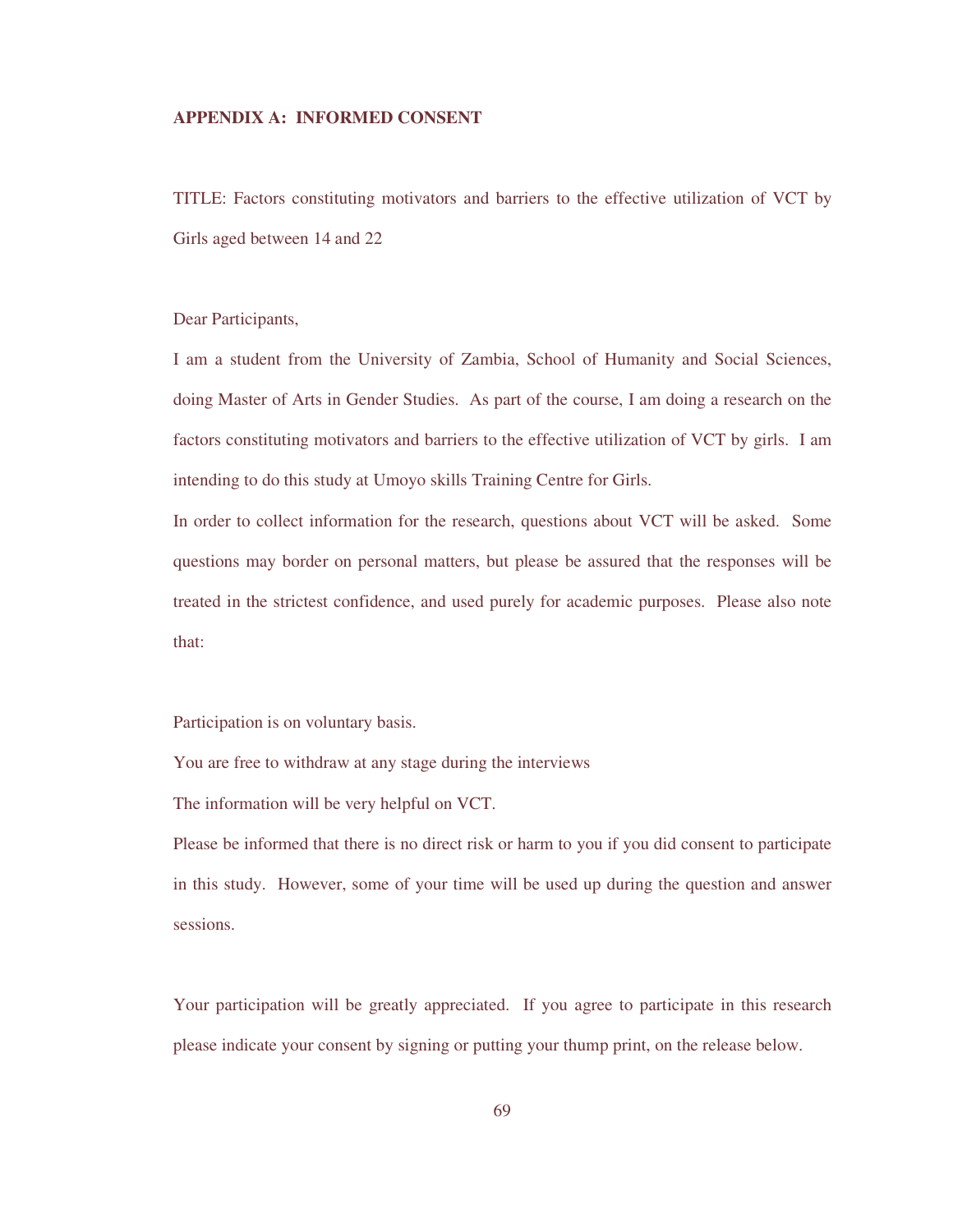Yours Sincerely,

Festus Zulu.

I accept participation in the study.

Signature or Thumb Print:……………………… Date:…………………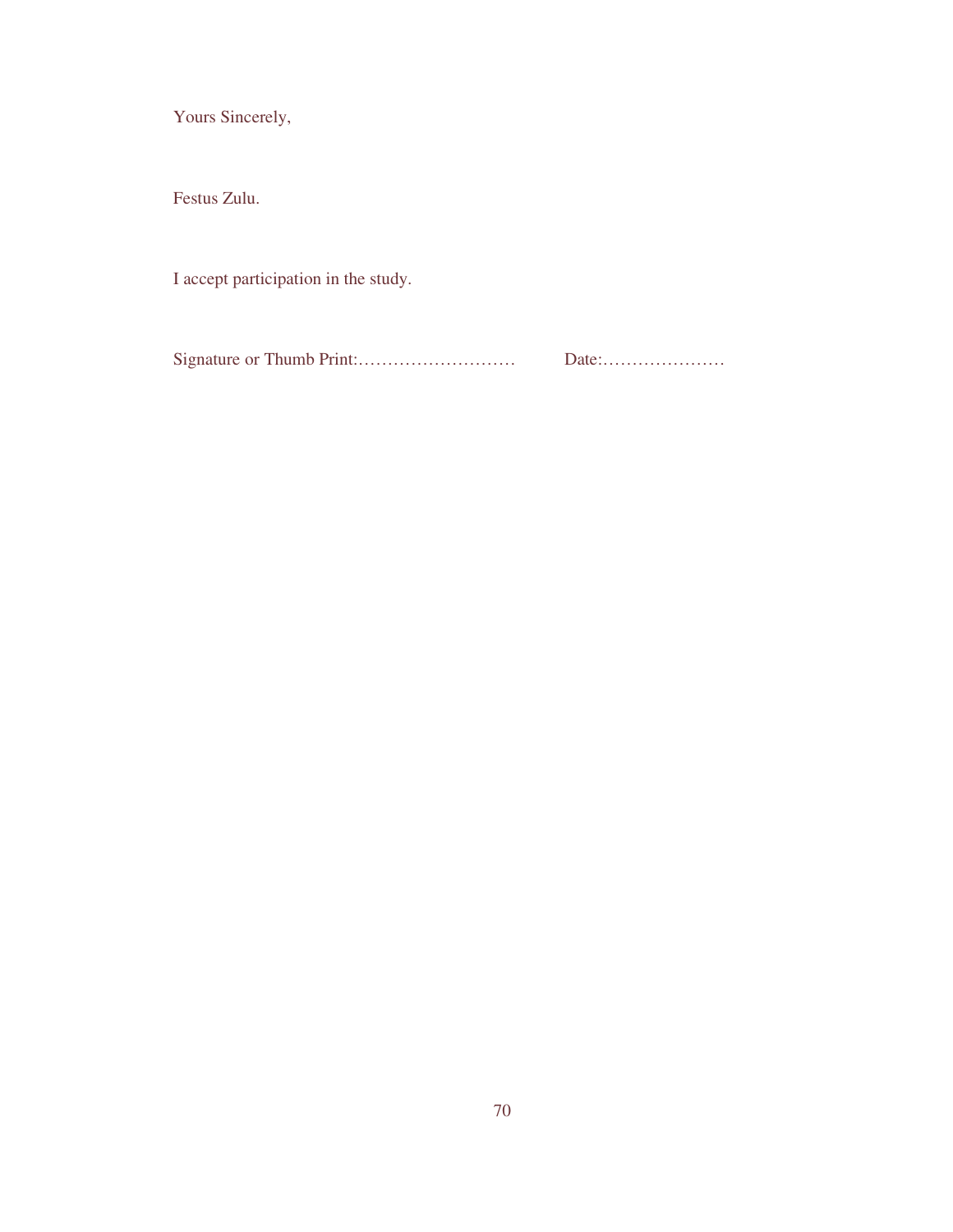# **APPENDIX B: SURVEY QUESTIONNAIRE**

# **QUESTIONNAIRE**

**Interview No…………………………. Date……………………..** 

### **SECTION A: RESPONDENT'S BIODATA**

May you kindly answer the following questions? Simply tick what is applicable. The answers given will only be used for academic purposes.

# **Identification**

1) Your age.

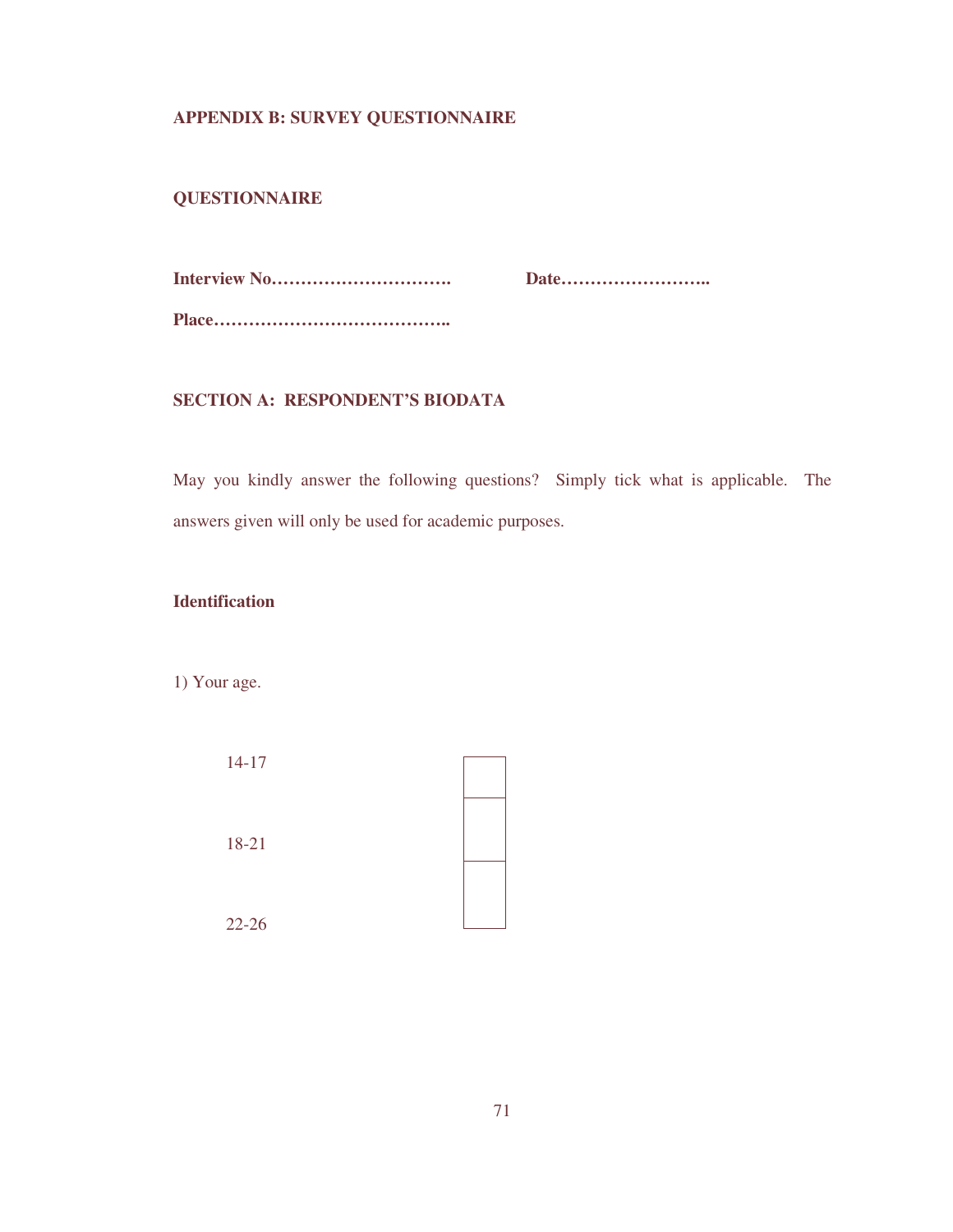- 2) Sex
	- 1. Male

# 2. Female

- 3) Marital status
	- 1. Single
	- 2. Married
	- 3. Separated
	- 4. Widow

# 4) Education

- 1. Nil
- 2. Primary
- 3. Junior Secondary
- 4. Senior Secondary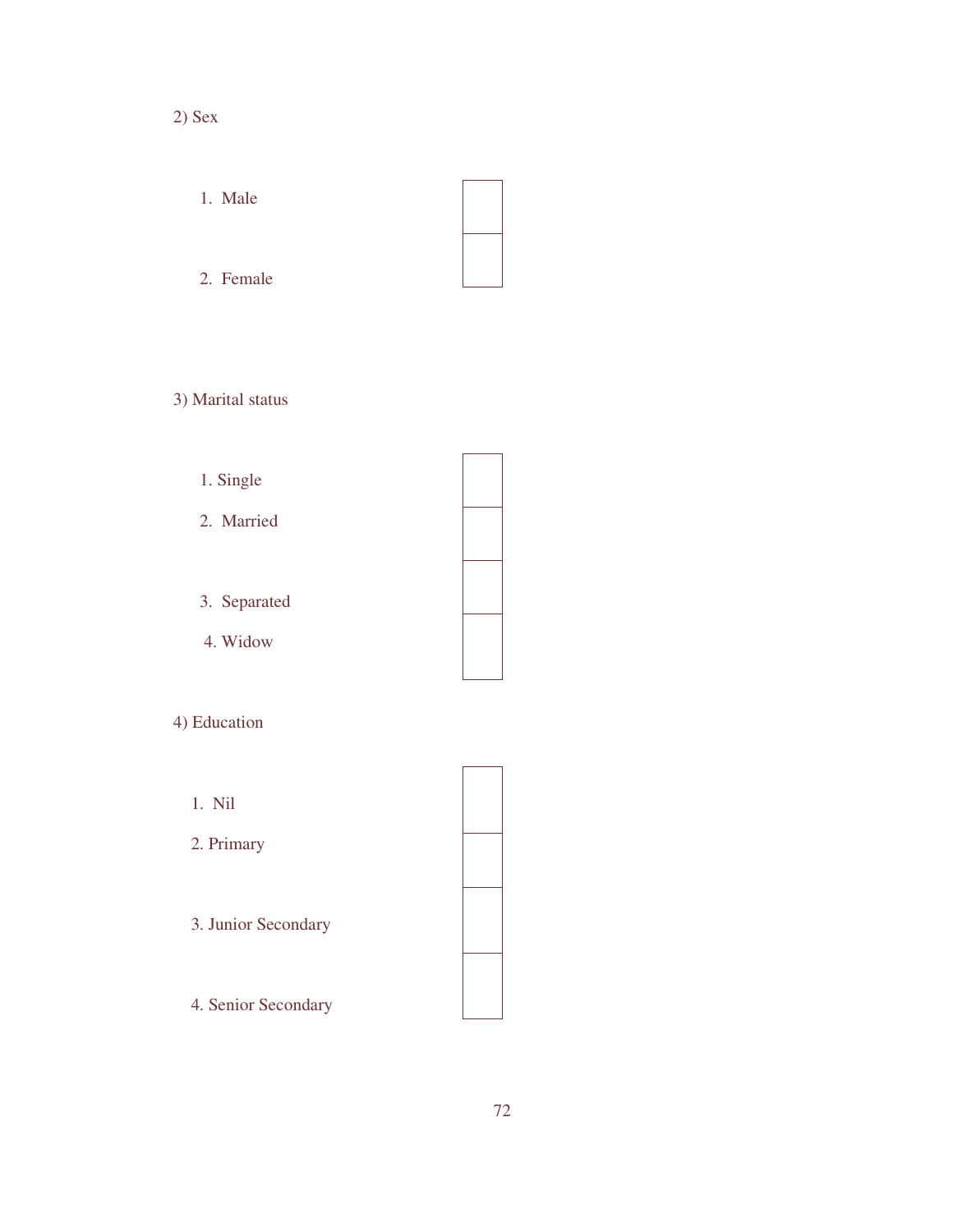5) Occupation.

| Employed      |  |
|---------------|--|
| Self-employed |  |
| Unemployed    |  |
|               |  |
| In school     |  |

# **SECTION B: (KNOWLEDGE ON VCT)**

6) What do you understand by the term VCT?

………………………………………………………………………………………………… ………………………………………………………………………………………………… …………………………………………………………………………………………………

7) Do you know that you can be tested HIV status?

| 1. YES |  |
|--------|--|
| 2. NO  |  |
|        |  |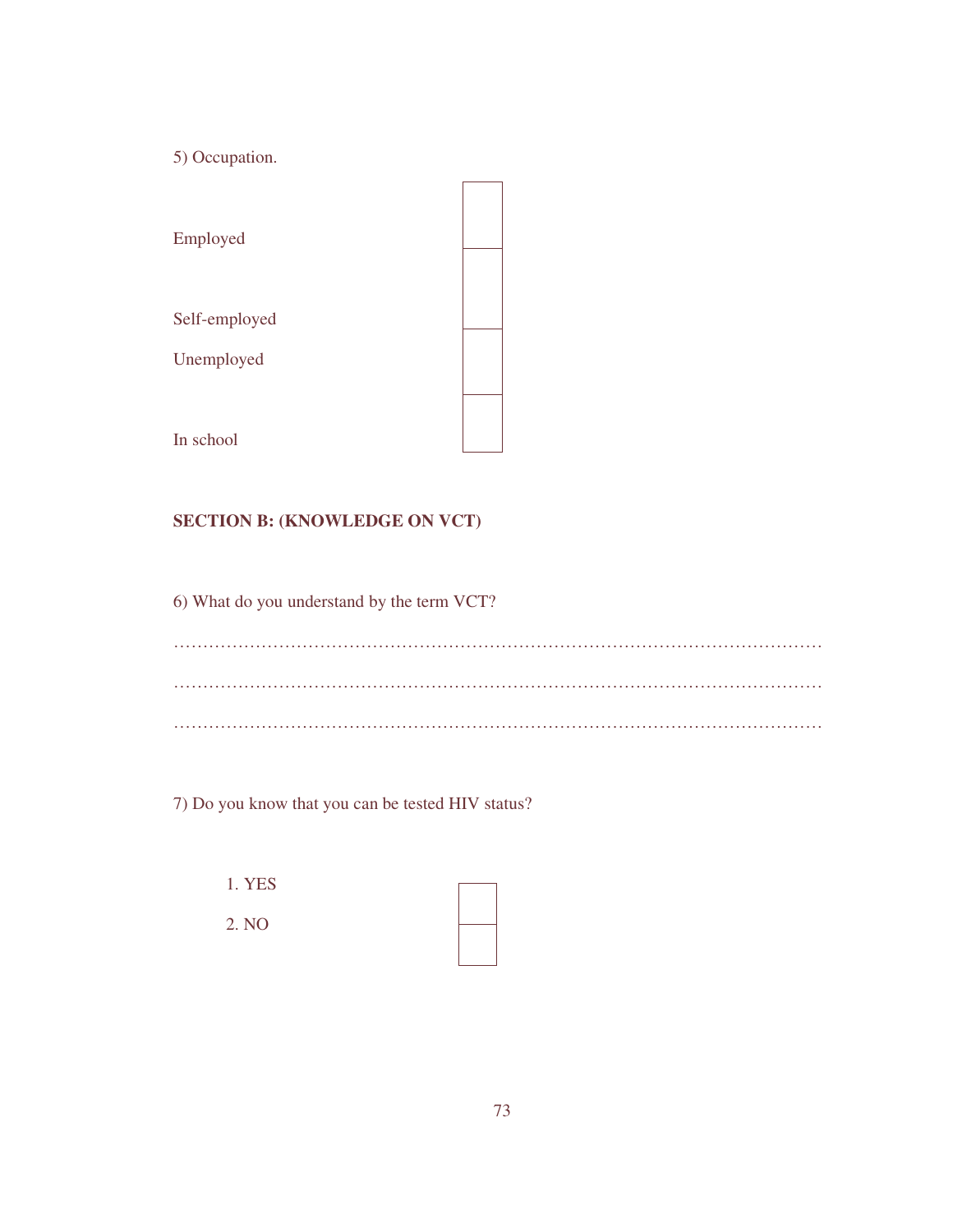# If the answer to question 7 is Yes, Have you been tested?

1. YES

2. NO

Who are the people who need HIV test if the service is made available?

- 1. Couple before marriage
- 2. Pregnant women
- 3. Female sex workers
- 4. Any one
- 10) Do you know any VCT center?
	- 1. YES
	- 2. NO

11. If your answer to question 10 was YES, where are they located?

| Clinic/Hospital          |  |
|--------------------------|--|
| <b>Free-standing VCT</b> |  |
| <b>Kara Counselling</b>  |  |
| Other (specify)          |  |
|                          |  |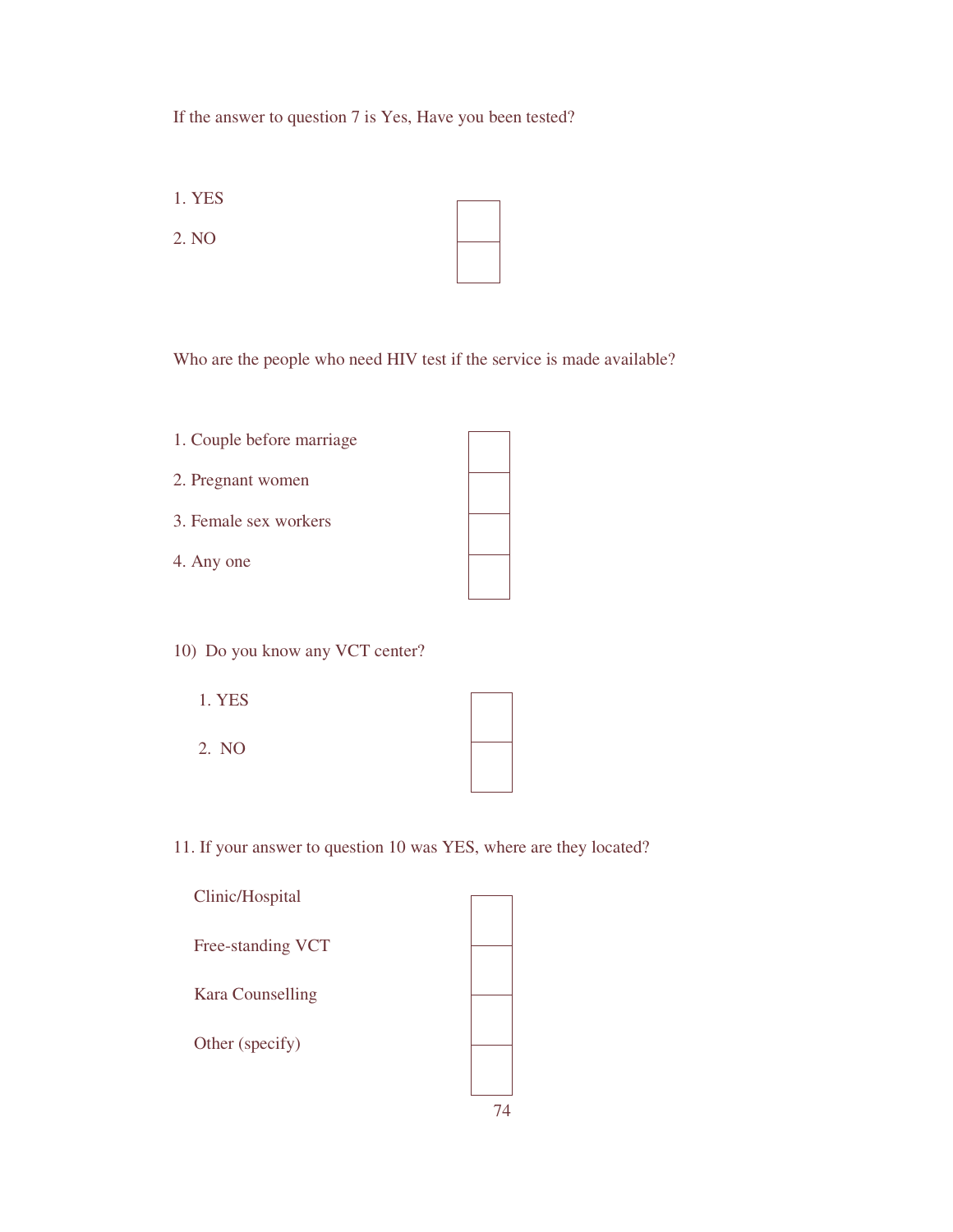12. If your answer to question 10 was YES, how did you know about the VCT centre?



### **SECTION C: ATTITUDES TO HIV AND VCT SERVICES**

13. Are there any VCT centers in this area?

| 1. Yes |  |
|--------|--|
| 2. No  |  |
|        |  |

14. If yes do people make use of these services?

- 1. Yes
- 2. No

 $\overline{\phantom{0}}$ 

15. What do you think are reasons for people not using VCT services?

- 1. Stigma
- 2. Location
- 3. Culture
- 4. Religion

| 75 |  |
|----|--|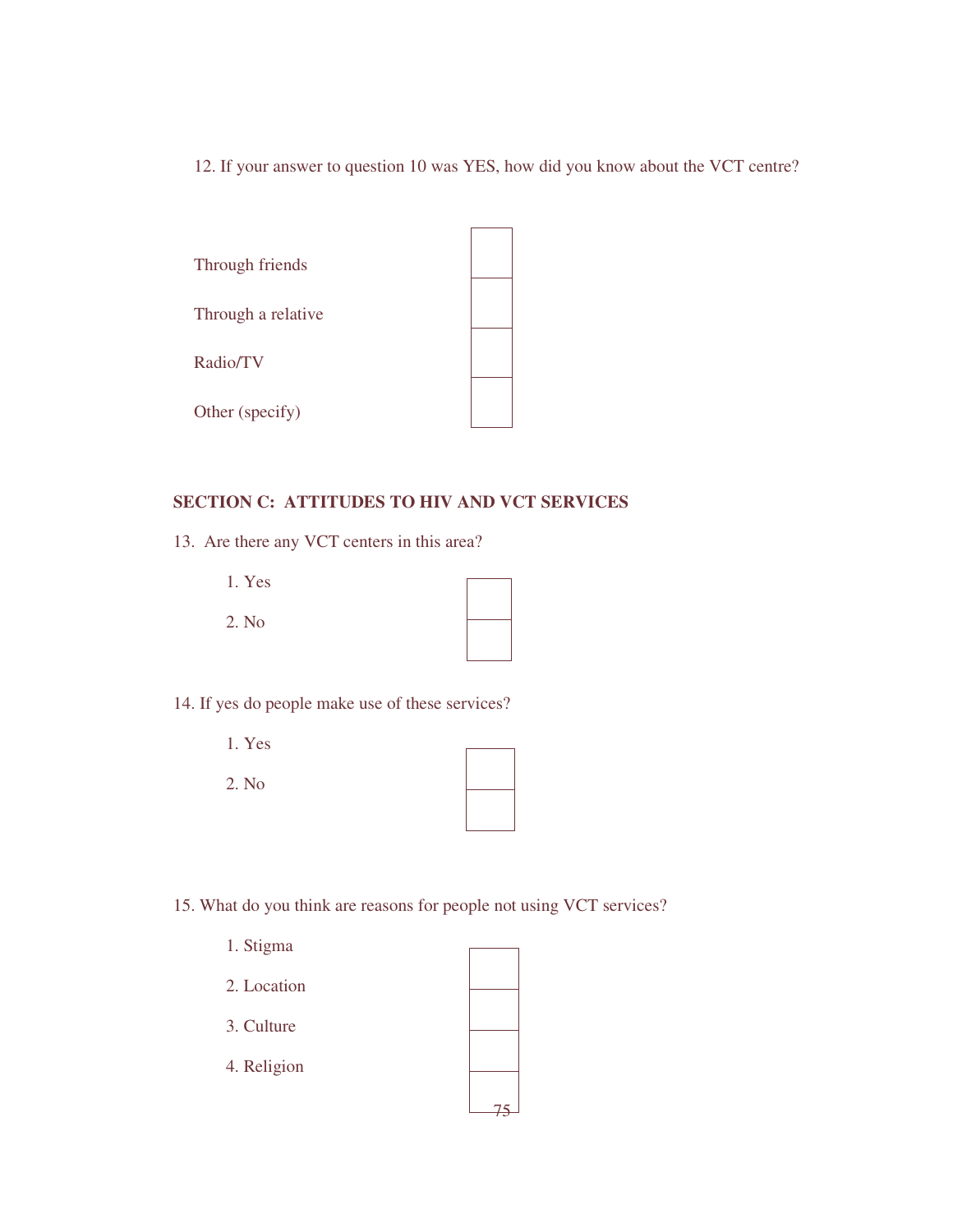- 16. What could be done to overcome these obstacles to the use of VCT?
	- 1. Education
	- 2. More centre
	- 3. Mobile VCT centre

 $\overline{\phantom{0}}$ 

17. Do you worry about being HIV positive?

- 1. No
- 2. Sometimes
- 3. Very worried

- 18. Do you feel VCT is necessary?
	- 1. No
	- 2. Yes

**The Common** 

19. If your answer is YES to question 18, why is it necessary?

1. To know the HIV status

2. To protect oneself from the infection

- 3. If positive-to start treatment
- 4. Others

20. If your answer is NO to question 17, are you planning to get tested?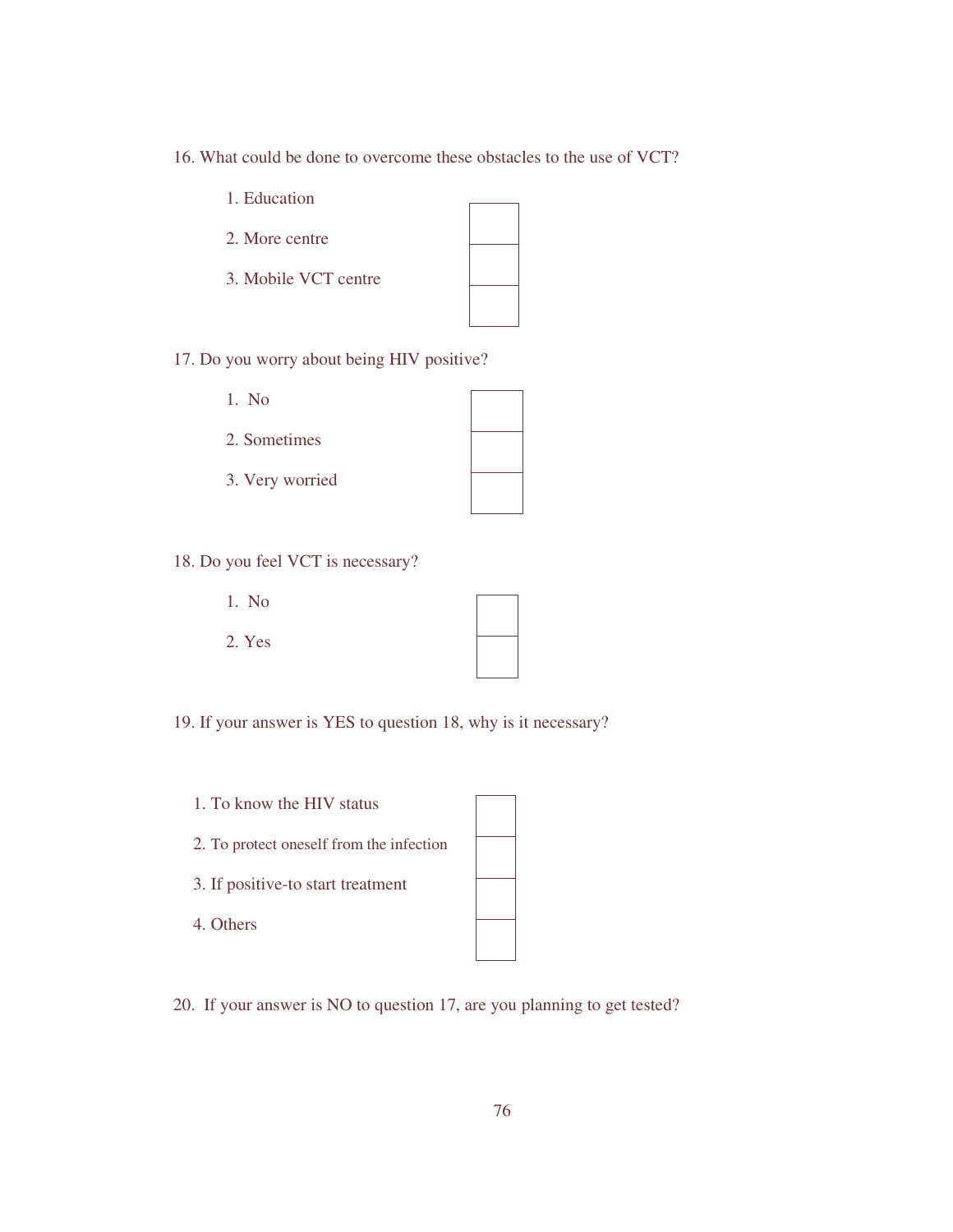| 1. No  |  |  |
|--------|--|--|
| 2. Yes |  |  |

21. Where would you prefer to be tested for HIV and AIDS?

1. Hospital/Clinic

2. Community VCT Centre

3. Mobile Centre

4. Other sites

22. What are the main fears of having an HIV test?

………………………………………………………………………………………………… ………………………………………………………………………………………………… …………………………………………………………………

23. Would you discuss with the family whether or not to test for HIV?

| 1. YES |  |  |  |
|--------|--|--|--|
| 2. NO  |  |  |  |

*THANK YOU FOR KINDLY ANSWERING ALL THE QUESTIONS*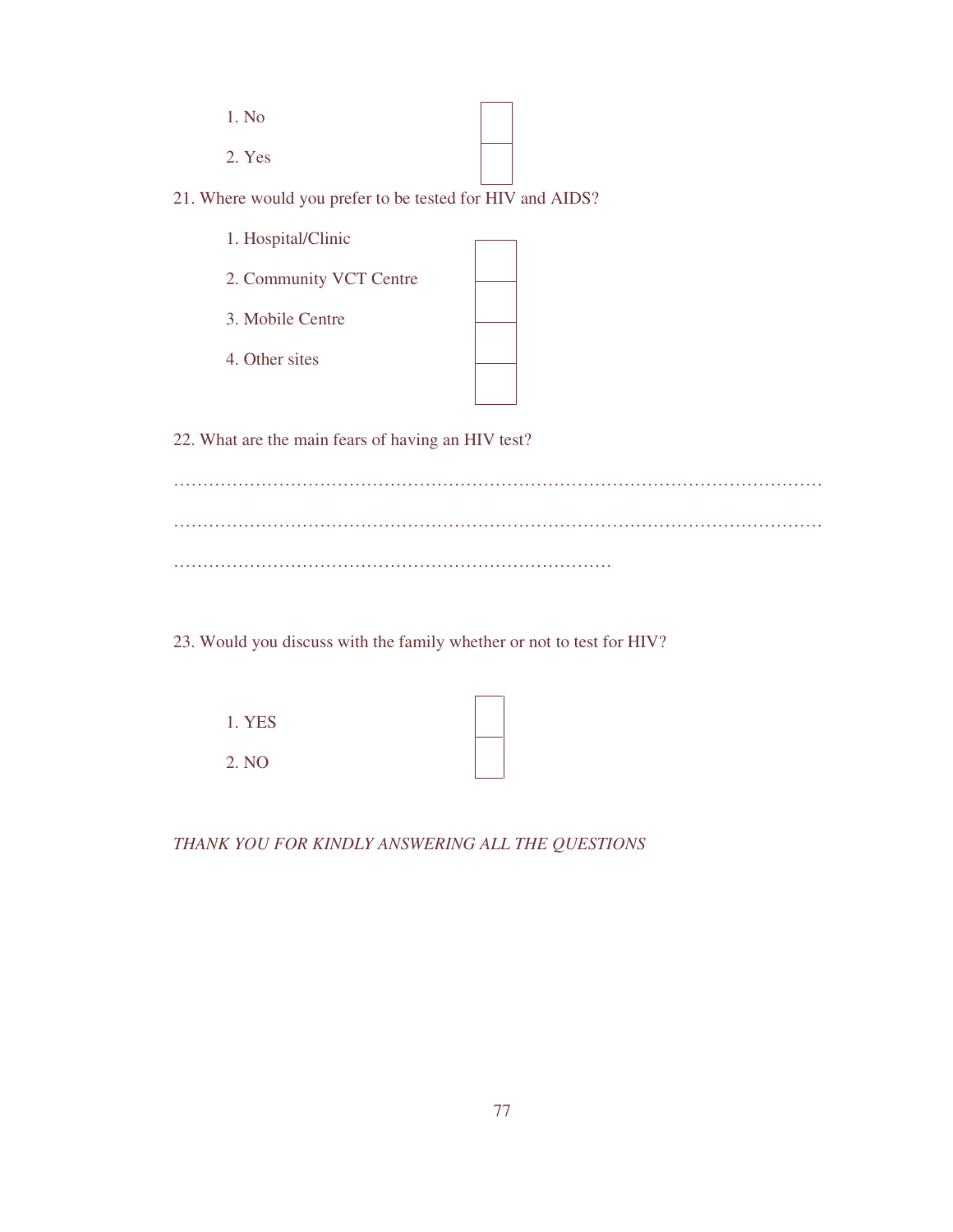#### **APPENDIX C: Focus Group Discussion**

### **Introduction:**

### **Greetings and Welcoming remarks to participants:**

### **Purpose of Discussion**

I am here to find out and learn from you what you know about VCT. I feel you are the right people who can help on the knowledge and attitudes about VCT. Knowledge is a key to your life. Feel free to contribute during the discussion, as all your contributions are important. Be assured of confidentiality of information.

#### **Discussion Topic**

#### **Health: General warm up questions;**

What are some of the commonest health problems in your area? What factors do you think contribute to these health problems? What do you do in your spare time?

#### **i) Knowledge about VCT.**

Have you heard about VCT? Where did you hear about VCT from? What prevented some of the adolescent girls from VCT uptake? How does a person get infected by the HIV virus? How can be one be protected against getting HIV? **ii) Attitudes on VCT.**  Do you think VCT is important? Why is VCT important for you? How do you feel about going for VCT? Would you encourage your friend to go for VCT?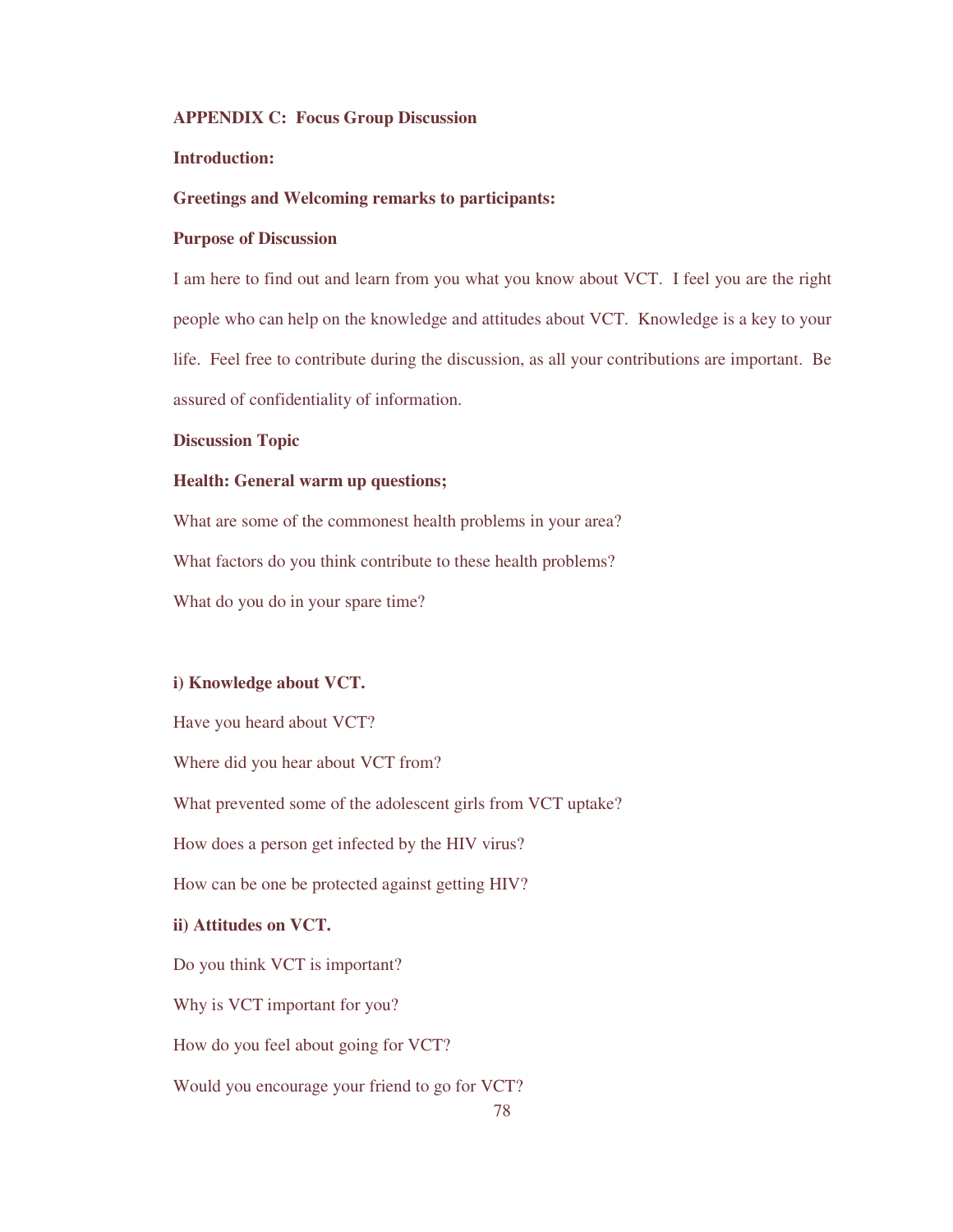What are the fears that you encounter when going for VCT?

What is the general attitude of your community towards people living the HIV/AIDS?

What motivates you to seek VCT?

 *Thank you for participating in the discussion!*